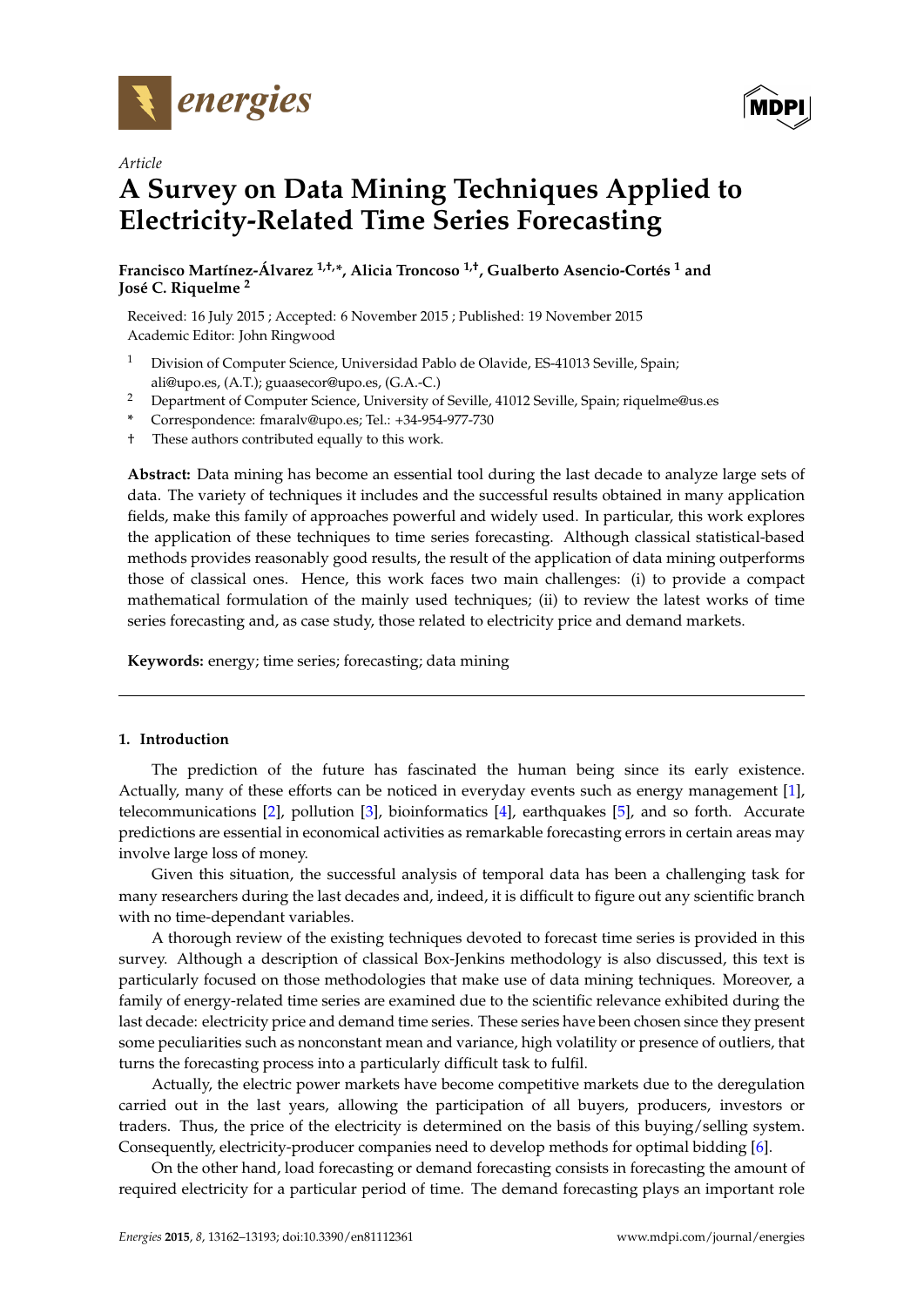for electricity power suppliers because both excess and insufficient energy production may lead to large costs and significative reduction of benefits.

Some works have already reviewed electricity price time series forecasting techniques. For instance, [\[7\]](#page-27-1) collates a massive review of artificial neural networks, but it barely reviews other data mining techniques. Also, Weron [\[8\]](#page-27-2) presented an excellent review, describing many different approaches for several markets. However, none of them are focused on the whole data mining paradigm. Moreover, they do not provide mathematical foundations for all the methods they evaluated. Indeed, this is maybe the most significative strength of the paper, since information relating to underlying mathematics is provided, as well as an exhaustive description of the measures typically used to evaluate the performance. In short, this survey is to provide the reader with a general overview of current data mining techniques used in time series analysis and to highlight all the skills these techniques are exhibiting nowadays. As case study, their application to a real-world energy-related set of series is reported.

As it will be shown in subsequent sections, the majority of the techniques have been applied to Pennsylvania-New Jersey-Maryland (PJM) [\[9\]](#page-27-3), New York (NYSIO) [\[10\]](#page-27-4) and Spain (OMEL) [\[11\]](#page-27-5) electricity markets. By contrast, both Australian National Electricity Market (ANEM) [\[12\]](#page-27-6) and Ontario [\[13\]](#page-27-7) follow a single settlement real-time structure and few researchers have dealt with such markets. ANEM is also well-known for its volatility and its frequent appearance of outliers, turning this market into a perfect target for robust forecasting. Additionally, the Californian electricity market (CAISO) [\[14\]](#page-27-8) has also been widely analyzed because of the well-known problems that it experienced in the second half of 2000's. Some other markets appear in this work, given the relevance of the model applied. Such are the cases for the UK, India, Malaysia, Finland, Turkey, Egypt, Nord Pool, Brazil, Jordan, China, Taiwan or Greece. Note that most of them provide public access to data.

The remainder of this work is structured as follows. Section [2](#page-1-0) provides a formal description of a time series and describes its main features.

Section [3](#page-3-0) describes statistical indicators and errors typically used in this field. Also, the concept of persistence model and forecasting skill is here described.

In particular, Section [4](#page-6-0) describes the approaches based on linear methods. Classical Box and Jenkins-based methods such as AR, MA, ARMA, ARIMA, ARCH, GARCH or VAR are thus reviewed. Note that from this section on, all sections consist of a brief mathematical description of the technique analyzed and a review of the most representative works.

As for Section [5,](#page-10-0) it is a compendium of the non-linear forecasting techniques currently in use in the data mining domain. In particular, these methods are divided into global (neural networks, support vector machines, genetic programming) and local (nearest neighbors).

In Section [6,](#page-20-0) rule-based forecasting methods are analyzed, providing a brief explanation of what a decision rule is, and revisiting the latest and most relevant works in this domain.

The use of wavelets, as relevant method for hybridization, is detailed in Section [7](#page-22-0) as well as discussing the most relevant improvements achieved by means of these techniques.

A compilation of several works that cannot be classified in none of the aforementioned groups is described in Section [8.](#page-24-0) Thus, forecasting approaches based on Markov processes, on Grey models, on Pattern-Sequence similarity or on manifold dimensionality reduction, are there detailed.

Due to the large amount of ensemble models that are being used nowadays, Section [9](#page-25-0) is devoted to cover these methods.

Finally, the conclusions drawn from the exploration of all existing techniques are summarized in Section [10.](#page-26-5)

#### <span id="page-1-0"></span>**2. Time Series Description**

This section is to describe temporal data features as well as to provide mathematical description for such a kind of data. Thus, a time series can be understood as a sequence of values observed over time and chronologically ordered. Time is a continuous variable, however, samples are recorded at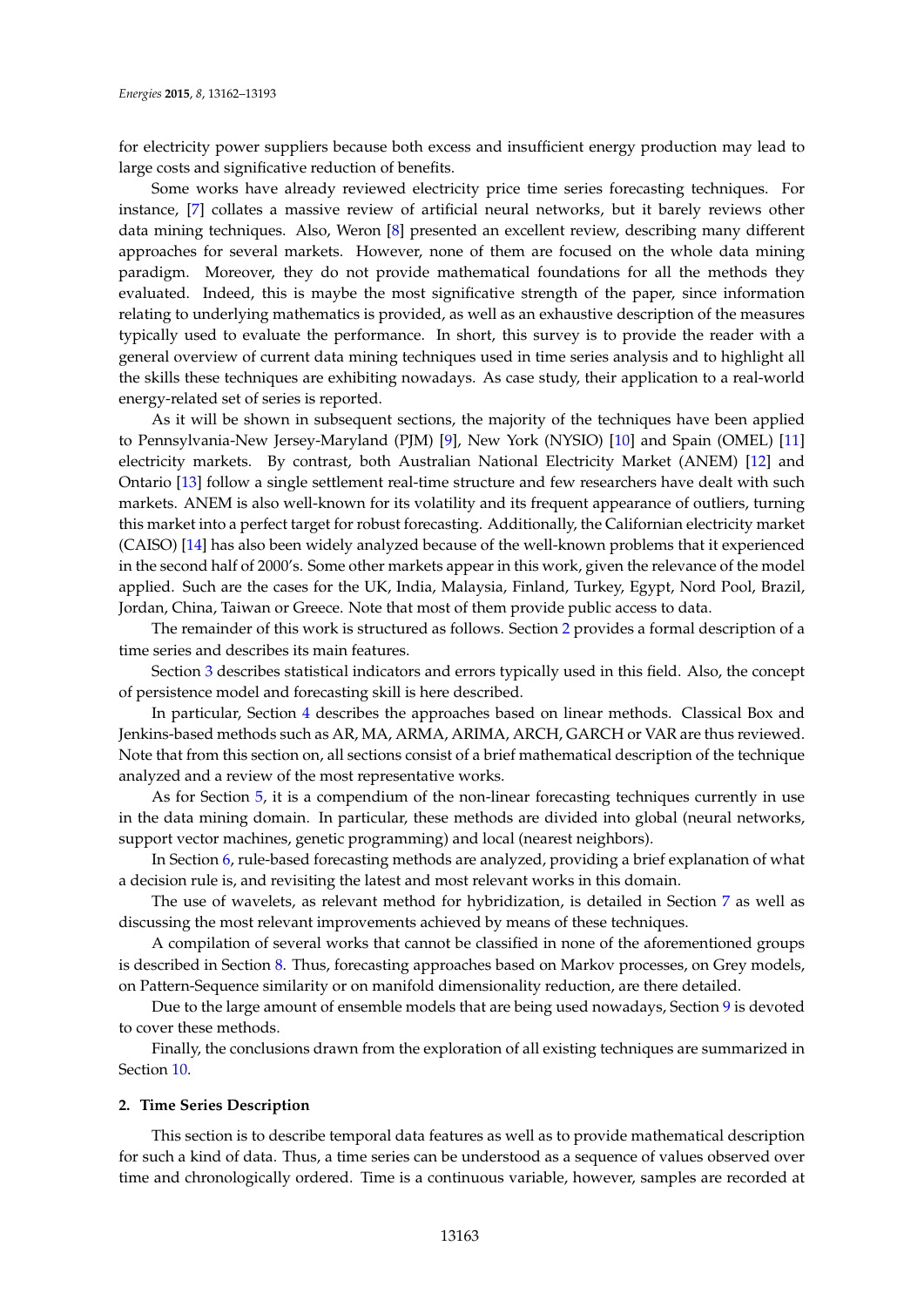constant intervals in practice. When the time is considered as a continuous variable, the discipline is commonly referred as *functional data analysis* [\[15\]](#page-27-9). The description of this category is out of scope in this survey.

Let  $y_t$ ,  $t = 1, 2, ..., T$  be the historical data of a given time series. This series is thus formed by *T* samples, where each *y<sup>i</sup>* represents the recorded value of the variable *y* at time *i*. Therefore, the forecasting process consists in estimating the value of  $y_{T+1}$  ( $\hat{y}_{T+1}$ ) and, the goal, to minimize the error, which is typically represented as a function of  $y_{T+1} - \hat{y}_{T+1}$ . This estimation can be extended when the horizon of prediction is greater than one, that is, when the objective is to predict a sample at a time *T* + *h* ( $\hat{y}_{T+h}$ ). In this situation, the best prediction is reached when a function of ∑ $_{i=1}^h(y_{T+i} - \hat{y}_{T+i})$ is minimized.

<span id="page-2-0"></span>Time series can be graphically represented. In particular, the *x*-axis identifies the time  $(t = 1, 2, ..., T)$  whereas the *y*-axis the values recorded at punctual time stamps  $(y_t)$ . This representation allows the visual detection of the most highlighting features of a series, such as oscillations amplitude, existing seasons and cycles or the existence of anomalous data or outliers. Figure [1](#page-2-0) illustrates, as example, the price evolution for a particular period of 2006 in the Spanish electricity market.



**Figure 1.** Time series example.

An usual strategy to analyze time series is to decompose them in three main components [\[16](#page-27-10)[,17\]](#page-27-11): trend, seasonality and irregular components, also known as residuals.

- 1. **Trend.** It is the general movement that the variable exhibits during the observation period, without considering seasonality and irregulars. Some authors prefer to refer the trend as the long–term movement that a time series shows. Trends can present different profiles such as linear, exponential or parabolic.
- 2. **Seasonality.** This component typically represents periodical fluctuations of the variable subjected to analysis. It consists of the effects reasonably stable along with the time, magnitude and direction. It can arise from several factors such as weather conditions, economical cycles or holidays.
- 3. **Residuals.** Once the trend and cyclic oscillations have been calculated and removed, some residual values remain. These values can be, sometimes, high enough to mask the trend and the seasonality. In this case, the term *outlier* is used to refer these residuals, and robust statistics are usually applied to cope with them [\[18\]](#page-27-12). These fluctuations can be of diverse origin, which makes the prediction almost impossible. However, if by any chance, this origin can be detected or modeled, they can be thought of precursors in trend changes.

Figure [2](#page-3-1) depicts how a time series can be decomposed in the variables above described.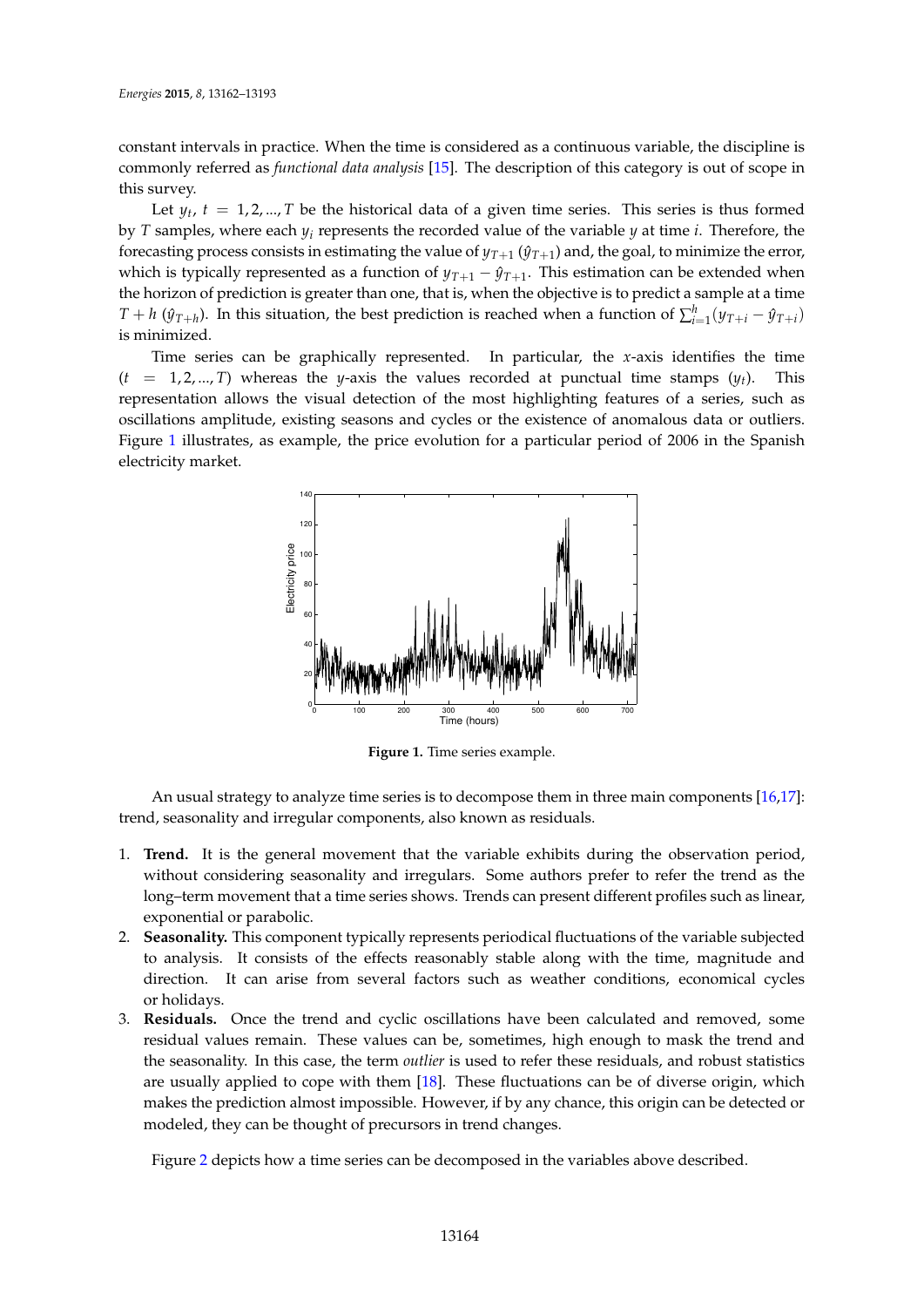<span id="page-3-1"></span>

**Figure 2.** Time series main components decomposition.

Obviously, real-world time series present a meaningful irregular component, which makes their prediction a especially hard task to fulfil. Some forecasting techniques are focused on detecting trend and seasonality (especially traditional classical methods), however, residuals are the most challenging component to be predicted. The effectiveness of one technique or another is assessed according to its capability of forecasting this particular component. It is for the analysis of this component where data mining-based techniques has been shown to be particularly powerful, as this survey will attempt to show in next sections.

#### <span id="page-3-0"></span>**3. Accuracy Measures**

The purpose of error measures is to obtain a clear and robust summary of the error distribution. It is common practice to calculate error measures by first calculating a loss function (usually eliminating the sign of the single errors) and then computing an average. Let in the following  $y_t$ be the observed value at time t, also called the reference value, and let  $\hat{y}_t$  be the forecast for  $y_t$ . The error  $E_t$  is then computed by  $y_t - \hat{y}_t$ . Hyndman and Koehler [\[19\]](#page-27-13) give a detailed review of different accuracy measures used in forecasting and classify the measures into the groups detailed in subsequent sections.

# *3.1. Scale-Dependent Measures*

There are some commonly used accuracy measures whose scale depends on the scale of the data. These are useful when comparing different methods on the same set of data, but should not be used, for example, when comparing across data sets that have different scales.

The most commonly used scale-dependent measures are based on the absolute error  $AE_t = |y_t - \hat{y}_t|$  or squared error  $SE_t = (y_t - \hat{y}_t)^2$ . These errors are averaged by arithmetic mean or median, leading to the mean absolute error (MAE, Equation [\(1\)](#page-3-2)), the median absolute error (MDAE, Equation [\(2\)](#page-3-3)), the mean squared error (MSE, Equation [\(3\)](#page-4-0)) or the root mean squared error (RMSE, Equation  $(4)$ ).

<span id="page-3-2"></span>
$$
MAE = \frac{1}{n} \sum_{t=1}^{n} |y_t - \hat{y}_t|
$$
 (1)

<span id="page-3-3"></span>
$$
MDAE = median(|y_t - \hat{y}_t|)
$$
\n(2)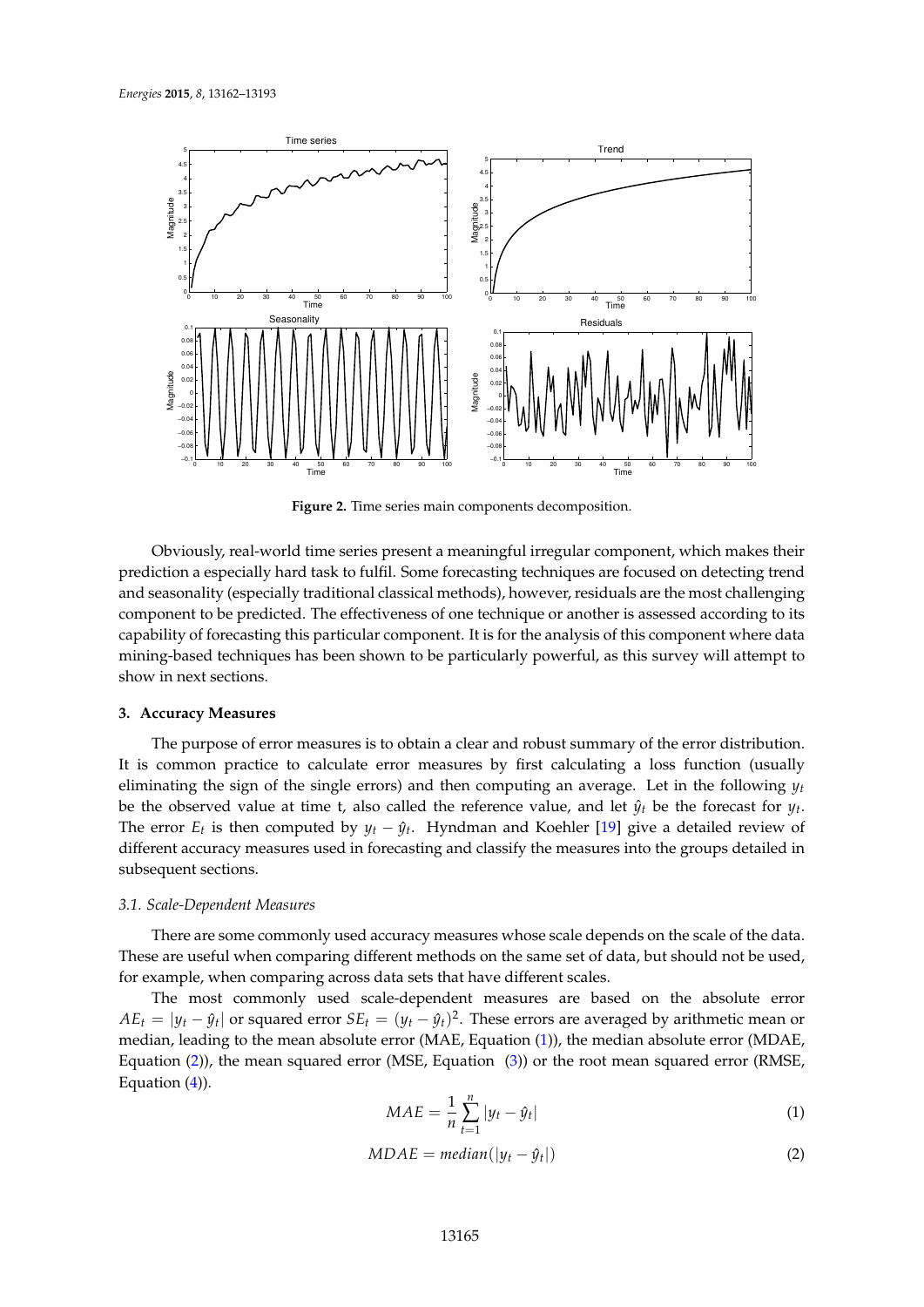<span id="page-4-0"></span>
$$
MSE = \frac{1}{n} \sum_{t=1}^{n} (y_t - \hat{y}_t)^2
$$
 (3)

<span id="page-4-1"></span>
$$
RMSE = \sqrt{\frac{1}{n} \sum_{t=1}^{n} (y_t - \hat{y}_t)^2}
$$
 (4)

When comparing forecast methods on a single data set, the MAE is popular as it is easy to understand and compute. While MAE do not penalize extreme forecast errors, MSE and RMSE emphasize the fact that the total forecast error is in fact much affected by large individual errors, *i.e.*, large errors are much expensive than small errors. Often, the RMSE is preferred to the MSE as it is on the same scale as the data. However, MSE and RMSE are more sensitive to outliers than MAE or MDAE.

# *3.2. Percentage Errors*

To address the scale-dependency, the error can be divided by the reference value. Thus, the percentage error (PE) is given by  $100(y_t - \hat{y}_t)/(y_t)$ . Percentage errors have the advantage of being scale-independent and, therefore, they are frequently used to compare forecast performance across different data sets. The most commonly used measure is the Mean Absolute Percentage Error (MAPE, Equation [\(5\)](#page-4-2)).

<span id="page-4-2"></span>
$$
MAPE = \frac{1}{n} \sum_{t=1}^{n} \left| 100 \frac{y_t - \hat{y}_t}{y_t} \right| \tag{5}
$$

These measures have the disadvantage of being infinite or undefined if  $y_t = 0$  for any *t* in the period of interest, and having an extremely skewed distribution when any *y<sup>t</sup>* is close to zero. Where the data involves small counts (which is common with intermittent demand data) it is impossible to use these measures as occurrences of zero values of *y<sup>t</sup>* occur frequently.

By using the median for averaging these problems are easier to deal with, as single infinite or undefined values do not necessarily result in an infinite or undefined measure. However, they also have the disadvantage that they put a heavier penalty on positive errors than on negative errors. This observation led to the use of the so-called symmetric measures sMAPE and sMdAPE, defined in Equations  $(6)$  and  $(7)$ .

<span id="page-4-3"></span>
$$
sMAPE = \frac{1}{n} \sum_{t=1}^{n} 200 \frac{|y_t - \hat{y}_t|}{|y_t| + |\hat{y}_t|}
$$
(6)

<span id="page-4-4"></span>
$$
sMdAPE = median\left(200\frac{|y_t - \hat{y}_t|}{|y_t| + |\hat{y}_t|}\right)
$$
\n(7)

## *3.3. Relative Errors*

An alternative way of scaling is to divide each error by the error obtained using another standard method of forecasting as benchmark. Let  $r_t = e_t/e_t^*$  denote the relative error where  $e_t^*$  is the forecast error obtained from the benchmark method. Usually, the benchmark method is the random walk where  $\hat{y}_t$  is equal to the last observation. Then we can define Mean Relative Absolute Error (MRAE, Equation [\(8\)](#page-4-5)) and Median Relative Absolute Error (MdRAE, Equation [\(9\)](#page-4-6)).

<span id="page-4-5"></span>
$$
MRAE = mean(|r_t|) \tag{8}
$$

<span id="page-4-6"></span>
$$
MdRAE = median(|r_t|)
$$
 (9)

A serious deficiency in relative error measures is that  $e_t^*$  can be small. In fact,  $r_t$  has infinite variance because  $e_t^*$  has positive probability density at 0. One common special case is when  $e_t$  and  $e_t^*$ are normally distributed, in which case *r<sup>t</sup>* has a Cauchy distribution.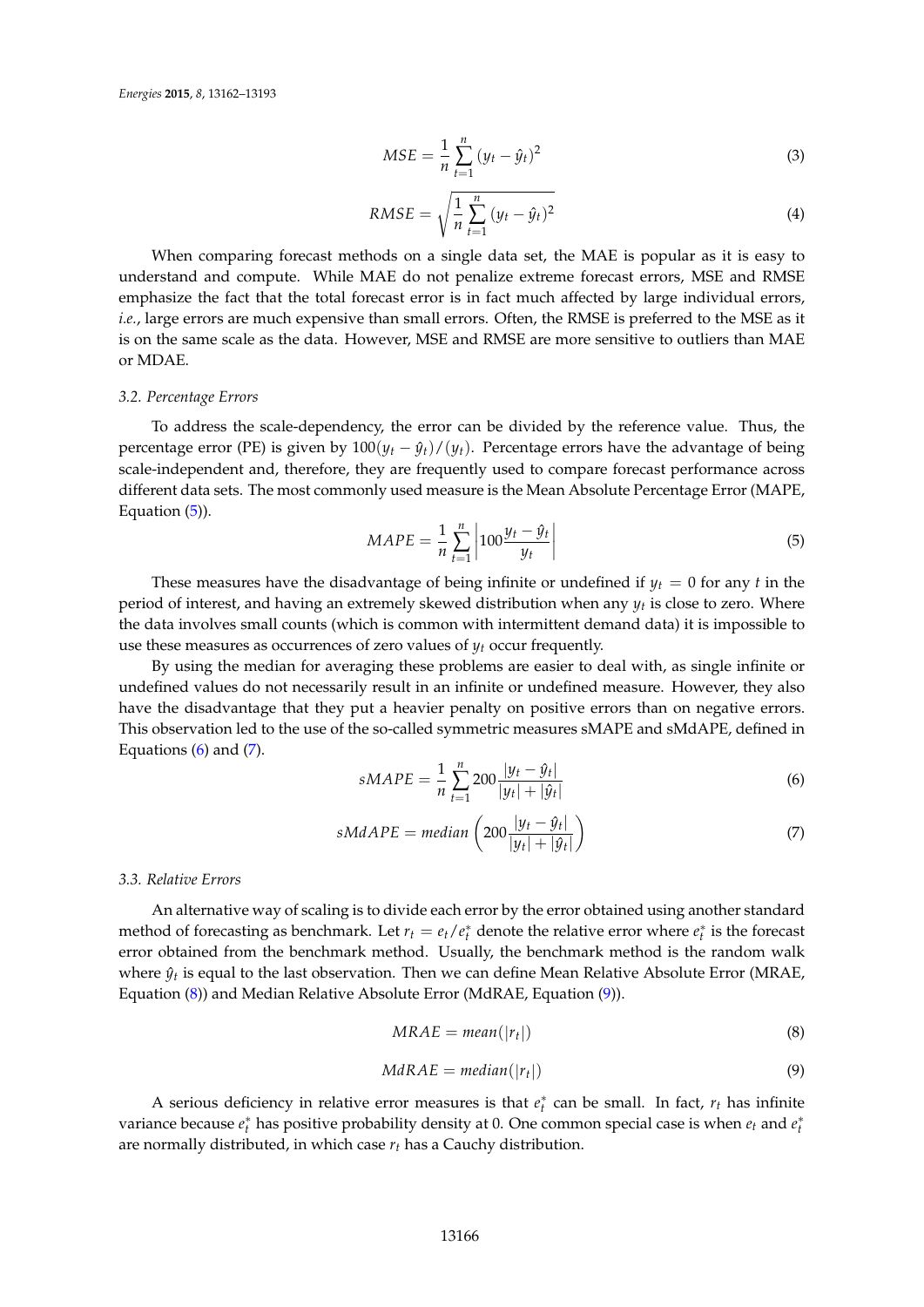# <span id="page-5-1"></span>*3.4. Relative Measures*

Rather than use relative errors, one can use relative measures. For example, let *MAE<sup>b</sup>* denote the MAE from the benchmark method. Then, a relative MAE is given by:

$$
RelMAE = MAE/MAE_b \tag{10}
$$

Similar measures can be defined using RMSE, MDAE or MAPE. An advantage of these methods is their interpretability. For example relative MAE measures the possible improvement from the proposed forecast method relative to the benchmark forecast method. When *RelMAE* < 1, the proposed method is better than the benchmark method and when *RelMAE* > 1, the proposed method is worse than the benchmark method.

When the benchmark method is a random walk, and the forecasts are all one-step forecasts, the relative RMSE is the Theil's U statistic, as defined in Equation [\(11\)](#page-5-0). The random walk (where  $\hat{y}_t$  is equal to the last observation) is the most common benchmark method for such calculations.

<span id="page-5-0"></span>
$$
U = \frac{\sqrt{\frac{1}{n} \sum_{t=1}^{n} (y_t - \hat{y}_t)^2}}{\sqrt{\frac{1}{n} \sum_{t=1}^{n} y_t^2} \sqrt{\frac{1}{n} \sum_{t=1}^{n} \hat{y}_t^2}}
$$
(11)

The Theil's *U* statistic is a normalized measure of total forecasting error and  $0 \leq U \leq 1$ . This measure is affected by change of scale and data transformations. For assessing good forecast accuracy, it is desirable that the Theil's *U* statistic is close to zero.  $U = 0$  means a perfect fit.

#### *3.5. Persistence Model*

The persistence model is an important dynamic property of any time series and usually related to memory properties. Specifically, a time series is a persistent process if the effect of infinitesimally small shock will influence future predictions of the time series for a very long time. Thus the longer the influence time the longer is the persistence.

If a series suffers an external shock, the persistence degree provides information about the impact of the shock on such series, whether it will soon revert to its mean path or it will be further pushed away from the mean path. In case of a highly persistence series, a shock to the series tends to persist for long and the series drifts away from its historical mean path. On the contrary, for the case of a time series with low persistence degree after a shock, the time series tends to get back to its historical mean path.

The persistence of a time series model has been measured by different ways in literature [\[20\]](#page-27-14).

#### *3.6. Forecasting Skill*

The forecasting skill is a type of measures that scores the ability of a forecasting method to predict future values of a time series with respect to a reference model as benchmark. The forecasting skill is a scaled representation of the relative forecasting error and its purpose is the same of the relative measures introduced in Subsection [3.4.](#page-5-1)

The most commonly used forecasting skill measure is shown in Equation [\(12\)](#page-5-2) and it is based on the previously introduced mean squared error (MSE, see Equation [\(3\)](#page-4-0)). *MSE* is the error of the tested forecasting method and  $MSE_b$  is the error of the reference benchmark.

<span id="page-5-2"></span>
$$
SS = 1 - \frac{MSE}{MSE_b} \tag{12}
$$

A perfect forecast skill implies  $SS = 1$ , a forecast with similar skill to the benchmark forecast produces a *SS* close to 0, and a forecast which is less skillful than the benchmark would produce a negative *SS* value.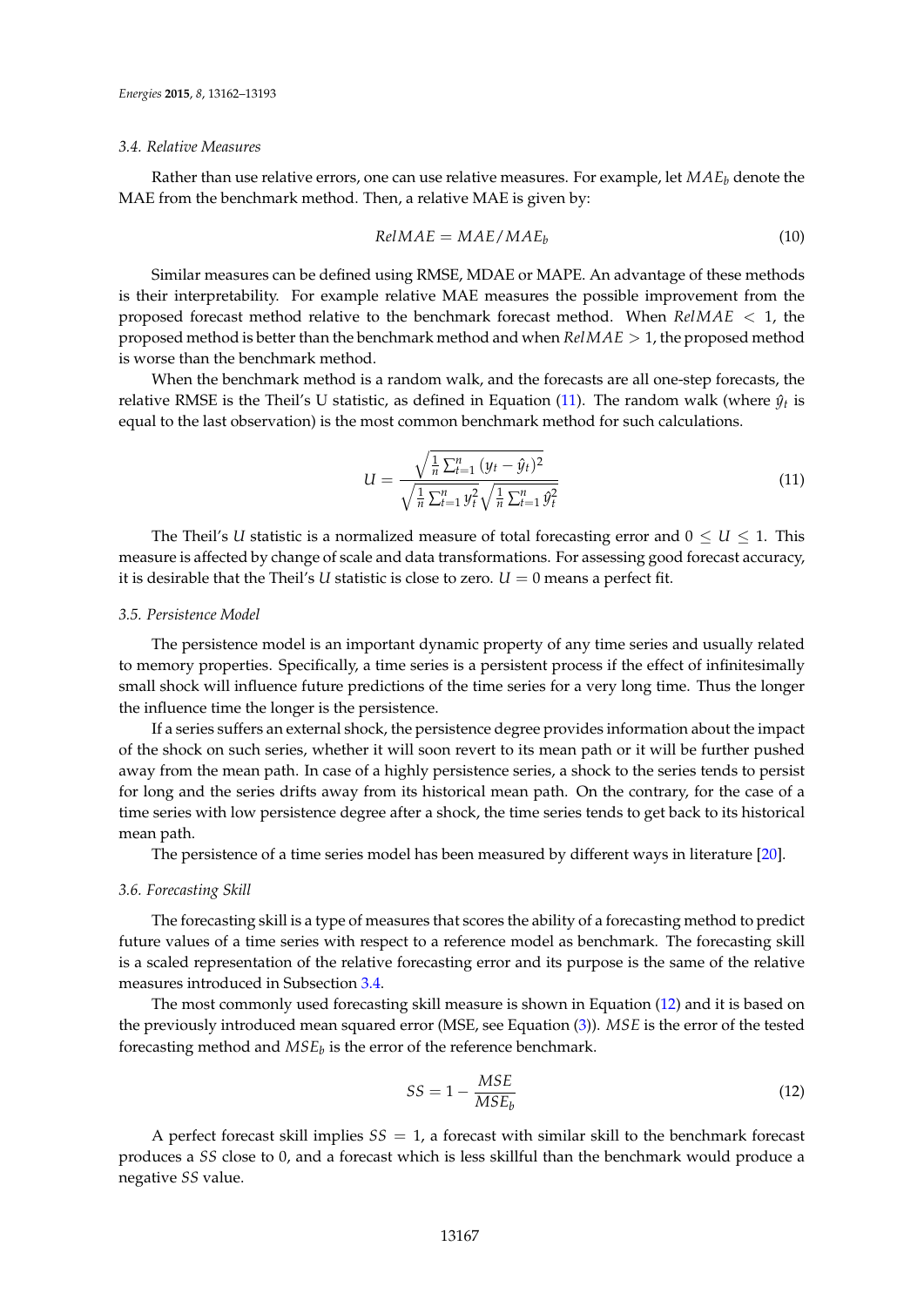## <span id="page-6-0"></span>**4. Forecasting Based on Linear Methods**

There exist real complex phenomena that cannot be represented by means of linear difference equations since they are not fully deterministic. Therefore, it may be desirable to insert a random component in order to allow a higher flexibility on its analysis.

Linear forecasting methods are those that try to model a time series behavior by means of a linear function. From all the existing techniques, seven of them are quite popular: AR, VAR, MA, ARMA, ARIMA, ARCH and GARCH. These models follow a common methodology, whose application to time series analysis was first introduced by Box and Jenkins. The original work has been extended and published many times since its first apparition in 1970, but the newest version can be found in [\[21\]](#page-27-15).

Autoregressive –*AR*(*p*)–, moving average –*MA*(*q*)–, mixed –*ARMA*(*p*, *q*)– autoregressive integrated moving average  $-ARIMA(p,d,q)$ – autoregressive conditional heteroskedastic –*ARCH*(*q*)– and generalized autoregressive conditional heteroskedastic –*GARCH*(*p*, *q*)– models were described following this idea, where *p* is the number of autoregressive parameters, *q* is the number of moving average parameters and *d* is the number of differentiations for the series to be stationary. Vector autoregressive models  $-VAR(p)$ – are the natural extension for AR models to multivariate time series, where  $p$  denotes the number of lags considered in the system.

#### *4.1. Autoregressive Processes*

An autoregressive process (AR) is denoted by  $AR(p)$ , where p is the order of the AR process. This process assumes that every  $y_t$  can be expressed as a linear combination of some past values. It is a simple model but that adequately describes many real complex phenomena. The generalized AR model of order *p* is described by:

$$
y_t = \sum_{i=1}^p \alpha_i y_{t-i} + \epsilon_t \tag{13}
$$

where  $\alpha_i$  are the coefficients that models the linear combination,  $\epsilon_t$  the adjustment error, and  $p$  the order of the model.

When the error is small compared to the actual values, a future value can be estimated as follows:

$$
\hat{y}_t = y_t + \epsilon_t
$$
\n
$$
= \sum_{i=1}^p w_i y_{t-i} \tag{14}
$$

## *4.2. Vector Autoregressive Models*

Vector autoregressive models (VAR) are the natural extension of the univariate AR to multivariate time series. VAR models have shown to be especially useful to describe dynamic behaviors in time series and therefore to forecast. In a VAR process of order *p* with *N* variables –*VAR*(*p*)–, *N* different equations are estimated. In each equation a regression of the target variable over *p* lags is carried.

Unlike the univariate case, VAR allow that each series to be related with its own lag and the lag of the other series that form the system. For instance, in two time series systems, there are two equations, one for each variable. This two-series system  $(VAR(1), N = 2)$  can be mathematically expressed as follows:

$$
y_{1,t} = \alpha_{11} y_{1,t-1} + \alpha_{12} y_{2,t-1} + \epsilon_{1,t} \tag{15}
$$

$$
y_{2,t} = \alpha_{21} y_{1,t-1} + \alpha_{22} y_{2,t-1} + \epsilon_{2,t}
$$
\n(16)

where  $y_{i,t}$  for  $i = 1, 2$  are the series to be modeled, and  $\alpha$ 's the coefficients to be estimated.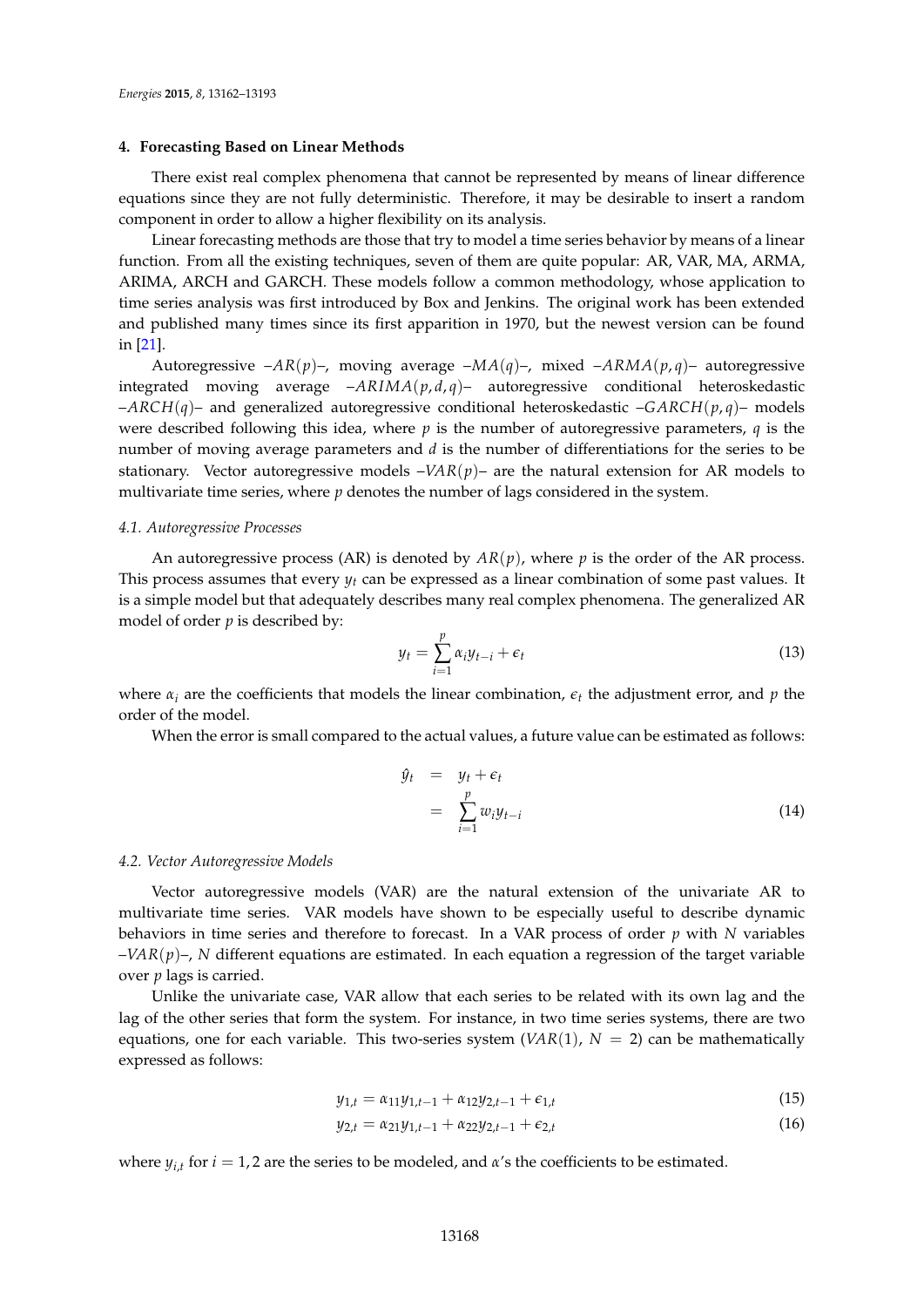Note that the selection of an optimum length of the lag is a critical task for VAR processes and, for this reason, has been widely discussed in literature [\[22\]](#page-27-16).

## *4.3. Moving Average Processes*

When the error  $\epsilon_t$  cannot be assumed as negligible, AR processes are not valid. In this situation it is practical to use the moving average (MA) process, where the series is represented as linear combination of the error values:

$$
y_t = \sum_{i=1}^q \beta_i \epsilon_{t-i} \tag{17}
$$

where *q* is the order of the MA model and  $\beta_i$  the coefficients of the linear combination. As observed, it is not necessary to make explicit use of past values of *y<sup>t</sup>* to estimate its future value. Finally, MA processes are seldom used alone in practice.

## *4.4. Autoregressive Moving Average Processes*

Autoregressive and moving average models are combined in order to generate better approximations than that of Wold's representation [\[23\]](#page-27-17). This hybrid model is called autoregressive moving average process (ARMA) and denoted by *ARMA*(*p*, *q*). Formally:

$$
y_t = \sum_{i=1}^p \alpha_i y_{t-i} + \sum_{i=1}^q \beta_i \epsilon_{t-i} + \epsilon_t
$$
\n(18)

Again, ARMA assumes that  $\epsilon_t$  is small compared to  $y_t$  to estimate future values of  $y_t$ . The estimates of  $\epsilon_t$  past values at time  $t - i$  can be obtained from past actual values of  $y_t$  and past estimated values of  $\hat{y}_t$ :

$$
\hat{e}_{t-i} = y_{t-i} - \hat{y}_{t-i} \tag{19}
$$

Therefore, the estimate for  $\hat{y}_t$  is calculated as follows:

$$
\hat{y}_t = \sum_{i=1}^p \alpha_i y_{t-i} + \sum_{i=1}^q \beta_i \hat{e}_{t-i}
$$
\n(20)

## *4.5. Generalized Autoregressive Conditional Heteroskedastic Processes*

Autoregressive conditional heteroskedastic processes (ARCH), firstly presented in [\[24\]](#page-27-18), or extended ARCH models, called generalized autoregressive conditional heteroskedastic processes (GARCH), introduced in [\[25\]](#page-27-19), are especially designed to deal with volatile time series, that is, with series that exhibit high volatility and outlying data (for detailed information refer to [\[26](#page-27-20)[,27\]](#page-27-21)). The ARCH model considers that the conditional variance is dependent of the time, namely, a MA process of order *q* of the square error values:

$$
\sigma(\epsilon_t|\epsilon_{t-1}) = \sum_{i=1}^q \beta_i \epsilon_{t-i}^2
$$
\n(21)

The extension of an ARCH model to a GARCH model is similar to the extension of AR models to ARMA models. The conditional variance depends on their own past values in addition to the past values of the square errors:

$$
\sigma(\epsilon_t|\epsilon_{t-1}) = \sum_{i=1}^p \alpha_i \sigma(\epsilon_{t-i}|\epsilon_{t-i-1}) + \sum_{i=1}^q \beta_i \epsilon_{t-i}^2
$$
\n(22)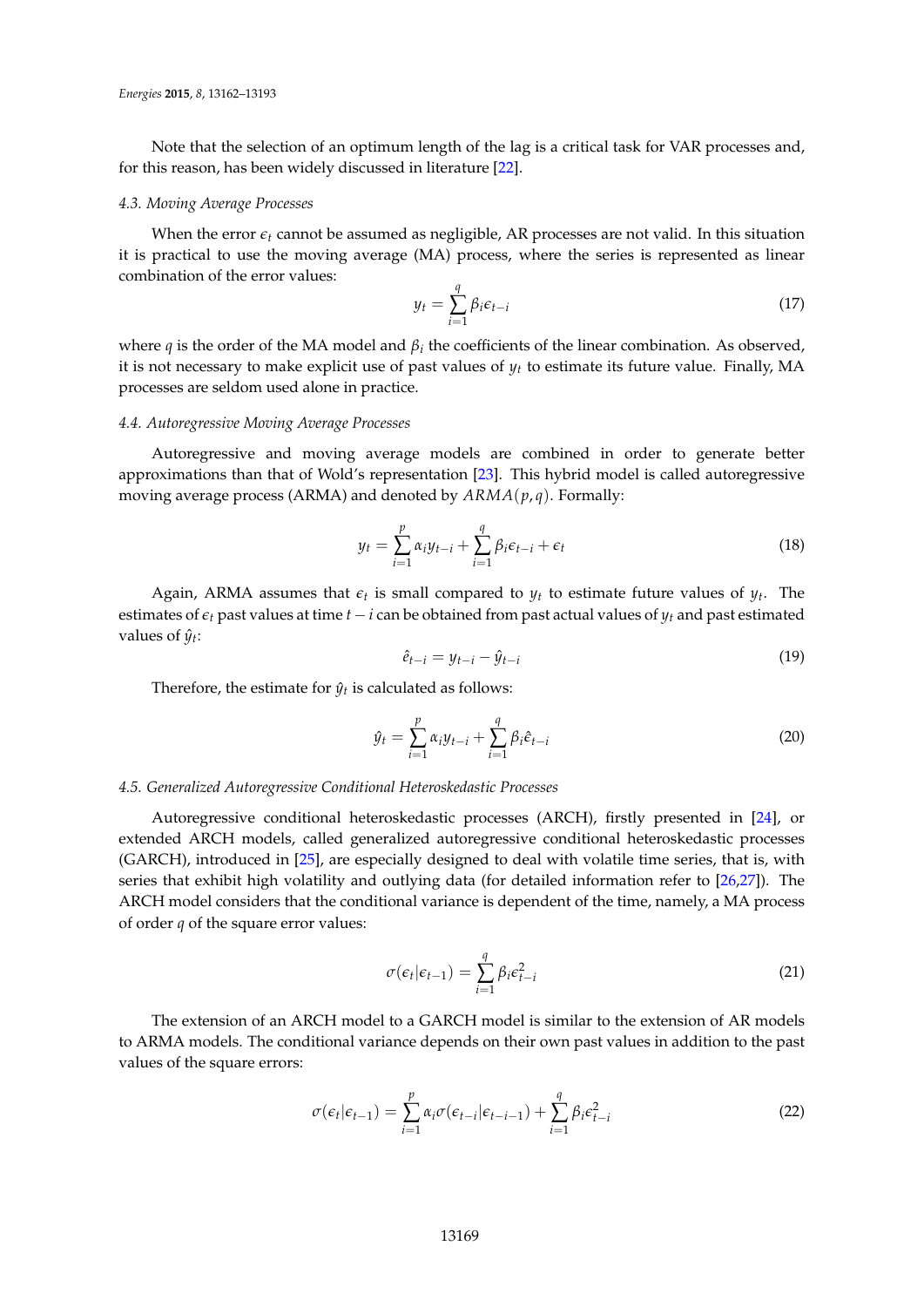# *4.6. Autoregressive Integrated Moving Average Processes*

Autoregressive integrated moving average processes (ARIMA) are the most general methods and are the result of combining AR and MA processes. ARIMA models are denoted as  $ARIMA(p,d,q)$ , where p is the number of autoregressive terms, d the number of nonseasonal differences, and *q* the number of lagged forecast errors in the prediction equation. These models follows a common methodology, whose application to time series analysis was first introduced by Box and Jenkins [\[21\]](#page-27-15). Thus, this methodology proposes an iterative process formed by four main steps as illustrated in Figure [3.](#page-8-0)

<span id="page-8-0"></span>

**Figure 3.** The Box-Jenkins methodology.

- 1. **Identification of the model.** The first task to be fulfilled is to determine wether the time series is stationary or not, that is, to determine if the mean and variance of a stochastic process do not vary along with time. If the time series does not satisfy this constraint, a transformation has to be applied and the time series has to be differentiated until reaching stationarity. The number of times that the series has to be differentiated is denoted by *d* and is one of the parameters to be determined in ARIMA models.
- 2. **Estimation of the parameters.** Once *d* is determined, the process is reduced to an ARMA model with parameters *p* and *q*. These parameters can be estimated by following non-linear strategies. From all of them, three stand out: the evolutionary algorithms, the least squares (LS) minimization and the maximum likelihood (ML). Evolutionary algorithms and LS consist in minimizing the square error of forecasting for a training set while the ML consists in maximizing the likehood function, which is proportional to the probability of obtaining the data given the model.

Comparisons between different Box-Jenkins time series models can be easily found in the literature [\[28](#page-27-22)[–31\]](#page-27-23), but there are very few works comparing the results of different parameter estimation methods. ML and LS were compared in [\[32\]](#page-27-24) to obtain an ARIMA model to predict the gold price. The results reported an error of 0.81% and 2.86% when using a LS and a ML, respectively. A comparative analysis between autocorrelation function, conditional likelihood, unconditional likelihood and genetic algorithms in the context of streamflow forecasting was made in [\[33\]](#page-27-25). Although similar results were obtained by the four methods, the autocorrelation function and the methods based on ML were the most computationally cost, especially when increased the order of the model. For that, the authors finally recommended the use of evolutionary algorithms.

The good performance of several metaheuristics to solve optimization problems along with the limitations of the classical methods, such as the low precision and poor convergence, has motivated the appearance of recent works comparing evolutionary algorithms and traditional methods for parameter estimation in time series models [\[34,](#page-27-26)[35\]](#page-27-27). In general, evolutionary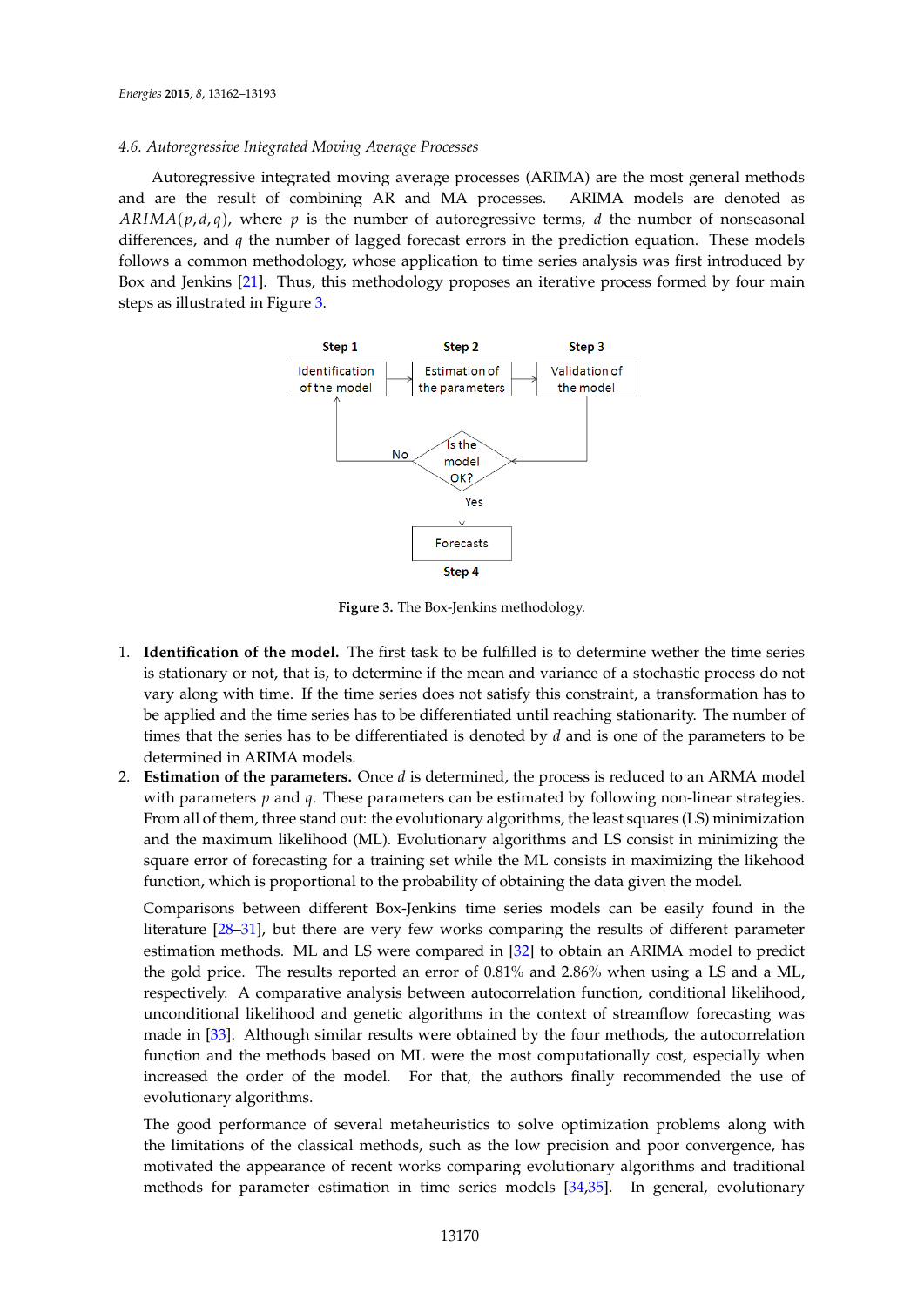algorithms obtain better results due to the likelihood function is highly nonlinear, and therefore, conventional methods usually converge to a local maxima contrarily to genetic algorithms, which tend to find the global maxima [\[36\]](#page-27-28).

3. **Validation of the model.** Once the ARIMA model has been estimated several hypotheses have to be validated. Thus, the fitness of the model, the residual values or the significance of the coefficients forming the model are forced to agree with some requirements. In cases in which this step is not fulfilled, the process begins again and the parameters are recalculated.

In particular, an ARIMA model is validated if estimated residuals behave as white noise, that is, if they exhibit normal distribution as well as constant variance and null mean and covariance. To determine if they are white noise, autocorrelation and partial autocorrelation functions are calculated. These values must be significatively small.

Additionally, to assess different models' performance, Akaike information criterion (AIC) and Bayesian information criterion (BIC) measures are typically used (instead of classical error measures, such as MAE or RMSE) given their ability to avoid the overfitting that overparameterization causes.

A problem with the AIC is that it tends to overestimate the number of parameters in the model and this effect can be important in small samples. If AIC and BIC are compared, it can be seen that the BIC penalizes the introduction of new parameters more than the AIC does, hence it tends to choose more parsimonious models [\[37\]](#page-28-0).

- 4. **Forecasts.** Finally, if the parameters have been properly determined and validated, the system is ready to perform forecasts.
- *4.7. Related Work*

The authors in [\[38\]](#page-28-1) used the GARCH method to forecast the electricity prices in two regions of New York. The obtained results were compared to different techniques such as dynamic regression (DR), transfer function models (TFM) and exponential smoothing. They also showed that accounting for the spike values and the heteroscedastic variance in these time series could improve the forecasting, reaching error rates lesser than 2.5%.

García *et al.* [\[39\]](#page-28-2) proposed a forecasting technique based on a GARCH model. Hence, this paper focused on day-ahead forecast of electricity prices with high volatility periods. The proposal was tested on both mainland Spanish and California deregulated markets.

Also related with electricity prices time series, the approach proposed by Malo *et al.* in [\[40\]](#page-28-3) was equally noticeable. In it, the authors considered a variety of specification tests for multivariate GARCH models that were used in dynamic hedging in the Nordic electricity markets. Moreover, hedging performance comparison were conducted in terms of unconditional and conditional ex-post variance.

An application of ARMA models to electricity prices can be found in [\[41\]](#page-28-4), where the exogenous variable is the electricity demand. The study was carried out with data of California. The average error verges on 10%.

In [\[42\]](#page-28-5) ARIMA models, selected by means of Bayesian Information Criteria, were proposed to obtain the forecasts of electricity prices in the Spanish market. In addition, the work analyzed the optimal number of samples used to build the prediction models.

Weron *et al.* [\[43\]](#page-28-6) presented twelve parametric and semi-parametric time series models to predict electricity prices for the next day. Moreover, in this work forecasting intervals were provided and evaluated taking into account the conditional and unconditional coverage. They concluded that the intervals obtained by semi-parametric models are better than that of parametric models.

Table [1](#page-10-1) summarizes the content of this section. Note that *5+ models* means that the approach has been compared to five or more models. As it can be appreciated, linear methods were very popular at the beginning of 2000's as main methods to make predictions. However, nowadays, these kind of methods have turned into baselines for other methods to be compared to.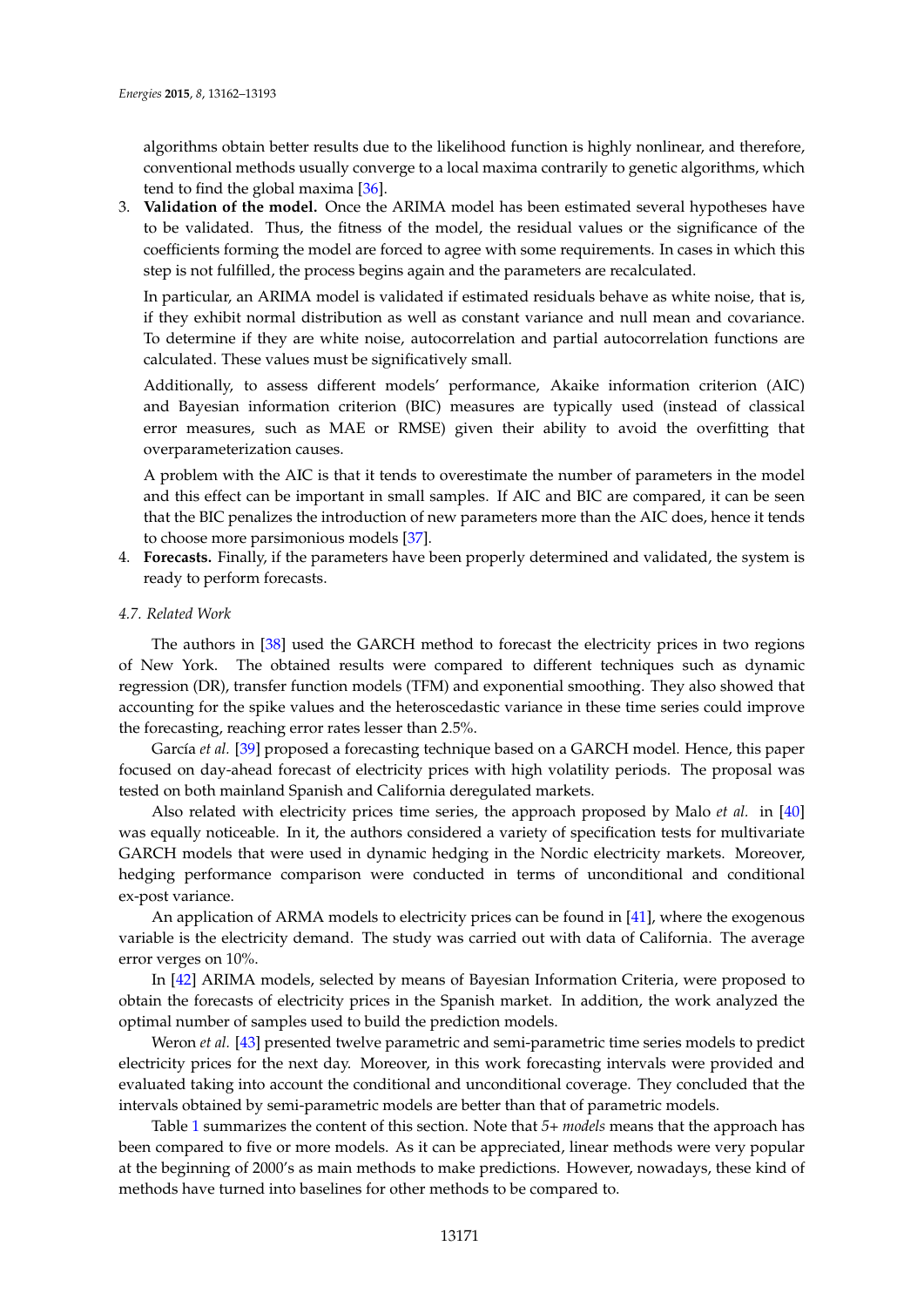<span id="page-10-1"></span>

| Reference | Technique    | Outperforms      |             | Horizon | Year      | Market          |
|-----------|--------------|------------------|-------------|---------|-----------|-----------------|
| [38]      | GARCH        | DR/TFM/Smoothing | RMSE/MAPE   | 1 day   | 2002      | <b>NYISO</b>    |
| [39]      | GARCH        | <b>ARIMA</b>     | RMSE        | 1 day   | 2000      | CAISO/OMEL      |
| [40]      | GARCH        | 5+ models        | MAPE/MAE    | 1 day   | 2004      | Northern Europe |
| [41]      | ARMA         | 5+ models        | <b>RMSE</b> | 1 day   | 2000      | CAISO           |
| [42]      | Mixed ARIMA  | ARIMA            | RMSE/MAPE   | 1 day   | 2000-2002 | OMEL.           |
| [43]      | <b>ARIMA</b> | 5+ models        | MAE/MAPE    | 1 day   | 2004      | CAISO/Nord Pool |

**Table 1.** Summary on linear methods.

## <span id="page-10-0"></span>**5. Forecasting Based on Non-Linear Methods**

Non linear forecasting methods are those that try to model a time series behavior by means of a non linear function. This function is often generated by lineally combining non-linear functions whose parameters have to be determined. Moreover, the non linear methods can be classified in global or local methods depending on the characteristics required for the function to find.

# *5.1. Global Methods*

On the other hand, global methods are based on finding a linear function able to model the output data from the input ones. Several techniques form this family of methods, among which the most important are: artificial neural networks, whose main advantage is that they do not need to know the input data distribution; the support-vector machines, which are very powerful classifiers that follow a philosophy similar to that of the artificial neural networks; and genetic programming, where the type of non-linear function that models the data behavior can be selected.

# 5.1.1. Artificial Neural Networks

This section is devoted to artificial neural networks (ANN) which have widely applied for forecasting energy time series. In particular, a general description is presented in Section [5.1.1.1](#page-10-2) and two specific ANN, namely extreme learning machine (ELM) and self-organizing Kohonen's maps (SOM) are introduced in Sections [5.1.1.2](#page-11-0) and [5.1.1.3,](#page-12-0) respectively. Finally, Section [5.1.1.4](#page-12-1) presents a review of recently published literature related to ANN.

# <span id="page-10-2"></span>5.1.1.1 Fundamentals

ANNs were originally conceived by McCulloch and Pitts in [\[44\]](#page-28-7). These mechanisms search for solving problems by using systems inspired in the human brain and not by applying step by step as usually happens in most techniques. Therefore, these systems own a certain intelligence resulting from the combination of simple interconnected units –neurons– that work in parallel in order to solve several tasks, such as prediction, optimization, pattern recognition or control.

Neural networks are inspired in the structure and running of nervous systems, in which the neuron is the key element due to its communication ability. The existing analogies between ANN and the synaptic activity are now explained. Signals that arrive to the synapse are the neuron's inputs and can be whether attenuated or amplified by means of an associated *weight.* These input signals can excite the neuron if a positive weighted synapsis is carried out or, on the contrary, they can inhibit it if the weight is negative. Finally, if the sum of the weighted inputs is equal or greater than a certain threshold, the neuron is activated. Neurons present, consequently, binary results: activation or not activation. Figure [4](#page-11-1) illustrates an usual structure of an ANN.

There are three main features that characterize a neural network: topology, learning paradigm and the representation of the information. A brief description of them are now provided.

1. **Topology of the ANN.** Neural networks architecture consists in the organization and position of the neurons with regard to the input or output of the network. In this sense, the fundamental parameters of the network are the number of layers, the number of neurons per layer, the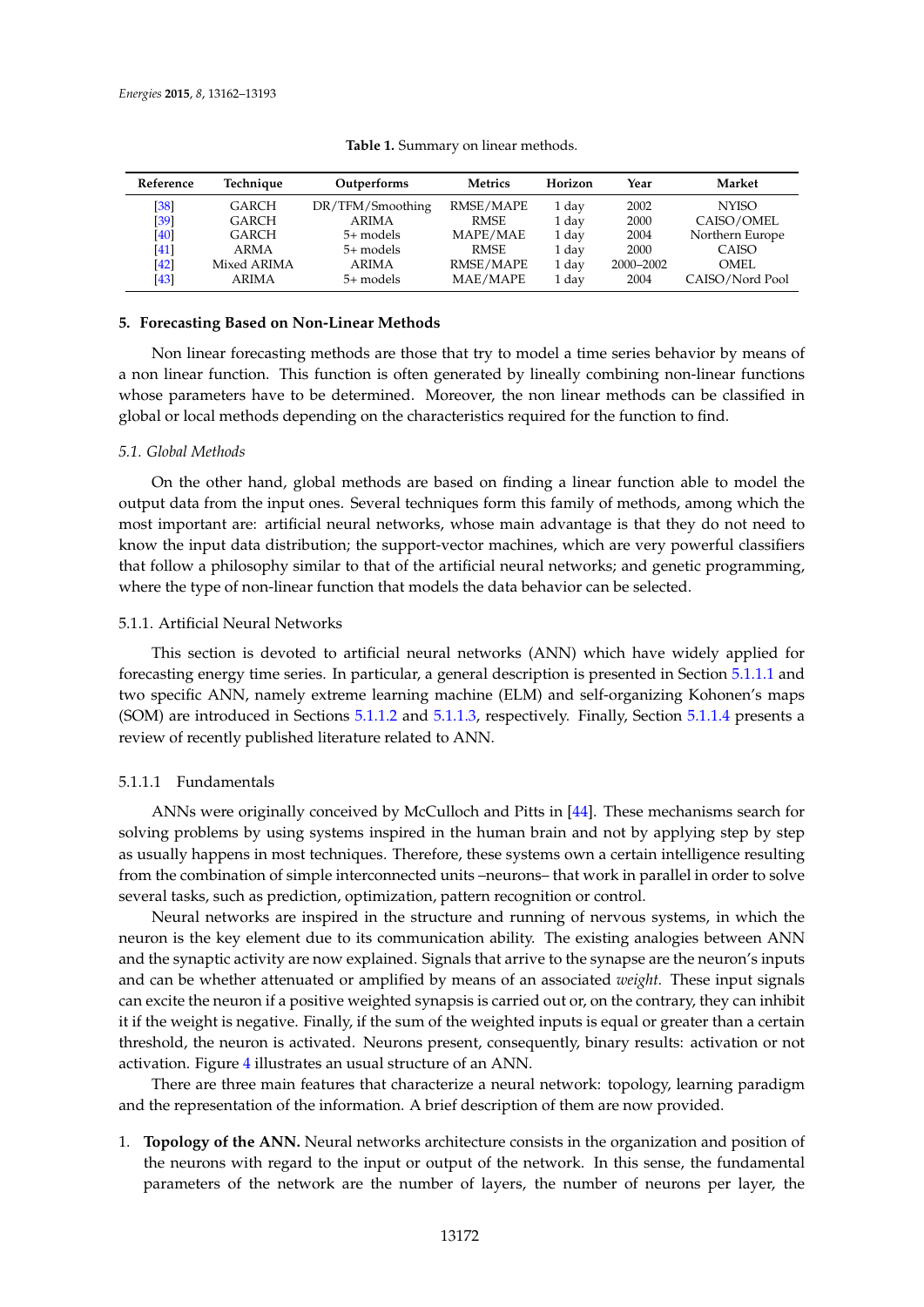connection grade and the type of connections among neurons. With reference to the *number of layers,* ANN can be classified into monolayer or multilayer networks (MLP). The first ones only have one input layer and one output layer, whereas the multilayer networks [\[45\]](#page-28-8) are a generalization of the monolayer ones, which add intermediate or hidden layers between the input and the output. When discussing about the *connection type,* the ANN can be feedforward if the signal propagation is produced in just one way and, therefore, they do not have a memory or recurrent if they keep feedback links between neurons in different layers, neurons in the same layer or in the same neuron. Finally, the *connection grade* can be totally connected if all neurons in a layer are connected with the neurons in the next layer (feedforward networks) or with the neurons in the last layer (recurrent networks) and, otherwise, partially connected networks in cases where there is not total connection among neurons from different layers.

- 2. **Learning paradigm.** The learning is a process that consists in modifying the weights of the ANN, according to the input information. The changes that can be carried out during the learning process are removing (the weight is set to zero), adding (conversion of a weight equal to zero to a weight different to zero) or modifying neurons connections. The learning process is said to be finished or, in other words, the network has learnt when the values assigned to the weights remain unchanged.
- 3. **Representation of the input/output information.** ANN can be also classified according to the way in which information relative to both input and output data is represented. Thus, in a great number of networks input and output data are analog which entails activation functions also analogs, either linear or sigmoidal. In contrast, there are some networks that only allow discrete or even binary values as input data. In this situation, the neurons are activated by means of an echelon function. Finally, hybrid ANNs can be found in which input data may accept continuous values and output data would provide discrete values or viceversa.

<span id="page-11-1"></span>

**Figure 4.** Mathematical model of an artificial neural network (ANN).

# <span id="page-11-0"></span>5.1.1.2 Extreme Learning Machine

Extreme Learning Machine (ELM) [\[46\]](#page-28-9) is a feedforward neural network with an only hidden layer that uses a method for the training faster than the classical ANNs. Namely, the ELM randomly generates the weights  $W^1$  that connect the input layer with the hidden layer and computes the weights  $W^2$  that connect the hidden layer with the output using a simple matrix computation. Thus, the output  $y$  is defined by the following model:

$$
y = W^2 \phi(W^1 x) \tag{23}
$$

where  $\phi$  is the activation function and *x* is the input vector.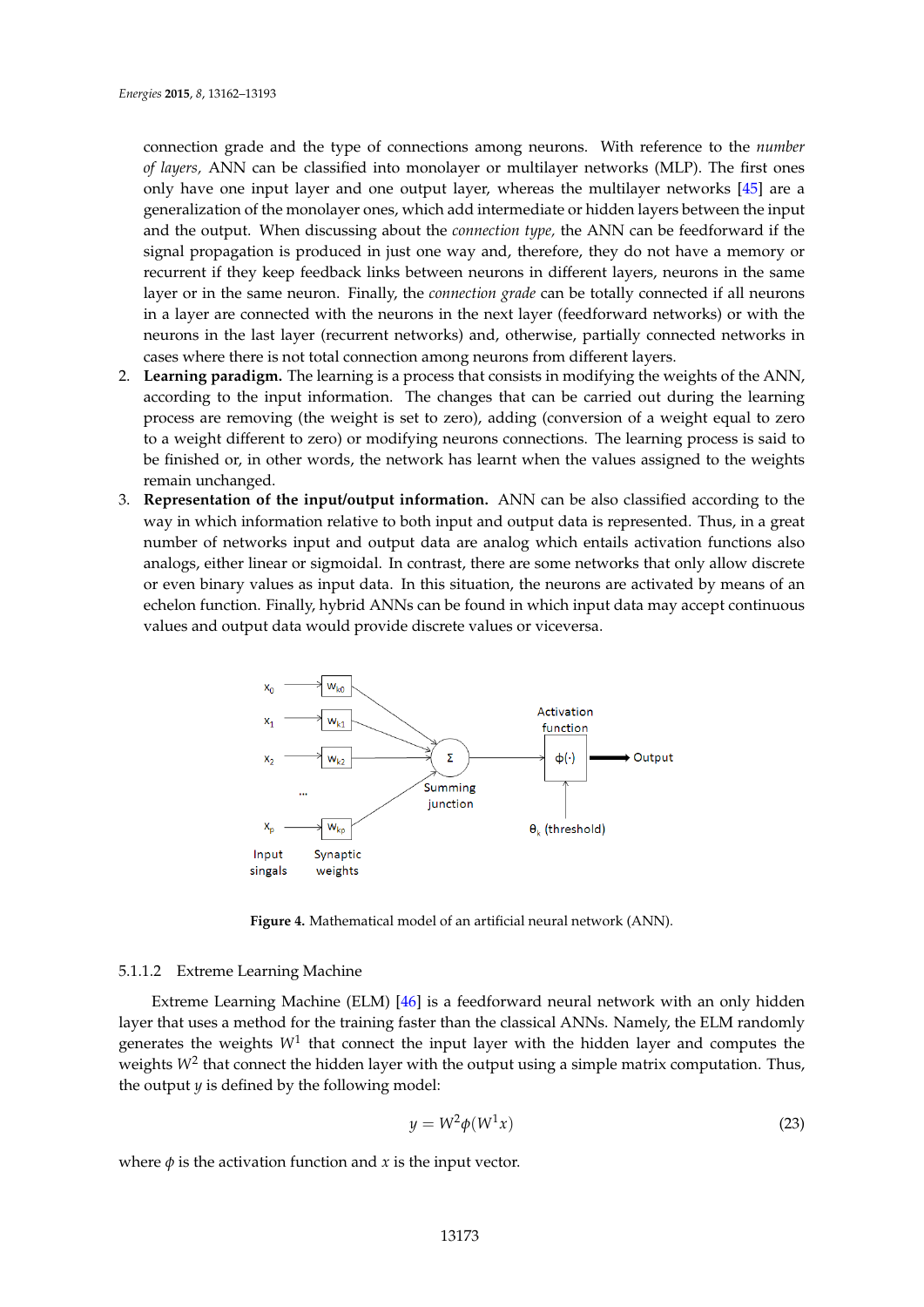The training consists in computing the weights  $W^2$  as follows:

$$
H = \phi(W^1 x_i) \tag{24}
$$

$$
W^2 = H^+ y_i \tag{25}
$$

where  $(x_i, y_i)$  are the points of the training set and  $H^+$  represents the pseudoinverse of the matrix *H*.

# <span id="page-12-0"></span>5.1.1.3 Self Organizing Maps

The learning in ANN can be either supervised (perceptron and backpropagation [\[47\]](#page-28-10) techniques) or unsupervised, from which the self-organizing Kohonen's maps (SOM) [\[48\]](#page-28-11) stands out.

SOM have been mainly applied to discover patterns in data. The learning paradigm is based on a competitive learning, that is the neurons compete among them and win the neuron with the nearest weights to the input vector. Then, all neurons near to the win neuron update their weights according to a specific rule defined by:

$$
w_{n+1}^j = w_n^j + \mu_n(x - w_n^j) \tag{26}
$$

where  $w_n^j$  is the weight associated to the neuron  $j$  at the *n*-th iteration,  $\mu_n$  is the learning factor and  $x$ is the input vector.

The neurons that are not neighbors to the win neuron do not update their weights. Finally, a clustering of the data is obtained when the training phase ends.

#### <span id="page-12-1"></span>5.1.1.4 Related Work

Many references proposing the use of ANNs, or a variation of them, as a powerful tool to forecast time series, can be found in the literature. The most important works are detailed below. Furthermore, the creation of hybrid methods that highlight most of the strengths of each technique is currently the most popular work among the researchers. However, from all of them, the combination of ANN and fuzzy set theory has become a new tool to be explored.

Rodríguez and Anders [\[49\]](#page-28-12) presented a method to predict electricity prices by means of an ANN and fuzzy logic, as well as a combination of both. The basic selected network configuration consisted of a back propagation neural network with one hidden layer that used a sigmoid transfer function and a one-neuron output layer with a linear transfer function. They also reported the results of applying different regression-based techniques over the Ontario market.

A hybrid model which used ANNs and fuzzy logic was introduced in [\[50\]](#page-28-13). As regards the neural network presented, it had a feed-forward architecture and three layers, where the hidden nodes of the proposed fuzzy neural network performed the fuzzyfication process. The approach was tested over the Spanish electricity price market and showed to be better than many other techniques such as ARIMA or MLP.

Taylor *et al.* [\[51\]](#page-28-14) compared six univariate time series methods to forecast electricity load for Rio de Janeiro and England and Wales markets. These methods were an ARIMA model and an exponential smoothing (both for double seasonality), an artificial neural network, a regression model with a previous principal component analysis and two naive approaches as reference methods. The best method was the proposed exponential smoothing and the regression model showed a good performance for the England and Wales demand.

Another neural network-based approach was introduced in [\[52\]](#page-28-15) in which multiple combinations were considered. These combinations consisted of networks with different number of hidden layers, different number of units in each layer and several types of transfer functions. The authors evaluated the accuracy of the approach reporting the results from the electricity markets of mainland Spain and California.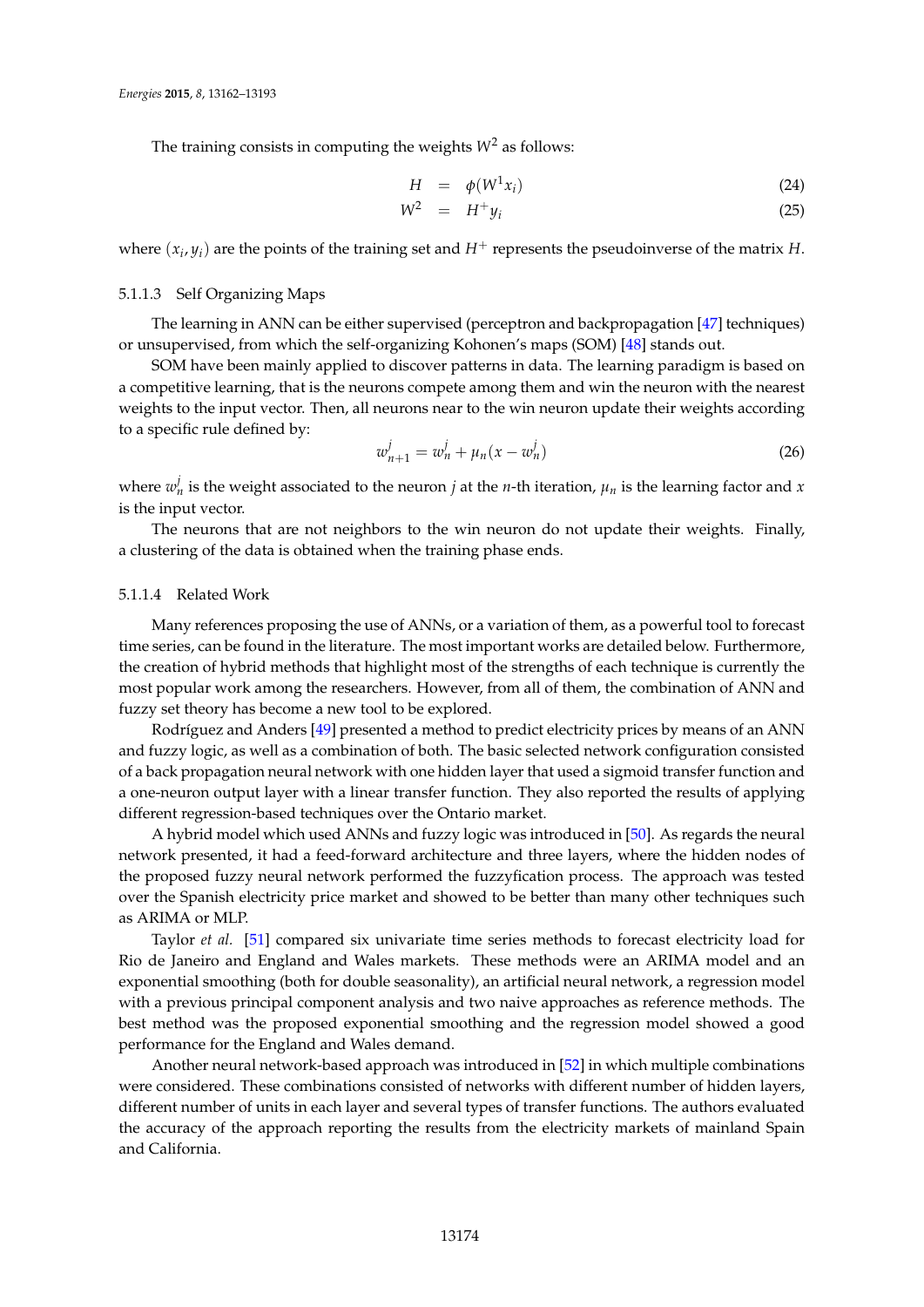The use of ANN for forecasting electricity prices in the Spanish market was also proposed in [\[53\]](#page-28-16). The main novelty of this work lies on the proposed training method for ANN, which is based on making a previous selection for the MLP training samples, using an ART-type [\[54\]](#page-28-17) neural network.

In [\[55\]](#page-28-18), the authors discussed and presented results by using an ANN to forecast the Jordanian electricity demand, which is trained by a particle swarm optimization technique. They also showed the performance obtained by using a back propagation algorithm (BP) and autoregressive moving average models.

Neupane *et al.* [\[56\]](#page-28-19) used an ANN model with carefully selected inputs. Such inputs were selected by means of a wrapper method for feature selection. The proposal was applied to data from Australia, New York and Spain electricity markets, outperforming the PSF algorithm performance.

The feature selection problem to obtain optimal inputs for load forecasting has also been addressed by means of ANN [\[57\]](#page-28-20). The authors evaluated the performance of four feature selection methods in conjunction with state-of-the-art prediction algorithms, using two years of Australian data. The results outperformed those of exponential smoothing prediction models.

In spite of the widespread use of the ANNs, the ELM has not been too explored to predict energy time series. An ELM and bootstrapping to predict probabilistic intervals for Australian electricity market was proposed in [\[58\]](#page-28-21). First, an ELM was applied to obtain point forecasts, and later, a bootstrap method was used for uncertainty estimations. The results were compared with two ANNs, namely a back-propagation ANN and a radial basis function neural network, showing that ELM outperforms other methods in most of the test sets. For the same market, prediction intervals (PI) were also obtained in [\[59\]](#page-28-22). In this case, a maximum likelihood method was used to estimate the noise variance indeed of a bootstrap method. The results were compared to a random walk (RW), and both traditional ANN and ELM with a bootstrap method. The proposed method provided the best training time and errors.

In [\[60\]](#page-28-23) five recent methods to train radial-basis function (RBF) networks were applied to obtain the short-term load forecasting in New England. These method were SVR, ELM, decay RBF neural networks, improved second order and error correction. The best results regarding the training, errors, network size, and computational time were obtained with the error correction.

Li *et al.* [\[61\]](#page-28-24) presented a wavelet transform to deal with the nonstationary of the load time series and an ELM with weights initially computed by an artificial bee colony algorithm to predict the load time series in New England and North American from the wavelet series. The authors showed that the use of an optimization algorithm to set the weights in ELM improves the forecasting errors.

Most approaches based on SOMs published in the literature for forecasting tasks, use the SOM to group the data in an initial stage, and later obtain a prediction model for each group. In [\[62\]](#page-28-25) the authors propose to combine SOM and support vector machines to predict hourly electricity prices for next-day. First, they applied a SOM to split the data into groups, and then, a support vector machine model for each group is used to obtain the prediction of the prices in the New England electricity market. In this work, two months were used to validate the method, which provided errors of 7% approximately. Likewise, a SOM along with an ANN was applied to forecast the prices for Australian and New York electricity markets [\[63\]](#page-28-26). In this case, the ANN predicted the nearest cluster and the prediction was obtained by the centroid of the cluster. The errors reported for the year 2006 were around a 1.76% and 2.88% for Australian and New York markets, respectively. A SOM without combining with another technique was presented in [\[64\]](#page-29-0) to predict the prices for the Spanish electricity market. A preprocessing to select the input variables was proposed as a previous step to the prediction, which was obtained from the prices of the nearest centroid to the input data. The proposed SOM obtained forecasts with an error of 2.32% for the daily market.

Table [2](#page-14-0) summarizes the content of this section.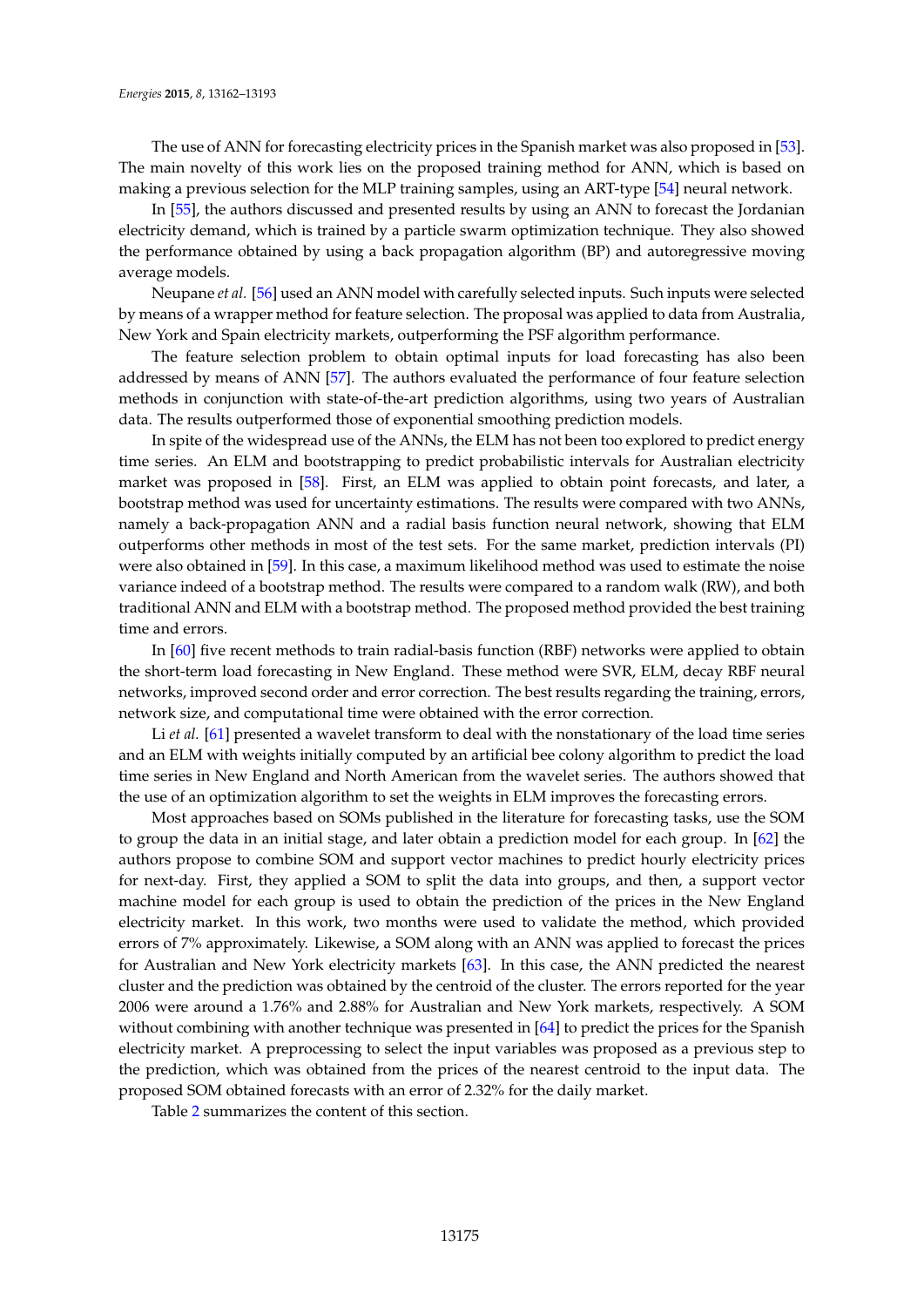| Reference | Technique     | Outperforms      | Metrics       | Horizon | Year      | Market          |
|-----------|---------------|------------------|---------------|---------|-----------|-----------------|
| [49]      | Hybrid ANN    | 5+ models        | MAPE          | 1 day   | 2002      | Ontario         |
| [50]      | Hybrid ANN    | MLP/ARIMA/RBF    | <b>MRE</b>    | 1 day   | 2002      | OMEL            |
| $[51]$    | <b>ANN</b>    | 5+ models        | RMSE/MAE      | 1 day   | 2003      | Brazil          |
| $[52]$    | ANN           | ARIMA/Naive      | <b>MAPE</b>   | 1 day   | 2000/2002 | CAISO/OMEL      |
| $[53]$    | <b>ART-NN</b> | <b>ARIMA/ANN</b> | <b>MAPE</b>   | 1 day   | 2003      | OMEL            |
| $[55]$    | ANN           | ARMA/BP          | RMSE/MAPE     | 1 day   | 2004      | Jordan          |
| [56]      | <b>ANN</b>    | PSF              | MRE/MAPE      | 1 day   | 2006      | NYISO/ANEM/OMEL |
| $[57]$    | <b>ANN</b>    | Smoothing        | MAE/MAPE      | 1 day   | 2007      | ANEM            |
| [58]      | <b>ELM</b>    | 5+ models        | MAE/MAPE/RMSE | 1 day   | 2006/07   | ANEM            |
| $[59]$    | ELM           | RW/ANN           | PI            | 1 day   | 2007/09   | <b>ANEM</b>     |
| [60]      | ELM.          | RBF/SVR          | MAPE          | 1 day   | 2011      | ANEM            |
| [61]      | ELM           | 5+ models        | MAPE          | 1 day   | 2006      | NYISO/ANEM      |
| [62]      | <b>SOM</b>    | <b>SVM</b>       | MAE/MAPE      | 1 day   | 2005      | ANEM            |
| [63]      | <b>SOM</b>    | PSF              | MRE/MAPE      | 1 day   | 2006      | NYISO/ANEM/OMEL |
| [64]      | <b>SOM</b>    | 5+ models        | MAPE          | 1 day   | 2011      | OMEL            |

<span id="page-14-0"></span>**Table 2.** Summary on ANN, self-organizing Kohonen's maps (SOM) and extreme learning machine (ELM) for electricity forecasting.

#### 5.1.2. Genetic Programming

# 5.1.2.1 Fundamentals

A genetic algorithm (GA) [\[65\]](#page-29-1) is a kind of searching stochastic algorithm based on natural selecting procedures. Such algorithms try to imitate the biological evolutive process since they combine the survival of the best individuals in a set, by means of an structured and random process of information exchange.

Every time the process iterates, a new set of data structures is generated gathering just the best individuals of older generations. Thus, the GA are evolutionary algorithms due to their capacity to efficiently exploit the information relating to past generations. This fact allows the speculation about new searching points in the solution space, trying to obtain better models thanks to its evolution.

Many genetic operators can be defined. However, selection, crossover and mutation are the most relevant and used and are now going to be briefly described.

- 1. *Selection.* During each successive generation, a proportion of the existing population is selected to breed a new generation. Individual solutions are selected through a fitness-based process, where fitter solutions (as measured by a fitness function) are typically more likely to be selected. Certain selection methods rate the fitness of each solution and preferentially select the best solutions. Other methods rate only a random sample of the population, as this process may be very time-consuming. Most functions are stochastic and designed so that a small proportion of less fit solutions are selected. This helps keep the diversity of the population large, preventing premature convergence on poor solutions. Popular and well-studied selection methods include roulette wheel selection and tournament selection.
- 2. *Crossover.* Just after two parents are selected by any selection method, crossover takes place. Crossover is an operator that mates these two parents to produce offspring. The newborn individuals may be better than their parents and the evolution process may continue. In most crossover operators, two individuals are randomly selected and recombined with a crossover probability,  $p_c$ . That is, an uniform number *r* is generated and if  $r \leq p_c$  the two randomly selected individuals undergo recombination. Otherwise, the offspring can be sheer copies of their parents. The value of  $p_c$  can either be set experimentally or set based on schema-theorem principles [\[65\]](#page-29-1).
- 3. *Mutation.* Mutation is the genetic operator that randomly changes one or more of the individuals' genes. The purpose of the mutation operator is to prevent the genetic population from converging to a local minimum and to introduce to the population new possible solutions.

Genetic programming (GP) is a natural evolution of GA and its first apparition in the literature dates of 1992 [\[66\]](#page-29-2). It is a specialization of genetic algorithms where each individual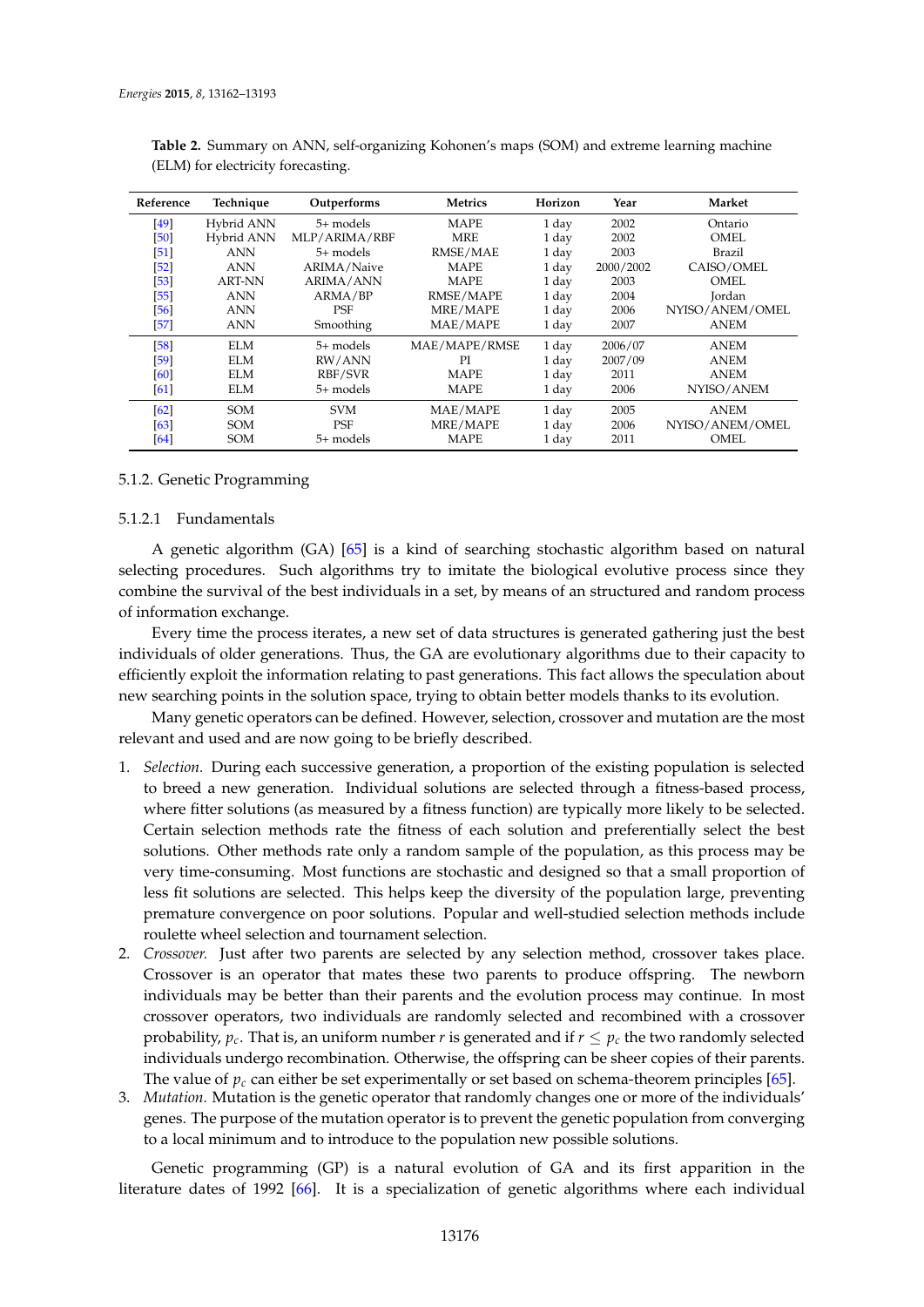is a computer program. Therefore it is used to optimize a population of computer programs according to a fitness landscape determined by a program's ability to perform a given computational task. Hence, specialized genetic operator that generalize crossover and mutation are used for tree-structured programs.

The main steps to be followed when using GP are now summarized. Obviously, depending on the type of the application, these steps may change in order to be adapted to the particular problem to be dealt with.

- 1. Random generation of an initial population, that is, programs.
- 2. Iterative execution until the stop condition—to be determined in each situation—is fulfilled:
	- (a) To execute each program of the population and to assign an aptitude value, according to their behavior in relation with the problem.
	- (b) To create new programs by applying different primary operations to the programs.
		- i. To copy an existing program in the new generation.
		- ii. To create two programs from two existing ones, genetically and randomly recombining some chosen parts of both programs, making use of the crossover operator, which will also be randomly chosen for each program.
		- iii. To create a program from another randomly chosen by randomly changing a gene.
- 3. The program identified as possessing the best aptitude (the best for the last generation) is the designed result of the GP running.

# 5.1.2.2 Related Work

The viability of forecasting the electricity demand via linear GP is analyzed in [\[67\]](#page-29-3). Hence, the authors considered load demand patterns for ten consecutive months, observed every thirty minutes for the Victoria State of Australia. The performance was compared with an ANN and a neuro-fuzzy system (EFuNN) and the system delivered best results in terms of accuracy and computational cost.

An evolutionary technique applied to the optimal short-term scheduling of the electric energy production was presented in [\[68\]](#page-29-4). The equations that define the problem led to a nonlinear mixed-integer programming problem with a high number of real and integer variables. The required heuristics, introduced to assure the feasibility of the constraints, are analyzed, along with a brief description of the proposed GA. Results from the Spanish power system were reported and compared to dynamic regression (DR).

Another price forecasting strategy was proposed in [\[69\]](#page-29-5). In fact the authors presented a mutual information-based feature selection technique (MI) in which the prediction part was a cascaded neuro-evolutionary algorithm. The accuracy was largely evaluated since they compared their results—obtained from Pennsylvania-New Jersey-Maryland and Spanish electricity markets—with seven different models.

The electricity energy consumption is forecasted by using genetic algorithms in Turkey [\[70\]](#page-29-6). The results were compared with conventional regression techniques, and the estimated values of the Turkish Ministry of Energy and Natural Resources (TMENR). An estimation for the electricity demand in the year 2020 is also provided.

A variant of genetic programming, Multi-Gene Genetic Programming (MGGP), was introduced in [\[71\]](#page-29-7) and applied to Egypt load forecasting. The method was compared with RBF network and the standard genetic programming.

A variant of genetic programming, improved by incorporating semantic awareness in algorithm, for short term load forecasting is described in [\[72\]](#page-29-8). The authors analyzed South Italy data and outperformed standard GP and some other machine learning methods.

Finally, Table [3](#page-16-0) summarizes all the methods reviewed in this section.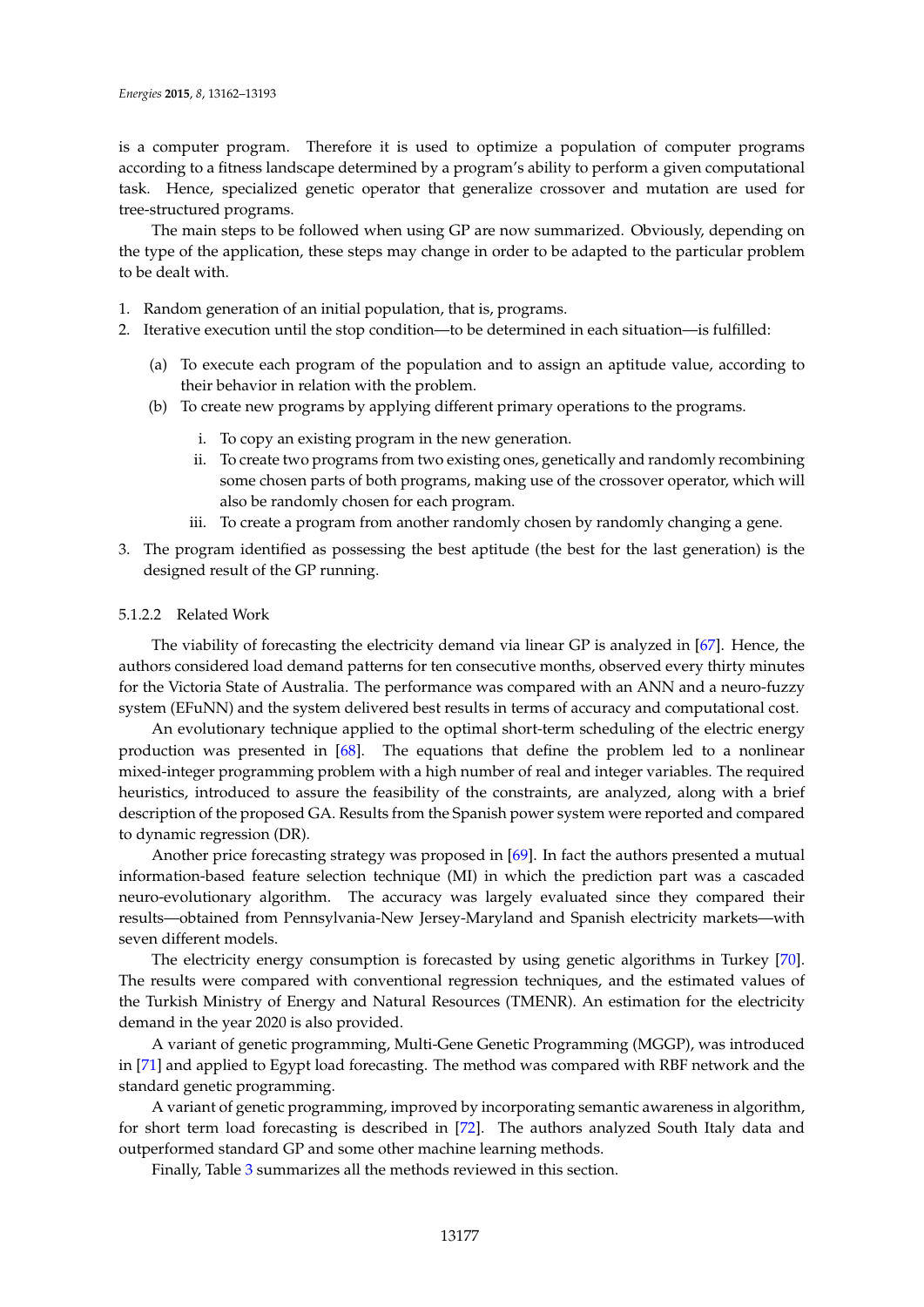<span id="page-16-0"></span>

| Reference | Technique   | Outperforms  | <b>Metrics</b> | Horizon | Year    | Market      |
|-----------|-------------|--------------|----------------|---------|---------|-------------|
| [67]      | Linear GP   | ANN/EFuNN    | <b>RMSE</b>    | 2 days  | 1995    | <b>ANEM</b> |
| [68]      | GP          | DR           | MRE/MAE        | 1 day   | 2002    | <b>OMEL</b> |
| [69]      | MI GP       | 5+ models    | MAE/MSRE       | 1 day   | 2007    | PJM/OMEL    |
| $[70]$    | GP          | <b>TMENR</b> | <b>MSE</b>     | 1 day   | 2020    | Turkey      |
| [71]      | MGGP        | RBF/GP       | <b>MAPE</b>    | 1 day   | 2012    | Egypt       |
| [72]      | Semantic GP | $5+$ models  | MAE/MSRE       | 1 day   | 2009/10 | Italy       |

**Table 3.** Summary on genetic programming (GP) for electricity forecasting.

# 5.1.3. Support Vector Machines

## 5.1.3.1 Fundamentals

The support vector machine (SVM) model the way is nowadays understood, initially appeared in 1992 in the Computational Learning Theory (COLT) Conference and it has been subsequently studied and extended [\[73,](#page-29-9)[74\]](#page-29-10). The interest for this learning model is continuously increasing and it is considered an emerging and successful technique nowadays. Thus, it has become to a widely accepted standard in machine learning and data mining disciplines.

The learning process in SVM represents an optimization problem under constraints that can be solved by means of quadratic programming. The convexity guarantees a single solution which is an advantage with regard to the classical model of ANN. Furthermore, current implementations provide moderate efficiency for real-world problems with thousands of samples and attributes.

Support vector machines aims at separating points by means of what they defined as hyperplane, which are just linear separators with a high dimensionality whose functions are defined according to different kernels. Formally, a hyperplane in a *D*-dimensional space is defined as follows:

$$
h(x) = \langle w, x \rangle + b \tag{27}
$$

where *x* is the sample,  $w\epsilon \mathbf{R}^D$  is the orthogonal vector to the hyperplane,  $b\epsilon \mathbf{R}$ ,  $w$  is the weight vector,  $b$  is the bias or threshold decision and  $< w, x>$  expresses the scalar product in  $\mathbf{R}^D.$ 

In case of a binary classifier is required, the equation can be reformulated as:

$$
f(x) = sign(h(x))
$$
\n(28)

where the *sign* function is defined as:

$$
sign(x) = \begin{cases} +1, & \text{if } x \ge 0\\ -1, & \text{if } x < 0 \end{cases} \tag{29}
$$

There exist many algorithms directed to create hyperplanes  $(w, b)$  given a dataset linearly separable. These algorithms guarantee the convergency to a solution hyperplane although particularities of all of them will lead to slightly different solutions. Note that there can be infinity hyperplanes that perform adequate separations. So the key problem for the SVM is to choose the best hyperplane, in other words, the hyperplane that maximizes the minimum distance (or geometric margin) between the samples in the dataset and the hyperplane itself.

Another peculiarity of SVM is that only take into consideration those points belonging to the frontiers of the region of decision, which are the points that do not clearly belong to a class or to another. Such points are named support vectors. Figure [5](#page-17-0) illustrates a bidimensional representation of an hyperplane equidistant to two classes, as well as showing the support vectors and the existing margin.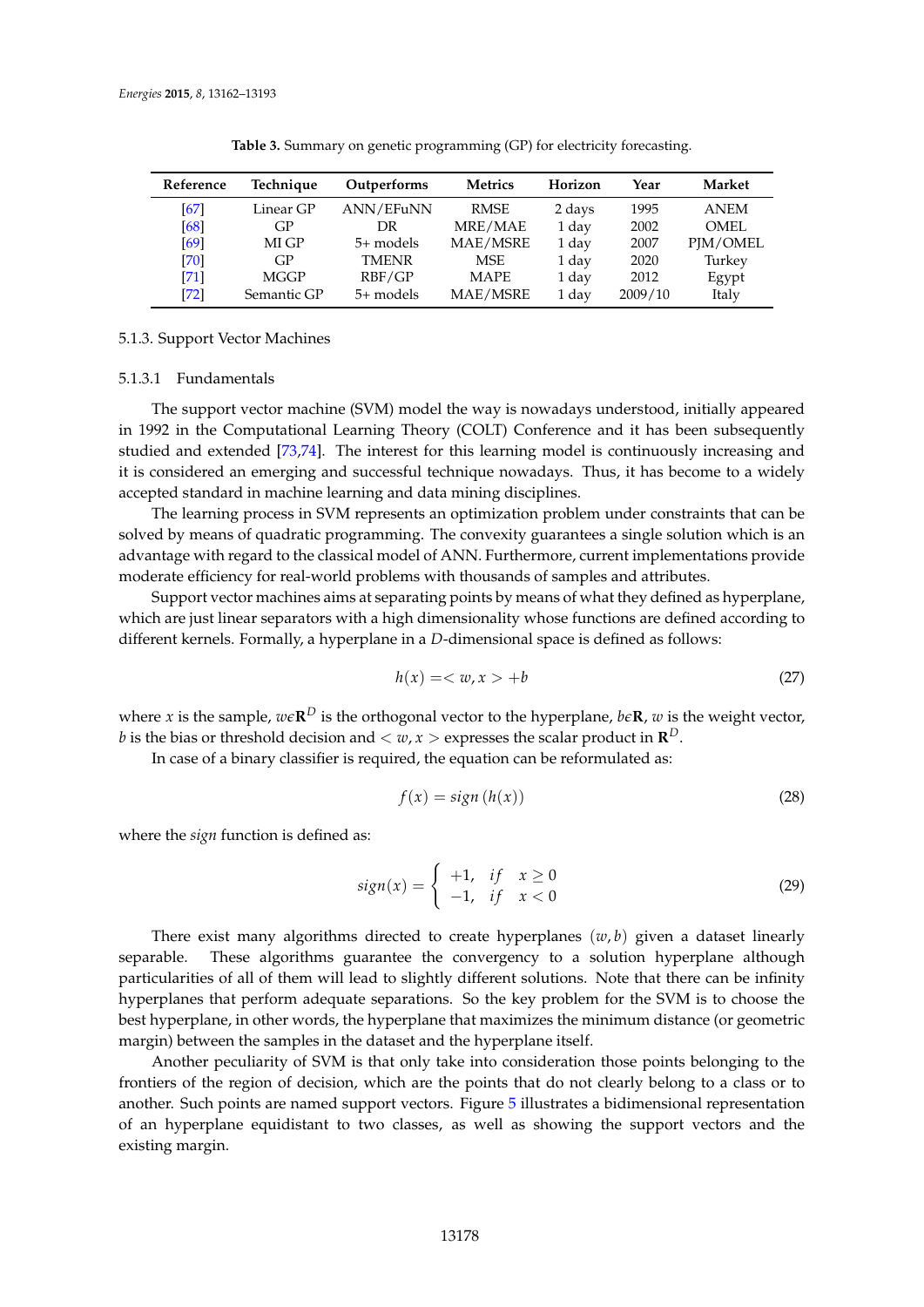<span id="page-17-0"></span>

**Figure 5.** Hyperplane (*w*, *b*) equidistant to two classes, margin and support vectors.

<span id="page-17-1"></span>If non linear transformation is carried out from the input space to the feature space, non linear separators-based learning is reached with SVM. Kernel functions are used thus in order to estimate the scalar product of two vectors in the features space. Consequently the election of an adequate kernel function is crucial and a priori knowledge of problem is required for a proper application of SVM. Nevertheless, the samples may not be linearly separable (see Figure  $6$ ) even in the features space.



**Figure 6.** Non linearly separable dataset.

Trying to classify properly all the samples can seriously compromise the generalization of the classifier. This problem is known as *overfitting.* In such situations it is desirable to admit that some samples will be misclassified in exchange for having more promising and general separators. This behavior is reached by inserting soft margin in the model, whose objective function is composed by the addition of two terms: the geometric margin and the regularization term. The importance of both terms is pondered by means of a typically called parameter *C*. This model appeared in 1999 [\[75\]](#page-29-11), and it was the model that really allowed the practical use that SVMs have nowadays, since it provided robustness against the noise.

On the other hand, SVMs can be easily adapted to solve regression problems by means of the introduction of a loss function. SVMs are commonly called Support Vector Regression (SVR) for time series forecasting. Now, the problem consists in finding a non linear function *f* that minimizes the forecasting error for the training set. The  $\epsilon$ -insensitive loss function  $L_{\epsilon}$  defined by Equation [\(30\)](#page-17-2) is typically used due to a reduced number of support vectors is obtained. The *e* parameter represents the error allowed for each point of the training set.

<span id="page-17-2"></span>
$$
L_{\epsilon}(y) = \begin{cases} 0 & \text{if } |y - f(x)| \le \epsilon \\ |y - f(x)| - \epsilon & \text{otherwise} \end{cases}
$$
 (30)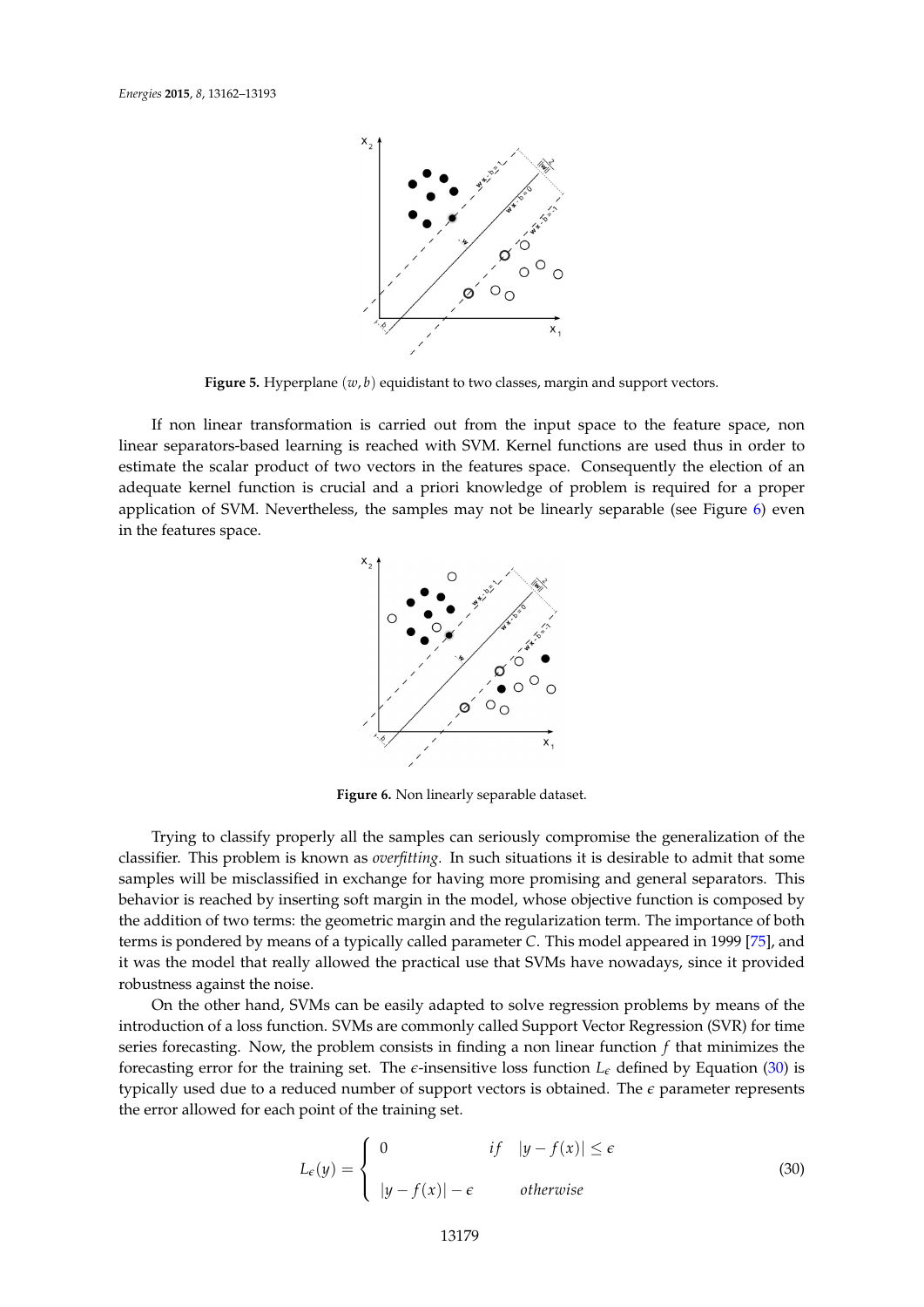To approximate all data of the training set with an error less than  $\epsilon$  is not always possible in practice. For this reason, slack variables *ξ<sup>i</sup>* and *ξ* ∗ *i* are inserted to allow errors greater. Thus, the SVR model consists in solving the following problem:

minimize 
$$
\frac{1}{2}||w||^2 + C \sum_i (\xi_i + \xi_i^*)
$$
  
\nsubject to  $y_i - f(x_i) \le \epsilon + \xi_i$   
\n $f(x_i) - y_i \le \epsilon + \xi_i^*$  (31)

where  $(x_i, y_i)$  are the points of the training set,  $w$  is the margin and  $C$  is the regularization parameter. Once the optimization problem has been solved, the following function is obtained:

$$
f(x) = \sum_{i=1}^{n} (\alpha_i^+ - \alpha_i^-) K(x, x_i)
$$
\n(32)

where  $\alpha_i^+$  and  $\alpha_i^ \overline{i}$  are the multipliers of Lagrange of the dual optimization problem and K is the kernel function.

# 5.1.3.2 Related Work

Many works have been focussed on forecasting time series by applying SVM. Hence, the study carried out in [\[76\]](#page-29-12) analyzed the suitability of applying SVM to forecast the electric load for the Taiwanese market. The results were compared to that of linear regressions and ANN. The same time series type, but related to the Chinese market, was forecasted in [\[77\]](#page-29-13), in which the authors reached a globally optimized prediction by applying a SVM.

The occurrence of outliers (also called spike prices) or prices significantly larger than the expected values is an usual feature found in these time series. With the aim of dealing with this feature, the authors in [\[78\]](#page-29-14) proposed a data mining framework based on both SVM and probability classifiers.

The research published in [\[79\]](#page-29-15) proposed a new prediction approach based on SVM and rough sets techniques (RS) with a previous selection of features from data sets by using an evolutionary method. The approach improved the forecasting quality, reduced the speed of convergence and the computational cost as regards a conventional SVM and a hybrid model formed by a SVM and simulated annealing algorithms (SAA).

The Taiwanese electricity market was forecasted by means of SVR in [\[80\]](#page-29-16). The author proposed a novel initialization of the SVR by using particle swarm optimization. The results were compared to other SVR but with different initialization strategies, mainly, the least-squares (LS) method.

A two-stage multiple SVM based model for midterm electricity price forecasting was proposed in [\[81\]](#page-29-17). The first stage was used to separate input data into different price zones, and was carried out by means of a single SVM. Then, four parallel designed SVM were applied to forecast the electricity price. The method was applied to PJM market and the results compared to the standard SVM.

<span id="page-18-0"></span>Finally, Table [4](#page-18-0) summarizes all the methods reviewed in this section. Note the GRNN stands for general regression neural networks.

**Table 4.** Summary on support vector machine (SVM) for electricity forecasting.

| Reference | Technique  | Outperforms       | Metrics     | Horizon | Year    | Market       |
|-----------|------------|-------------------|-------------|---------|---------|--------------|
| [76]      | SAA-SVM    | <b>ARIMA/GRNN</b> | MAE/MSRE    | 1 day   | 2004    | China        |
| $[77]$    | <b>SVM</b> | <b>ANN</b>        | <b>MAPE</b> | 1 day   | 2005    | China        |
| [78]      | M-SVM      | <b>SVM</b>        | MAE/MSRE    | 1 day   | 2006    | <b>ANEM</b>  |
| [79]      | RS-SVM     | SAA-SVM           | MAE/MSRE    | 1 day   | 2007    | <b>NYISO</b> |
| [80]      | PSO-SVM    | LS-SVM            | <b>MSE</b>  | 1 day   | 2009    | Taiwan       |
| [81]      | M-SVM      | <b>SVM</b>        | MAE/MSRE    | 1 day   | 2009/10 | <b>PIM</b>   |
|           |            |                   |             |         |         |              |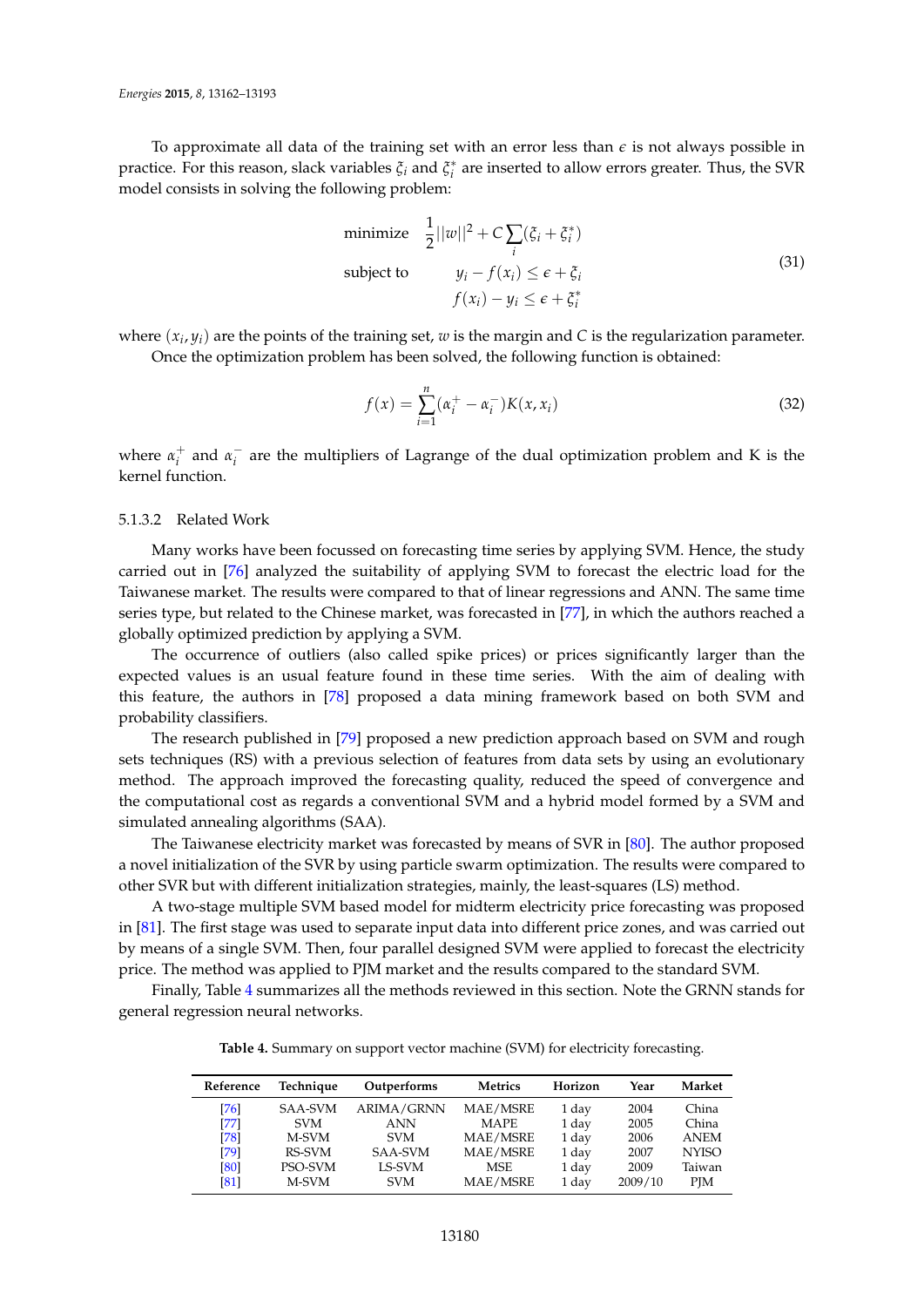#### *5.2. Forecasting Based on Local Methods*

Due to the complexity to find a global function that models the whole system, the local models emerge as learning methods for time series forecasting. Conversely to global methods, a local model does not use the input data to predict the output but only the points close to the point to forecast. In general, global models have a lower computational cost than local models, since the latter have to be rebuilt for each point of the test set. But, the accuracy achieved by local methods is usually better than that of global methods. The main local methods for prediction tasks are the methods based on nearest neighbors.

## 5.2.1. Forecasting Based on Nearest Neighbors

#### 5.2.1.1 Fundamentals

One of the most popular way of either predicting or classifying a new data, based on past and known observations, it the nearest neighbors technique (NN), that was first formulated by Cover and Hart in 1967 [\[82\]](#page-29-18). The classical example to illustrate the application of NN refers to a doctor that tries to predict the result of a surgical procedure by comparing it with the obtained result from the most similar patient subjected to the same operation. However, a single case in which surgery had failed may have an excessive influence over other slightly different cases in which the operation had successfully carried out. For this reason, the NN algorithm is generalized with the *k* nearest neighbors, kNN. Thus, a simple election of the *k* nearest neighbors generates a prediction for every cases. Moreover, this rule can be extended by weighting the importance of the neighbors, giving a larger weight to the really nearest neighbors.

The search of the nearest neighbor process can be defined as follows:

**Definition 1.** *Given a dataset*  $P = p_1, ..., p_n$  *in a metric espace* X of distance d, two different type of queries *are wanted to be answered:*

- *Nearest neighbor: find the point in P nearest to qeX*
- *Range: given a point*  $q \in X$  *and*  $r > 0$ *, return all the points*  $p \in P$  *that satisfy*  $d(p, q) \leq r$

<span id="page-19-0"></span>Figure [7](#page-19-0) illustrates an example in which k is set to three (three nearest neighbors are searched for) and an Euclidean metric is used.



**Figure 7.** Three nearest neighbors of an instance to be classified.

Formally, the classification rule is formulated as follows:

**Definition 2.** Let  $\mathcal{D} = \{e_1, \ldots, e_N\}$  be a dataset with N labeled examples, in which each example  $e_i$  has m attributes  $(e_{i1},...,e_{im})$  belonging to the metric space  $\mathcal{E}^m$  and a class  $\mathcal{C}_i\in\{\mathcal{C}_1,\ldots,\mathcal{C}_d\}.$  The classification of *each new example e*<sup>0</sup> *fulfils that:*

$$
e' \dashv \mathcal{C}_i \Leftrightarrow \forall j \neq i \cdot d(e', e_i) < d(e', e_j) \tag{33}
$$

where  $e' \dashv \mathcal{C}_i$  indicates the assignation of the class label  $\mathcal{C}_i$  to the example  $e'$ ; and d expresses a distance defined in the m-dimensional space,  $\mathcal{E}^m$ .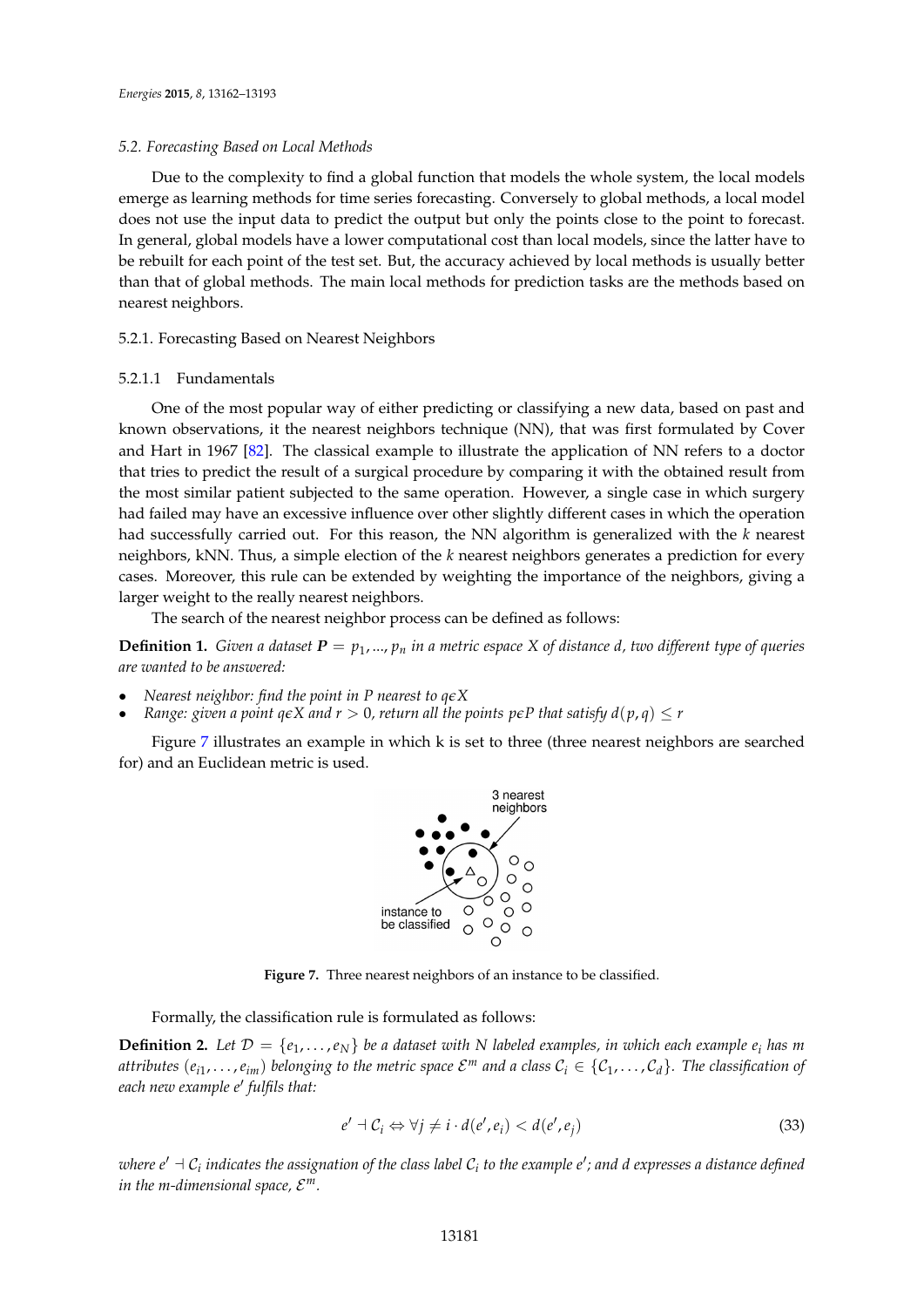## 5.2.1.2 Related Works

One example is thus labeled according to the nearest neighbor's class. This closeness is defined by means of the distance *d* which turns the election of this metric essential, since different metrics will most likely generate different classifications. As a consequence the election of the metric is widely discussed in the literature, as shown in [\[83\]](#page-29-19). Note that the other main drawback that this technique presents is the selection of the number of neighbors to consider [\[84\]](#page-29-20).

In [\[85\]](#page-29-21) a forecasting algorithm based on nearest neighbors was introduced. The selected metric was the weighted Euclidean distance and the weights were calculated by means of a GA. The authors forecasted electricity demand time series in the Spanish market and the reported results were compared to those of an ANN. The same algorithm was tested on electricity price time series in [\[86\]](#page-29-22) in which the authors proposed a methodology based on weighted nearest neighbors (WNN) techniques. The proposed approach was applied to the 24-h load forecasting problem and they built an alternative model by means of a conventional dynamic regression (DR) technique, where the parameters are estimated by solving a least squares problem, to perform a comparative analysis.

A modification of the WNN (mWNN) methodology was proposed in [\[87\]](#page-29-23). To be precise, they explained how the relevant parameters—the window length of the time series and the number of neighbors to be chosen—are adopted. Then, the approach weighted the nearest neighbors in order to improve the prediction accuracy. The methodology was evaluated with the Spanish electricity prices time series.

Later, WNN was also applied to the California electricity market (CAISO) [\[88\]](#page-29-24). This time, the authors reported results for year 2000 and compared the approach to ARIMA-based models.

A multivariate KNN (mKNN) regression method for forecasting the electricity demand in the UK market was presented in [\[89\]](#page-30-0). They reported results date from 2004 and were compared to several benchmarks, as well as to univariate KNN (uKNN).

A work reporting short term load forecasting results for India, years 2012 and 2013, can be found in [\[90\]](#page-30-1). This paper evaluates the accuracy of Holt-winter model and K-NN algorithm. Their performance is compared to SARIMA, ANN and SVM, showing that K-NN is the method with better results in terms of MAPE.

Finally, Table [5](#page-20-1) summarizes all the methods reviewed in this section. It can be concluded that there exist few works based on KNN to forecast time series, which have mainly been assessed by means of diverse distance metrics in order to identify univariate time series motifs or episodes in the historical data [\[91\]](#page-30-2).

<span id="page-20-1"></span>

| Reference | Technique  | Outperforms     | <b>Metrics</b> | Horizon | Year    | Market |
|-----------|------------|-----------------|----------------|---------|---------|--------|
| [85]      | <b>KNN</b> | <b>ANN</b>      | MRE/MAE        | 1 day   | 2002    | OMEL.  |
| [86]      | <b>WNN</b> | DR              | MRE/MAE        | 1 day   | 2002    | OMEL   |
| [87]      | mWNN       | ANN/GARCH       | MRE/MAE        | 1 day   | 2002    | OMEL.  |
| [88]      | <b>WNN</b> | <b>ARIMA</b>    | MAE/MAPE       | 1 day   | 2000    | CAISO  |
| [89]      | mKNN       | uKNN/Benchmarks | <b>MAPE</b>    | 1 day   | 2004    | UK.    |
| [90]      | KNN/Holt   | SARIMA/ANN/SVM  | <b>MAPE</b>    | 1 day   | 2012/13 | India  |

**Table 5.** Summary on *k* nearest neighbors (KNN) methods for electricity forecasting.

# <span id="page-20-0"></span>**6. Rule-Based Forecasting**

## *6.1. Fundamentals*

Prediction based on decision rules usually makes reference to the expert system developed by Collopy and Armstrong in 1992 [\[92\]](#page-30-3). The initial approach consisted of 99 rules that combined four extrapolation-based forecasting methods: linear regression, Holt-Winter's exponential smoothing, Brown's exponential smoothing and random walk. During the prediction process, 28 features were extracted in order to characterize the time series. Consequently, this strategy assumed that a time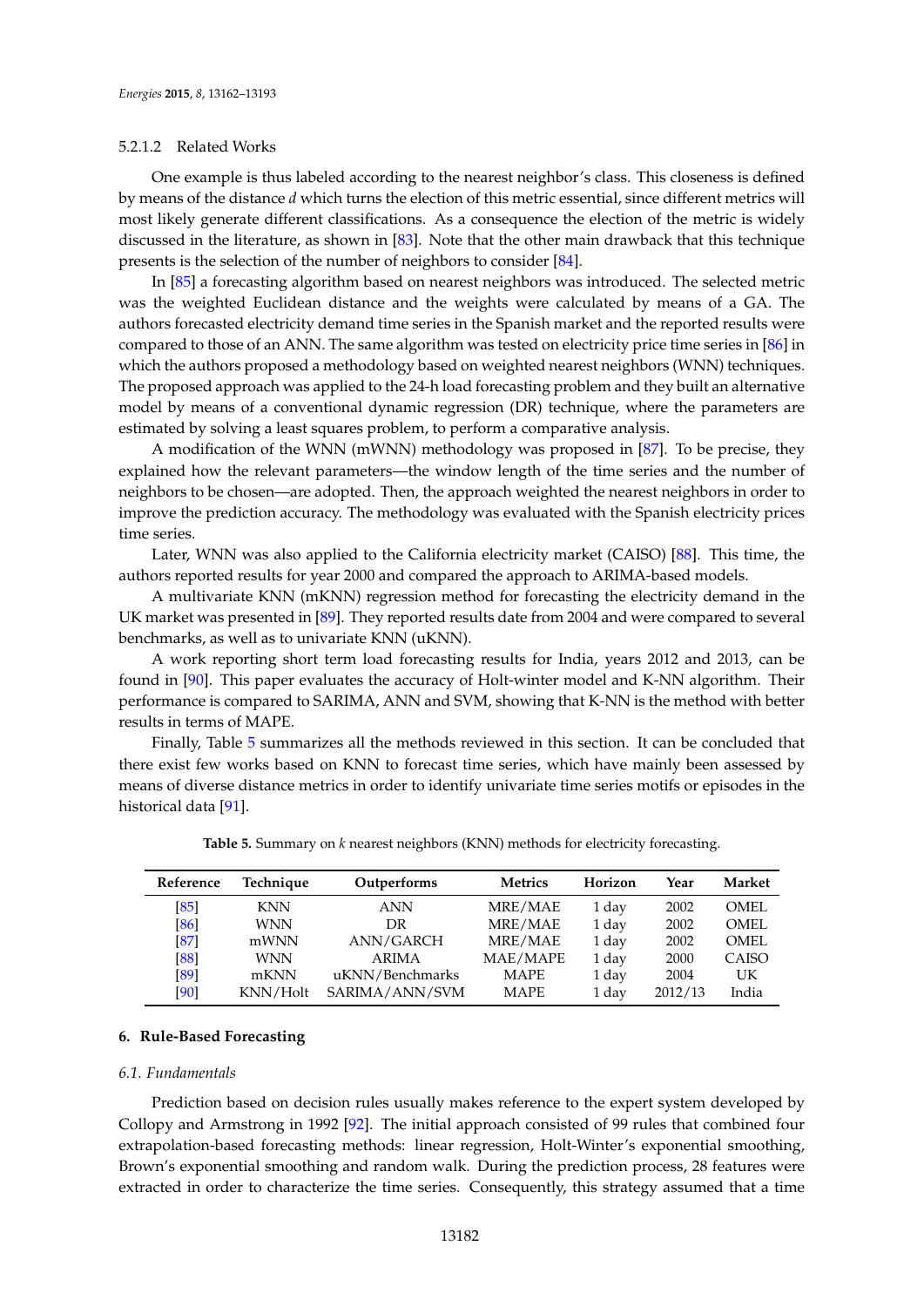series can be reliably identified by some features. Nevertheless, just eight features were obtained by the system itself since the remaining ones were selected by means of experts' inspections. This fact implies high inefficiency insofar as too much time is taken, the ability of the analyst plays an important (and subjective) role and it shows a medium reliability.

Formally, an association rule (AR) can be expressed as a sentence such that: *If* A *Then* B, with A a logic predicate over the attributes whose fulfillment involves to classify the elements with a label B. The learning based on rules tries to find rules involving the highest number of attributes and samples.

ARs were first defined by Agrawal *et al.* [\[93\]](#page-30-4) as follows. Let  $I = \{i_1, i_2, ..., i_n\}$  be a set of *n* items, and  $D = \{tr_1, tr_2, ..., tr_N\}$  a set of *N* transactions, where each  $tr_i$  contains a subset of items. Thus, a rule can be defined as  $X \Rightarrow Y$ , where  $X, Y \subseteq I$  and  $X \cap Y = \emptyset$ . Finally, *X* and *Y* are called antecedent (or left side of the rule) and consequent (or right side of the rule), respectively.

When the domain is continuous, the association rules are known as quantitative association rules (QAR). In this context, let  $F = \{F_1, ..., F_n\}$  be a set of features, with values in **R**. Let *A* and *C* be two disjunct subsets of *F*, that is,  $A \subset F$ ,  $C \subset F$ , and  $A \cap C = \emptyset$ . A QAR is a rule  $X \Rightarrow Y$ , in which features in *A* belong to the antecedent *X*, and features in *C* belong to the consequent *Y*, such that:

$$
X = \bigwedge_{F_i \in A} F_i \in [l_i, u_i]
$$
\n
$$
(34)
$$

$$
Y = \bigwedge_{F_j \in C} F_j \in [l_j, u_j]
$$
\n
$$
(35)
$$

where  $l_i$  and  $l_j$  represent the lower limits of the intervals for  $F_i$  and  $F_j$  respectively, and the couple  $u_i$ and *u<sup>j</sup>* the upper ones. For instance, QAR could be numerically expressed as:

$$
F_1 \in [12, 25] \land F_3 \in [5, 9] \Rightarrow F_2 \in [3, 7] \land F_5 \in [2, 8]
$$
\n
$$
(36)
$$

where  $F_1$  and  $F_3$  constitute the features appearing in the antecedent and  $F_2$  and  $F_5$  the ones in the consequent.

#### *6.2. Related Work*

Ismail *et al.* [\[94\]](#page-30-5) presented a mathematical model for forecasting electricity peak load demand using a rule-based approach. The method was applied to data from Malaysia. The results were compared to SARIMA and regression models.

A data association mining-based rule extraction mechanism to extract the patterns in consumers' reaction to price forecasts can be found in [\[95\]](#page-30-6). The resulting rules were then employed to fine-tune the initially generated demand and price forecasts of a multi-input multi-output (MIMO) engine. The methodology was tested on Australia's and New England's electricity data.

A rule-based approach to forecast anomalous load conditions for Great Britain data was introduced in [\[96\]](#page-30-7). The authors used Holt-Winters-Taylor exponential smoothing, ARMA, ANN, and singular value decomposition based exponential smoothing to demonstrate how these methods can be adapted to discover outliers, when used together with a rule-based approach.

By contrast, not all the rule-based system provides crisp decisions. Hence, fuzzy rule-based systems are usually used when the available data presents missing values. In these systems, each element can belong to different groups with different grade of membership, not providing thus strict rules for every sample. Due to its flexibility for dealing with incomplete, imprecise or uncertain data, fuzzy rule-based strategies are often applied to prediction purposes. Hence a fuzzy association rule can be expressed as: *If* X is A *Then* Y is B, where X, Y are disjoint subsets of attributes that forms the database and A, B contain the fuzzy sets that are associated with X and Y.

A fuzzy rule based approach is presented to generate a crisp estimate for system load in [\[97\]](#page-30-8). To get this done, historical load, temperature, and time information were converted into fuzzy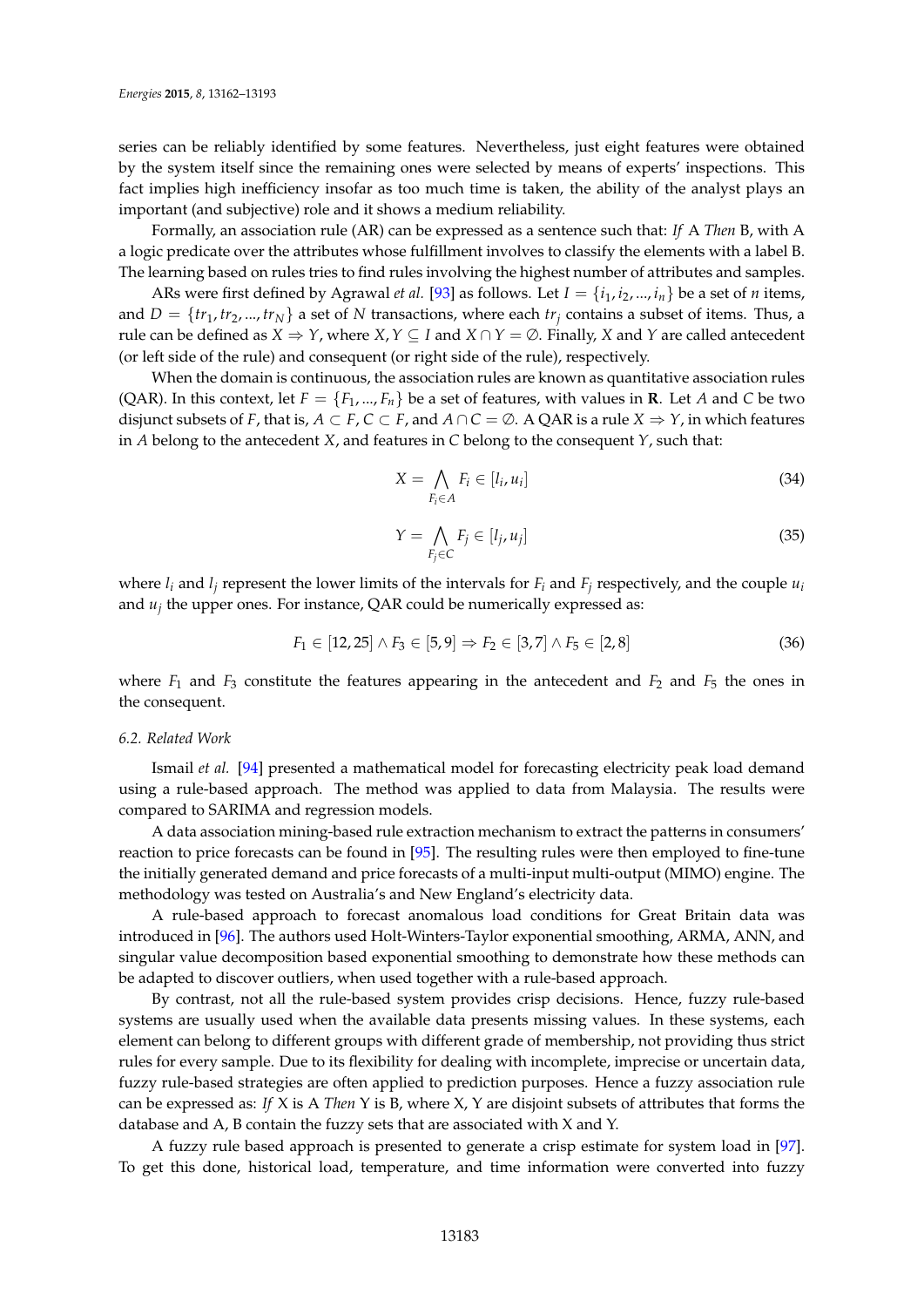information. The method was applied to the European Energy Exchange (EEE) and the prediction results were compared to the conventional method (CM).

A novel fuzzy logic methodology for short term load forecasting was introduced in [\[98\]](#page-30-9). It was concluded that using time, temperature and similar previous day load as the inputs and by formulating rule base of fuzzy logic using available data where enough to obtain reliable fuzzy rules for some particular days. Data from Indian market were analyzed.

A paper focused on improving the performance of fuzzy rules-based forecasters through application of FCM algorithm can be found in [\[99\]](#page-30-10). The approach was evaluated by using data of certain region of the USA.

In general, the search of rule-based works to forecast electricity led to the conclusion that this kind of works is scarce. That is, there could be an interesting starting point for those researchers wanting to develop new algorithms.

<span id="page-22-1"></span>Finally, Table [6](#page-22-1) summarizes all the methods reviewed in this section, where NP means not provided (the authors did not compared their approach to any other).

| Reference | Technique<br>Outperforms |              | <b>Metrics</b> | Horizon | Year      | Market      |
|-----------|--------------------------|--------------|----------------|---------|-----------|-------------|
| [94]      | Rules                    | MA/Smoothing | <b>MAE</b>     | 1 day   | 2001-2005 | Malaysia    |
| $[95]$    | <b>MIMO</b>              | NP           | <b>MAPE</b>    | 1 day   | 2009      | <b>ANEM</b> |
| [96]      | Holt/Rules               | SARMA/ANN    | <b>MAPE</b>    | 1 day   | 2007      | UK          |
| [97]      | Fuzzy rules              | CМ           | <b>MAPE</b>    | 1 day   | 2002-2005 | <b>EEE</b>  |
| [98]      | Fuzzy rules              | NP           | <b>MRE</b>     | 1 day   | 2013      | India       |
| [99]      | Fuzzy rules              | Holt/ARIMA   | MSE/MAPE       | 1 day   | 2005      | Brazil      |

**Table 6.** Summary on rule-based methods for electricity forecasting.

#### <span id="page-22-0"></span>**7. Wavelet Transform Methods**

#### *7.1. Fundamentals*

All the methods described are applied in the time domain. However, time series can also be analyzed in the frequency domain by means of several techniques. Fourier transform—and different Fourier-related transforms such as short-time Fourier transform (STFT), fast Fourier transform (FFT) or discrete Fourier transform—is the most widely used tool to extract the spectral components from temporal data. However, there is another technique derived from this analysis which is more suitable to time series analysis in the frequency domain: the wavelet transform.

There are two different types of wavelet transforms. The discrete wavelet transform (DWT) performance is similar to that of low and high-pass filters, since it divides the time series in high and low frequencies. On the other hand, the continuous wavelet transform (CWT) works as if it was a band-pass filter, isolating just the frequency band of interest. Although both strategies can be used to perform spectral analysis, only the CWT is going to be described in this Section because it is much more useful—and, consequently, used—in time series analysis. DWT is usually used in data that present great variations and discontinuities, which is not the case of time series that frequently as modeled by smooth variations.

Hence, the CWT is a convolution of a time series and the wavelet function [\[100\]](#page-30-11). That is, the time series is filtered by a function that plays the same role of the window in the STFT. Nevertheless, in wavelet transform this window has a variable length according to the frequency band to be studied. Formally, the *N* points-CWT of a time series *xn*, sampled each ∆*t* units of time, is defined as the convolution of such series with an extended and delayed wavelet function Ψ(*t*):

$$
CWT_x(n,s) = \frac{1}{\sqrt{s}} \sum_{n'=0}^{N-1} x_{n'} \Psi^* \left( \frac{n'-n}{s} \Delta t \right) \text{ with } n=0...N-1
$$
 (37)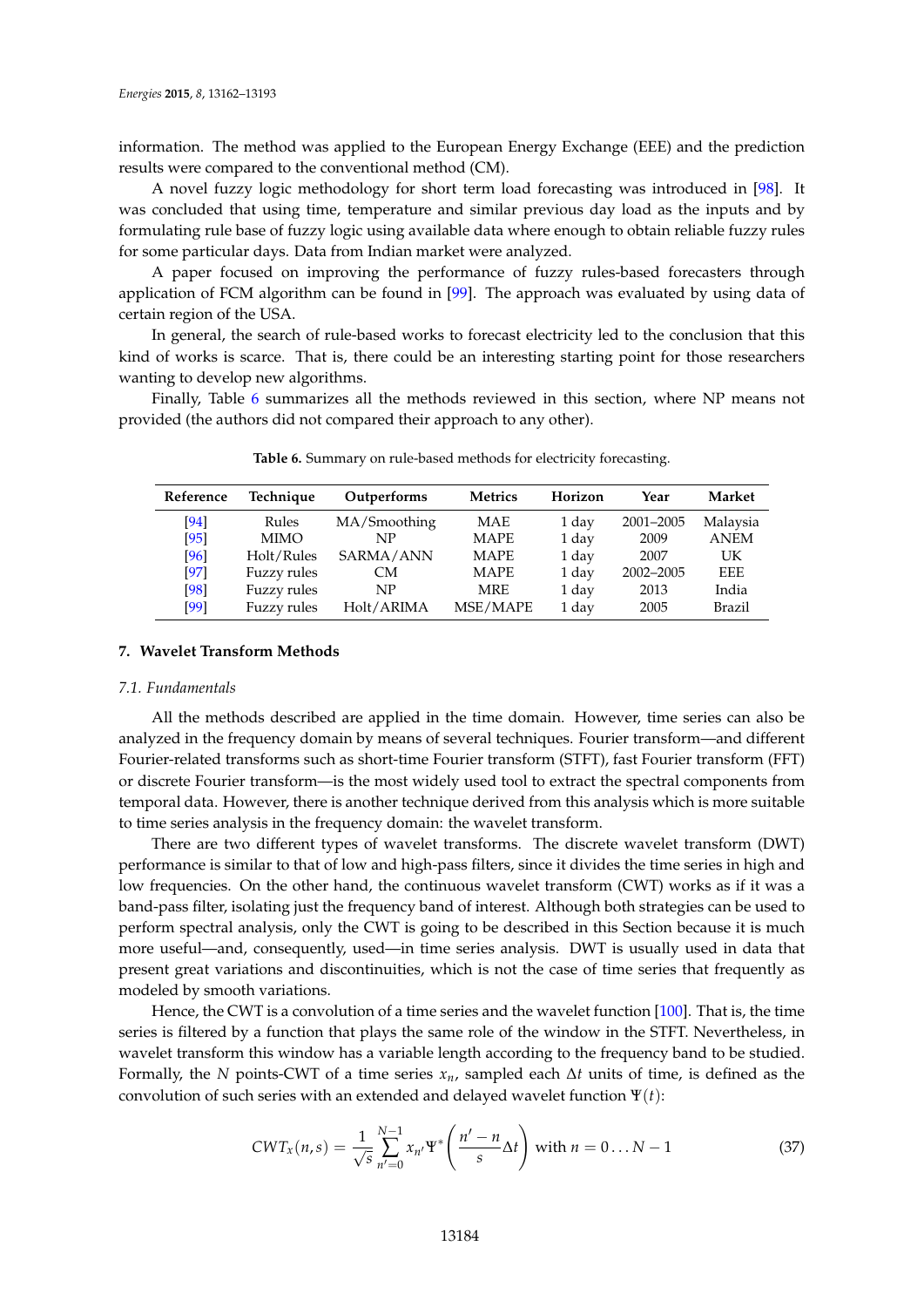As this product has to be done *N* times for the scale *s* considered, if *N* is too large it is faster to estimate the result by using the FFT than by means of the definition. From the convolution theorem [\[101\]](#page-30-12), the CWT can be obtained from the inverse fast Fourier transform (IFFT) of time series and the wavelet's direct transform:

$$
CWT_x(n,s) = IFFT\left(\frac{1}{\sqrt{s}} FFT(x(n,\Delta t)FFT(\Psi(n,\Delta t,s))\right)
$$
\n(38)

Since *s* is the single parameter from which the transform depends on, the estimation of the CWT can be carried out by means of FFT algorithms for each scale as well as simultaneously for all the points forming the series.

# *7.2. Related Work*

Conejo *et al.* [\[102\]](#page-30-13) proposed a new approach to predict day-ahead electricity prices based on the wavelet transform and ARIMA models. Thus, they decomposed the time series in a set of better-behaved constitutive series by applying the wavelet transform. Then, the future values of these new series were forecast using ARIMA models, with a prior application of the inverse wavelet transform. This approach improved former strategies that they had also published [\[103–](#page-30-14)[105\]](#page-30-15).

Aggarwal *et al.* [\[106\]](#page-30-16) also forecasted electricity prices. For this purpose, they divided each day into segments and they applied a multiple linear regression (MLR) to the original series or the constitutive series obtained by the wavelet transform depending on the segment. Moreover, the regression model used different input variables for each segment.

Pindoriya *et al.* [\[107\]](#page-30-17) proposed an adaptive wavelet-based neural network (AWNN) for short-term electricity price time series forecasting for Spanish and California markets. As for the neural network, the output of the hidden layer neurons was based on wavelets that adapted their shape to training data. The authors concluded that their approach converged with higher rate and outperformed in the forecasting the electricity prices compared to other methods due to the ability for modeling the non-stationary and high frequency signals. The target market was PJM.

An approach based on non-decimated multilevel wavelet (ML-WL) transform, combined with feature selection and machine learning prediction algorithm was presented in [\[108\]](#page-30-18). The feature selection integrated autocorrelation and ranking-based methods. The method was applied to Australian electricity data, outperforming exponential smoothing with single and double seasonality, the industry model and all other baselines.

A methodology to forecast normal and spike prices was proposed in [\[109\]](#page-30-19). Normal price module was forecasted as a mixture of wavelet transform, ARIMA and ANN models. Price spike occurrences were generated by a three classifiers ensemble. The forecasting accuracy of the proposed method is evaluated with real data from Finland energy market.

The work presented in [\[110\]](#page-30-20) used Local Linear Wavelet Neural Network (LLWNN) trained by a special adaptive version of the PSO algorithm, with parallel implementation. Experiments for short term load and price forecasting were conducted for Greece and the USA energy markets and were compared to a classic PSO algorithm.

<span id="page-23-0"></span>Finally, Table [7](#page-23-0) summarizes all the methods reviewed in this section, where WL stands for wavelets.

| Reference | Technique    | Outperforms | <b>Metrics</b> | Horizon | Year      | Market       |
|-----------|--------------|-------------|----------------|---------|-----------|--------------|
| $[102]$   | WL-ARIMA     | ARIMA       | <b>MRE</b>     | 1 day   | 2002      | OMEL         |
| $[106]$   | WL-MLR       | GARCH       | RMSE/MAPE      | 1 day   | 2003-2005 | <b>ANEM</b>  |
| $[107]$   | AWNN         | ANN/MLP/RBF | MAPE/MSE       | 1 day   | 2002/2004 | OMEL/PJM     |
| [108]     | ML-WL-FS     | Smoothing   | MSE            | 1 day   | 2010      | <b>ANEM</b>  |
| [109]     | WL-ARIMA-ANN | ARIMA       | <b>MAPE</b>    | 1 day   | 2010      | Finland      |
| [110]     | <b>LLWNN</b> | PSO         | RMSE/MAPE      | 1 day   | 2012      | Greece/NYISO |

**Table 7.** Summary on wavelets for electricity forecasting.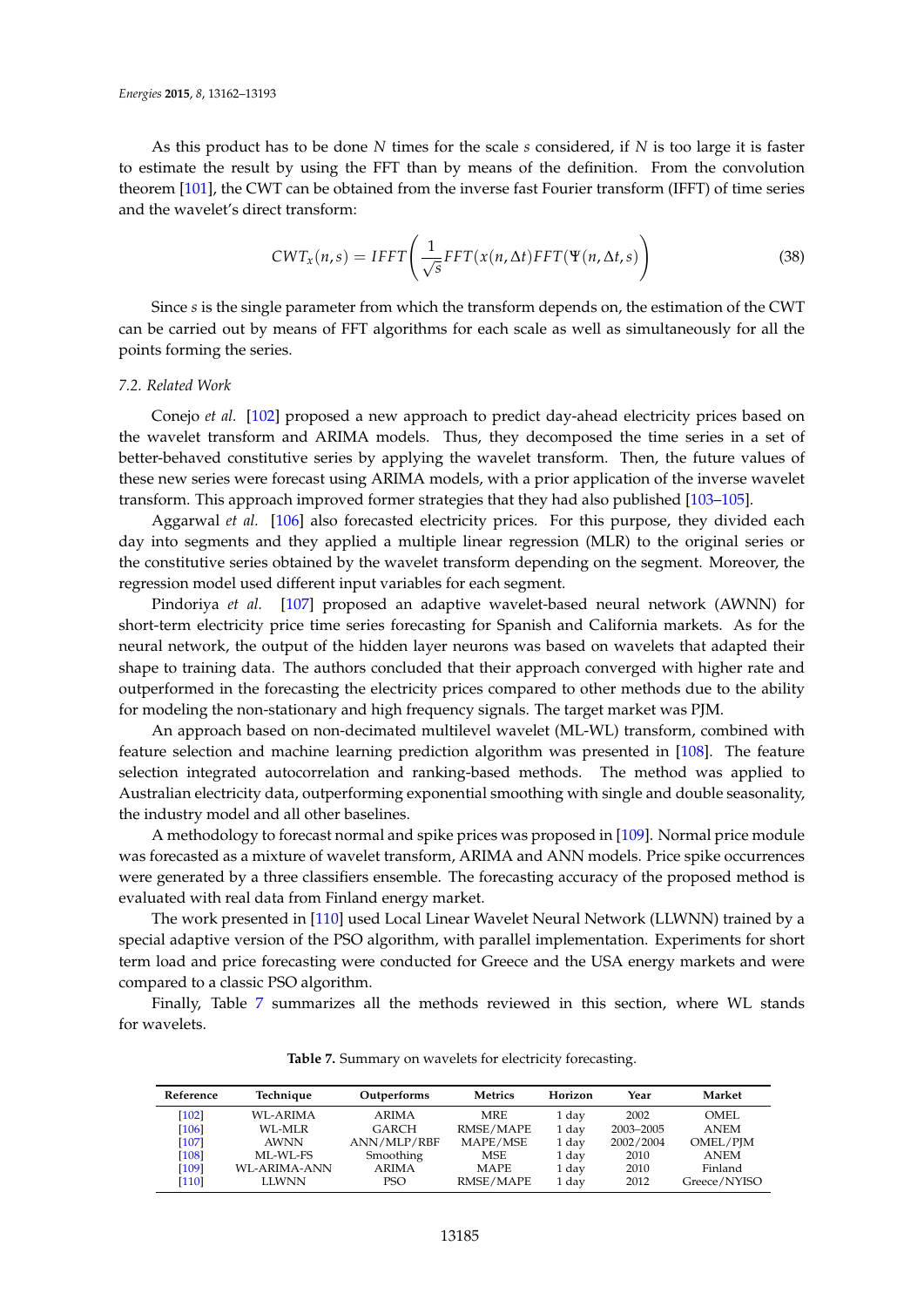# <span id="page-24-0"></span>**8. Other Models**

Despite of the vast description of methods provided in prior sections, some authors proposed new forecasting approaches that cannot be classified into any of the aforementioned categories. For this reason, this section is describe to introduce all these works.

Hence, transfer functions models (TFM)—known as dynamic econometric models in the economics literature—based on past electricity prices and demand were proposed to forecast day-ahead electricity prices by Nogales *et al.* in [\[111\]](#page-30-21), but the prices of all 24 h of the previous day were not known. They used the median as measure due to the presence of outliers and they stated that the model in which the demand was considered presented better forecasts.

The authors in [\[112\]](#page-30-22) focussed on the one year-ahead electricity demand prediction for winter seasons by defining a new Bayesian hierarchical model (BH). They provided the marginal posterior distributions of demand peaks. The results for one year-ahead were compared to those of the National Grid Trasc (NGT) group in the United Kingdom.

A fuzzy inference system (FIS)—adopted due to its transparency and interpretability—combined with traditional time series methods was proposed for day-ahead electricity price forecasting [\[113\]](#page-31-0).

A novel non-parametric model using the manifold learning (MFL) methodology was proposed in [\[114\]](#page-31-1) in order to predict electricity price time series. For this purpose, the authors used cluster analysis based on the embedded manifold of the original dataset. To be precise, they applied manifold-based dimensionality reduction to curve modeling, showing that the day-ahead curve can be represented by a low-dimensional manifold.

Another different proposal can be found in [\[115\]](#page-31-2), where a forecasting algorithm based on Grey Models was introduced to predict the load of Shanghai. In the Grey model the original data series was transformed to reduce the noise of the data series and the accuracy was improved by using Markov chains techniques.

The use of clustering as an initial step to forecast electrical time series has been used. For instance, the authors in [\[116](#page-31-3)[,117\]](#page-31-4) evaluated the performance of both K-means and Fuzzy C-Means in detecting patterns in the Spanish market. Later, these patterns were used to transform the time series into a sequence of labels showing the benefits of using this information as previous step in time series forecasting [\[118\]](#page-31-5). Finally, an extended and improved approach, PSF, was introduced in [\[119\]](#page-31-6), where New York, Australian and Spanish electricity and demand time series were successfully forecasted, showing remarkable performance compared to classical methods. The same method was adapted to forecast outliers (o-PSF) for the same markets in [\[120\]](#page-31-7).

A method using a principal component analysis (PCA) network was introduced in [\[121\]](#page-31-8) to forecast day-ahead prices. The PCA network extracts essential features from periodic information in the market. Later, these features are used as inputs in a multilayer feedforward network. PJM market was used to test the proposed method and the results compared to ARIMA models.

<span id="page-24-1"></span>Finally, Table [8](#page-24-1) summarizes all the methods reviewed in this section.

| Technique   | Outperforms  | Metrics    | Horizon       | Year    | Market          |
|-------------|--------------|------------|---------------|---------|-----------------|
| <b>TFM</b>  | <b>ARIMA</b> | RMSE/MAPE  | 1 day         | 2003    | <b>PIM</b>      |
| BН          | NGT          | RMSE       | 1 year        | 2002/03 | UK              |
| FIS         | ARMA/GARCH   | RMSE/MAPE  | 1 day         | 2003/04 | <b>PJM</b>      |
| MFI.        | ARIMA/Holt   | MSE        | up to 1 month | 2010    | <b>NYISO</b>    |
| Grey-Markov | Grey         | MRE        | 1 day         | 2005/06 | Shangai         |
| <b>PSF</b>  | $5+$ methods | MRE/MAPE   | 1 day         | 2006    | NYISO/ANEM/OMEL |
| o-PSF       | $5+$ methods | MRE/MAPE   | 1 day         | 2006    | NYISO/ANEM/OMEL |
| PCA         | <b>ANN</b>   | <b>MAE</b> | 1 day         | 2008    | <b>PIM</b>      |
|             |              |            |               |         |                 |

**Table 8.** Summary on other models for electricity forecasting.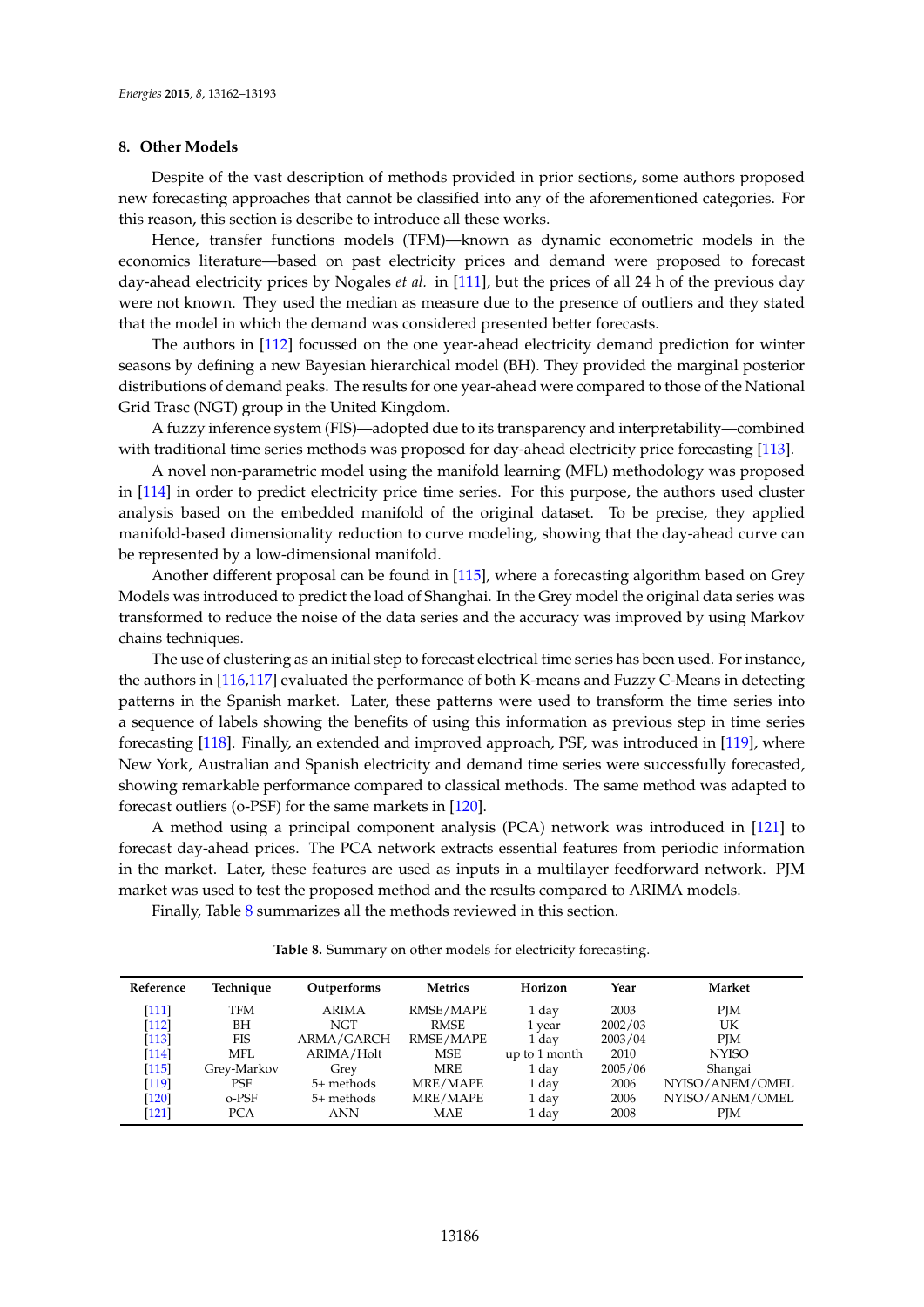# <span id="page-25-0"></span>**9. Ensemble Models**

Recently, ensemble models are beginning to receive attention from the research community due to the good performance obtained for classification problems [\[122,](#page-31-9)[123\]](#page-31-10). In general, ensemble models consists in combining different models in order to improve the accuracy of the individual models. In most of works, the combination is usually based on a system of majority votes (bagging) or weighted majority votes (boosting).

In the last years, ensemble techniques have been also applied to the prediction of energy time series. Fan *et al.* [\[124\]](#page-31-11) proposed a machine learning model based on Bayesian Clustering by Dynamics (BCD) and SVM. First, Bayesian clustering techniques were used to split the input data into 24 subsets. Then, SVM methods were applied to each subset to obtain the forecasts of the hourly electricity load for the city of New York.

The work in [\[125\]](#page-31-12) introduced a price forecasting method based on wavelet transform combined with ARIMA and GARCH models. The method was assessed on Spanish and PJM electricity markets and compared to some other forecasting methods.

An ensemble of RBF neural networks for short-term load forecasting in seven buildings from Italy can be found in [\[126\]](#page-31-13). The main novelty of this work is the introduction of a new term in the objective function to minimize the correlation between the error of a network with the errors of the rest of networks of the ensemble. In this case, the results were compared to SARIMA, which proved to be more competitive in most of the buildings.

An ensemble of ELM was presented in [\[127\]](#page-31-14) to short-term load forecasting of Australian electricity market. Both the weights of the input layer and the number of nodes in hidden layer for each ELM were randomly set. The median of the outputs generated for each ELM was the final prediction. The results reported an error of 1.82% for the year 2010 versus 2.89%, 2.93%, and 2.86% obtained by a single ELM, a back-propagation ANN and a RBF neural network, respectively.

Many ensembles of ANN have been recently published in the literature with the purpose of electricity prices or load forecasting. In fact, most of the proposed ensemble techniques for regression tasks have been ensembles of ANN. For instance, the authors in [\[128\]](#page-31-15) proposed the hybrid method PSF-NN, which combines pattern sequence similarity with neural networks. The results show that the use of ensemble of NNs instead of a single NN in the NN component of the PSF-NN prediction method is beneficial considering that it produces better accuracy at acceptable computational cost.

Another ensemble based on PSF was introduced in [\[129\]](#page-31-16). In this case, five forecasting models using different clustering techniques: K-means, SOM, Hierarchical Clustering, K-medoids model, and Fuzzy C-means were used. The ensemble model was implemented with an iterative prediction procedure. The method was applied to New York, Australia and Spain markets, and the results compared to those of the original PSF algorithm.

The performance of an ensemble of ANN was compared with a Seasonal Autoregressive Integrated Moving Average (SARIMA) model, a Seasonal Autoregressive Moving Average (SARMA), a Random Forest, a Double Exponential Smoothing and Multiple Regression in [\[130\]](#page-31-17), providing the best results. The ANNs composing of the ensemble were trained with different subsets provided by a previous clustering.

An ensemble was proposed in [\[131\]](#page-31-18) to predict the load in California for the next day. The authors used a reference forecast made by the system operator as input variable of the proposed method, and this prediction was improved by means of two Box-Jenkins time series models. Then, the forecasts provided by these two models were combined to obtain the final prediction. The weights of the combination were optimized by means of least square method, and moreover, the authors built different ensembles considering global weights or weights depending on the hour or the day.

Finally, Table [9](#page-26-6) summarizes all the methods reviewed in this section.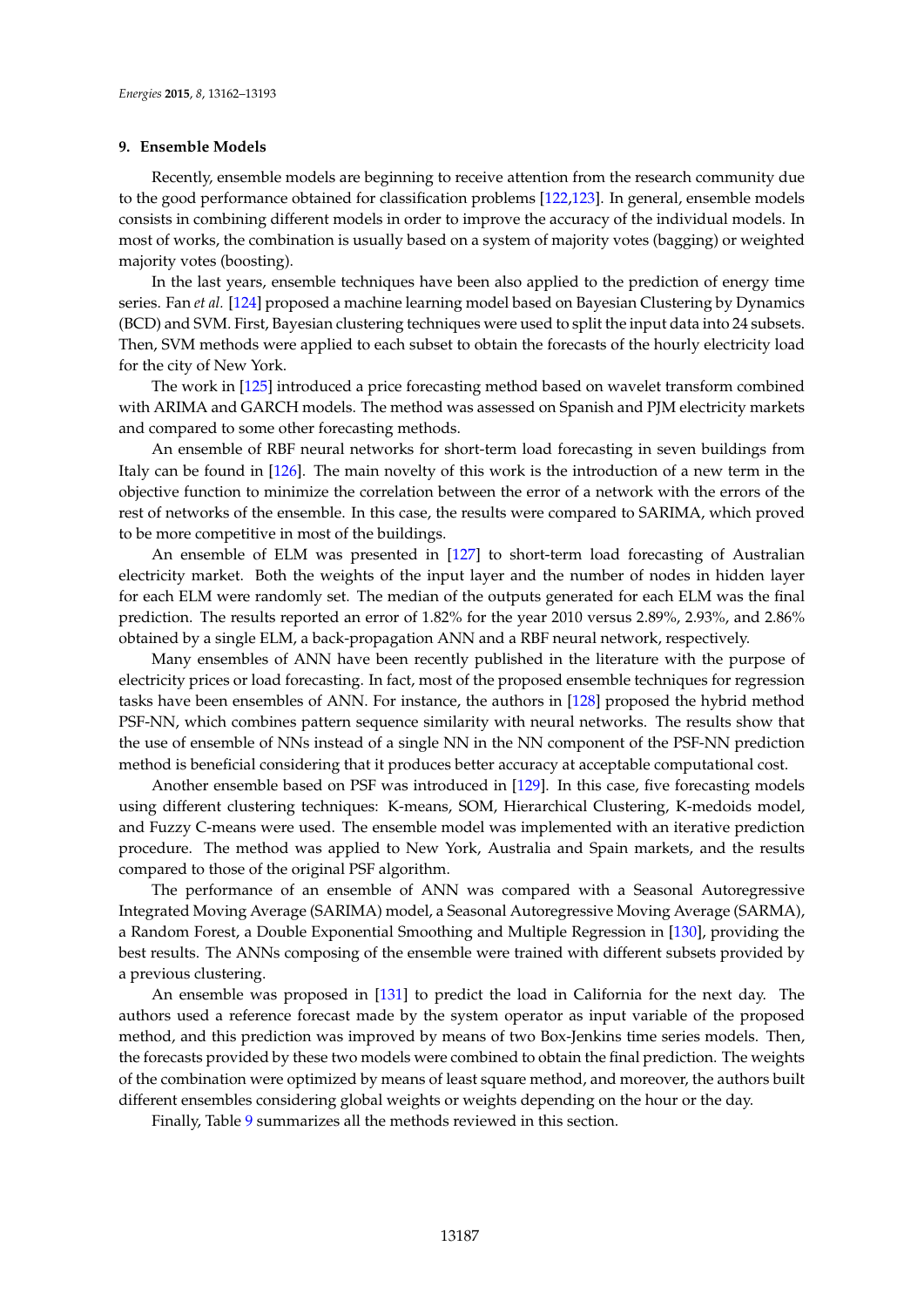<span id="page-26-6"></span>

| Reference | Technique    | Outperforms   | <b>Metrics</b> | Horizon | Year      | Market          |
|-----------|--------------|---------------|----------------|---------|-----------|-----------------|
| $[124]$   | BCD+SVM      | <b>SVR</b>    | <b>MAPE</b>    | 1 day   | 2001-2003 | <b>NYISO</b>    |
| $[125]$   | WL+GARCH     | $5+$ models   | RMSE/MAPE      | 1 day   | 2002      | OMEL/PJM        |
| $[126]$   | <b>ANN</b>   | <b>SARIMA</b> | MSE/MAE/MAPE   | 1 day   | 2010      | Italy           |
| $[127]$   | ELM          | ANN/RBF       | MAE/MAPE       | 1 day   | 2010      | <b>ANEM</b>     |
| $[128]$   | PSF+ANN      | $5+$ models   | MAE/MAPE       | 1 day   | 2010      | <b>ANEM</b>     |
| $[129]$   | PSF+Clust    | <b>PSF</b>    | MRE/MAPE       | 1 day   | 2006      | NYISO/ANEM/OMEL |
| $[130]$   | <b>ANN</b>   | <b>SARIMA</b> | <b>MAPE</b>    | 1 day   | 2012      | C & I           |
| [131]     | <b>ARIMA</b> | $5+$ models   | RMSE/MAE/MAPE  | 1 day   | 2013      | CAISO/ERCOT     |

**Table 9.** Summary on ensembles for electricity forecasting.

# <span id="page-26-5"></span>**10. Conclusions**

It is expected that this work serve as initial guide for those researchers interested in time series forecasting and, in particular, in forecasting based on data mining approaches. Thus, a brief but rigorous mathematical description of the main existing data mining techniques that have been applied to forecast time series is reported. Due to the wide variety of application of such techniques, one case study has been selected: The analysis of energy-related time series (electricity price and demand). The large amount of works carried out during the last decade in this topic highlights the strengths that data mining had already exhibit in other fields. With reference to the type of prediction, it can be concluded that almost all methods use a horizon of prediction equals to one day. There are few works forecasting recent years since, for comparative purposes, they prefer to use older data. Moreover, there are several techniques that have been rarely used so far in this research areas: nearest-neighbors and genetic programming. This fact suggests that much work is still remaining for such models. On the contrary, ANN and SVM have been extensively used for this forecasting task. Linear models are still being used, but mainly to be used as baselines, since most of the data mining approaches outperform them in terms of accuracy. Wavelets and rule-based methods are mainly used in hybrid approaches and are causing significative accuracy improvement when properly combined. The accuracy measures mainly used are MAPE and RMSE. Finally, the current trend in electricity forecasting points to the development of ensembles, thus highlighting single strengths of every method.

**Acknowledgments:** The authors would like to thank Spanish Ministry of Economy and Competitiveness, Junta de Andalucía and Pablo de Olavide University for the support under projects TIN2014-55894-C2-R, P12-TIC-1728 and APPB813097, respectively.

**Author Contributions:** Francisco Martínez-Álvarez and Alicia Troncoso conceived the paper. José C. Riquelme and Gualberto Asencio-Cortés proposed the paper structure. All authors contributed to the writing of the paper.

**Conflicts of Interest:** The authors declare no conflict of interest.

# **References**

- <span id="page-26-0"></span>1. Sabo, K.; Scitovski, R.; Vazler, I.; Zekić-Sušac, M. Mathematical models of natural gas consumption. *Energy Convers. Manag.* **2011**, *52*, 1721–1727.
- <span id="page-26-1"></span>2. Ye, L.; Qiuru, C.; Haixu, X.; Yijun, L.; Guangping, Z. Customer segmentation for telecom with the k-means clustering method. *Inf. Technol. J.* **2013**, *12*, 409–413.
- <span id="page-26-2"></span>3. Aznarte-Mellado, J.L.; Benítez-Sánchez, J.M.; Nieto, D.; Fernández, C.L.; Díaz, C.; Alba-Sánchez, F. Forecasting airborne pollen concentration time series with neural and neuro-fuzzy models. *Expert Syst. Appl.* **2007**, *32*, 1218–1225.
- <span id="page-26-3"></span>4. Záliz, R.R.; Rubio-Escudero, C.; Zwir, I.; del Val, C. Optimization of Multi-classifiers for Computational Biology: Application to gene finding and gene expression. *Theor. Chem. Acc.* **2010**, *125*, 599–611.
- <span id="page-26-4"></span>5. Martínez-Álvarez, F.; Reyes, J.; Morales-Esteban, A.; Rubio-Escudero, C. Determining the best set of seismicity indicators to predict earthquakes. Two case studies: Chile and the Iberian Peninsula. *Knowl.-Based Syst.* **2013**, *50*, 198–210.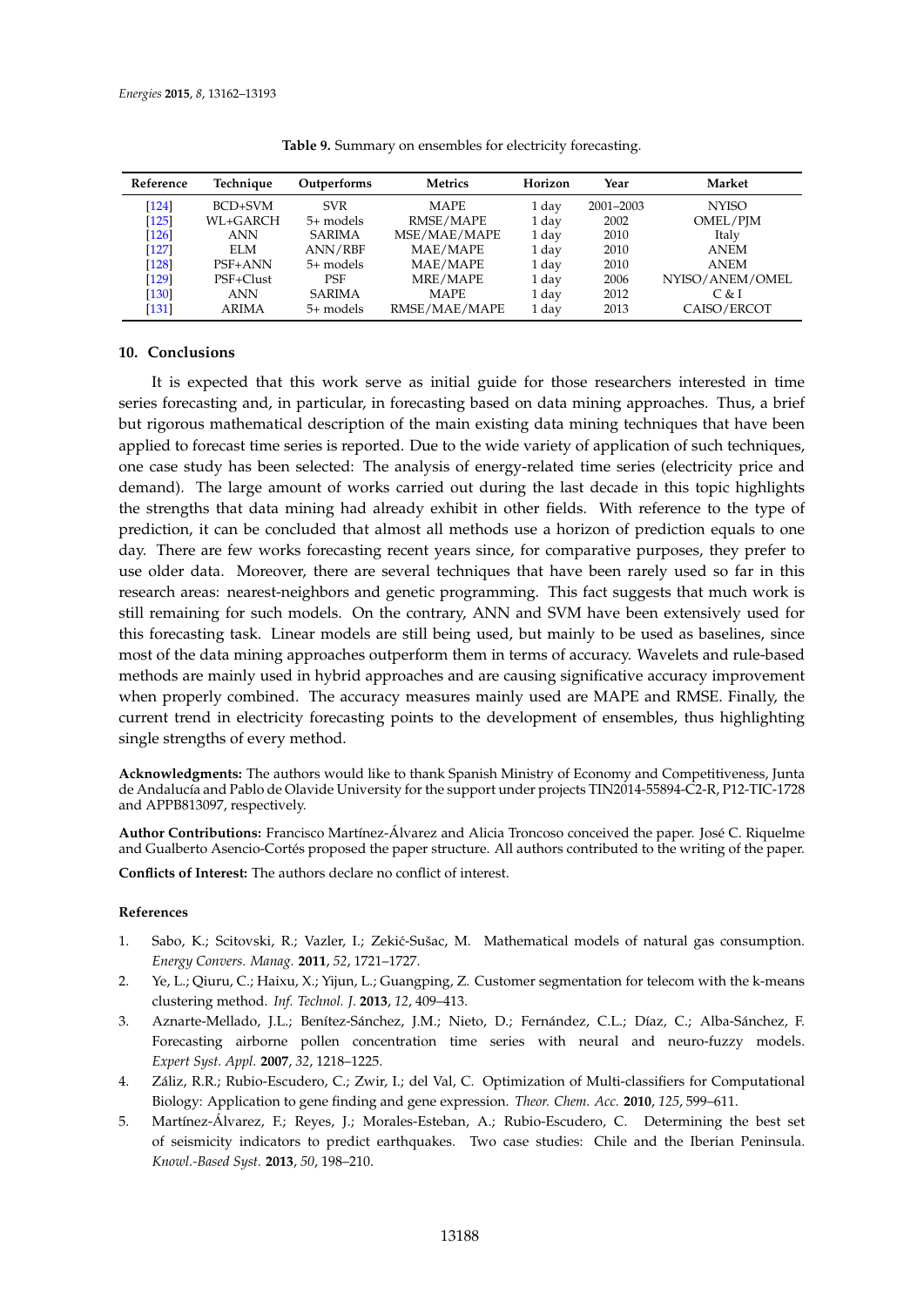- <span id="page-27-0"></span>6. Plazas, M.A.; Conejo, A.J.; Prieto, F.J. Multimarket Optimal Bidding for a Power Producer. *IEEE Trans. Power Syst.* **2005**, *20*, 2041–2050.
- <span id="page-27-1"></span>7. Aggarwal, S.K.; Saini, L.M.; Kumar, A. Electricity Price Forecasting in Deregulated Markets: A Review and Evaluation. *Int. J. Electr. Power Energy Syst.* **2009**, *31*, 13–22.
- <span id="page-27-2"></span>8. Weron, R. Electricity price forecasting: A review of the state-of-the-art with a look into the future. *Int. J. Forecast.* **2014**, *30*, 1030–1081.
- <span id="page-27-3"></span>9. Pennsylvania-New Jersey-Maryland Electricity Market. Available online: http://www.pjm.com (accessed on 10 July 2015).
- <span id="page-27-4"></span>10. The New York Independent System Operator. Available online: http://www.nyiso.com (accessed on 10 July 2015).
- <span id="page-27-5"></span>11. Spanish Electricity Price Market Operator. Available online: http://www.omel.es (accessed on 10 July 2015).
- <span id="page-27-6"></span>12. Australia's National Electricity Market. Available online: http://http://www.aemo.com.au (accessed on 10 July 2015).
- <span id="page-27-7"></span>13. Independent Electricity System Operator of Ontario. Available online: http://www.ieso.ca (accessed on 10 July 2015).
- <span id="page-27-8"></span>14. California Independent System Operator. Available online: http://www.caiso.com (accessed on 10 July 2015).
- <span id="page-27-9"></span>15. Ramsay, J.O.; Silverman, B.W. *Functional Data Analysis*; Springer: Heidelberg, Germany, 2005.
- <span id="page-27-10"></span>16. Brockwell, P.J.; Davis, R.A. *Introduction to Time Series and Forecasting*; Springer: Heidelberg, Germany, 2002.
- <span id="page-27-11"></span>17. Shumway, R.H.; Stoffer, D.S. *Time Series Analysis and Its Applications (with R Examples)*; Springer: Heidelberg, Germany, 2011.
- <span id="page-27-12"></span>18. Maronna, R.A.; Martin, R.D.; Yohai, V.J. *Robust Statistics: Theory and Methods*; Wiley: Hoboken, NJ, USA, 2007.
- <span id="page-27-13"></span>19. Hyndman, R.J.; Koehler, A.B. Another look at measures of forecast accuracy. *Int. J. Forecast.* **2006**, *22*, 679–688.
- <span id="page-27-14"></span>20. Kapetanios, G. Measuring Conditional Persistence in Time Series. *University of London Queen Mary Economics Working Paper*; Department of Economics: London, UK, 2002; Volume 474.
- <span id="page-27-15"></span>21. Box, G.; Jenkins, G. *Time Series Analysis: Forecasting and Control*; John Wiley and Sons: Hoboken, NJ, USA, 2008.
- <span id="page-27-16"></span>22. Yang, M. Lag Length and Mean Break in Stationary VAR Models. *Econom. J.* **2002**, *5*, 374–386.
- <span id="page-27-17"></span>23. Wold, H. *A Study in the Analisis of Stationary Time Series*; Almquist and Wicksell: Uppsala, Sweden, 1954.
- <span id="page-27-18"></span>24. Kohonen, T. Autoregressive Conditional Heteroskedasticity With Estimates of the Variance of UK. *Inflat. Econom.* **1982**, *50*, 987–1008.
- <span id="page-27-19"></span>25. Bollerslev, T. Modelling the coherence in short-run nominal exchange rates: A multivariate generalized ARCH model. *Rev. Econ. Stat.* **1986**, *72*, 498–505.
- <span id="page-27-20"></span>26. Xekalaki, E.; Degiannakis, S. *ARCH Models for Financial Applications*; Wiley: Hoboken, NJ, USA, 2010.
- <span id="page-27-21"></span>27. Francq, C.; Zakoian, J.M. *GARCH Models: Structure, Statistical Inference and Financial Applications*; Wiley: Hoboken, NJ, USA, 2010.
- <span id="page-27-22"></span>28. Valipour, M.; Banihabib, M.E.; Behbahani, S.M.R. Parameters Estimate of Autoregressive Moving Average and Autoregressive Integrated Moving Average Models and Compare Their Ability for Inflow Forecasting. *J. Math. Stat.* **2012**, *8*, 330–338.
- 29. Dashora, I.; Singal, S.; Srivastav, D. Streamflow prediction for estimation of hydropower potential. *Water Energy Int.* **2015**, *57*, 54–60.
- 30. Pfeffermann, D.; Sverchkov, M. Estimation of Mean Squared Error of X-11-ARIMA and Other Estimators of Time Series Components. *J. Off. Stat.* **2014**, *30*, 811–838.
- <span id="page-27-23"></span>31. Suhartono, S. Time series forecasting by using seasonal autoregressive integrated moving average: Subset, multiplicative or additive model. *J. Math. Stat.* **2011**, *7*, 20–27.
- <span id="page-27-24"></span>32. Miswan, N.H.; Ping, P.Y.; Ahmad, M.H. On parameter estimation for Malaysian gold prices modelling and forecasting. *Int. J. Math. Anal.* **2013**, *7*, 1059–1068.
- <span id="page-27-25"></span>33. Wu, B.; Chang, C.L. Using genetic algorithms to parameters (d; r) estimation for threshold autoregressive models. *Comput. Stat. Data Anal.* **2002**, *38*, 315–330.
- <span id="page-27-26"></span>34. Wei, S.; Lei, L.; Qun, H. Research on weighted iterative stage parameter estimation algorithm of time series model. *Appl. Mech. Mater.* **2014**, *687–691*, 3968–3971.
- <span id="page-27-27"></span>35. Hassan, S.; Jaafar, J.; Belhaouari, B.; Khosravi, A. A new genetic fuzzy system approach for parameter estimation of ARIMA model. In Proceedings of the International Conference on Fundamental and Applied Sciences, Kuala Lumpur, Malaysia, 12–14 June 2012; Volume 1482, pp. 455–459.
- <span id="page-27-28"></span>36. Chen, B.S.; Lee, B.K.; Peng, S.C. Maximum Likelihood Parameter Estimation of F-ARIMA Processes Using the Genetic Algorithm in the Frequency Domain. *IEEE Trans. Signal Process.* **2002**, *50*, 2208–2220.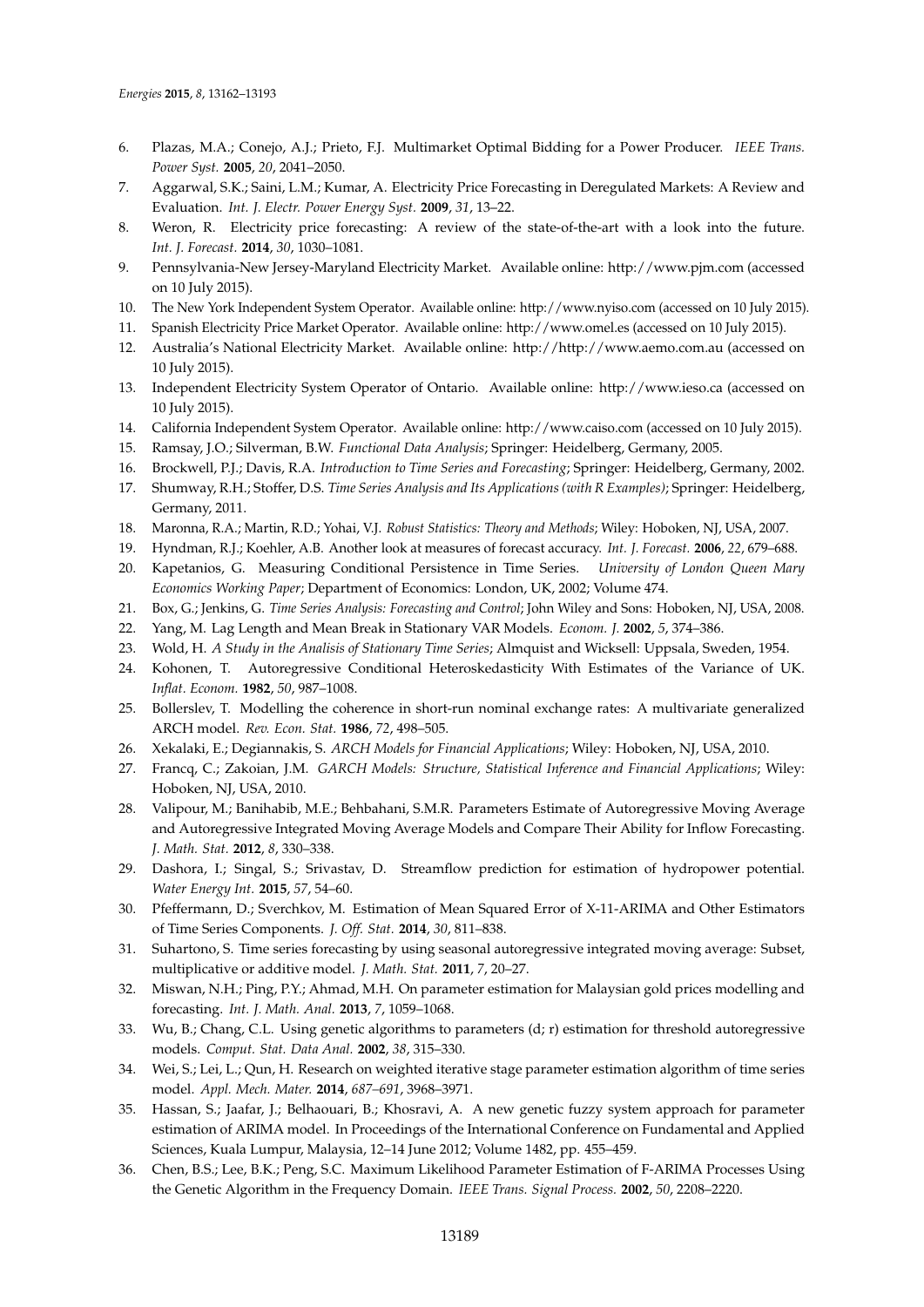- <span id="page-28-0"></span>37. Peña, D.; Tiao, G.C.; Tsay, R.S. *A Course in Time Series Analysis*; Wiley: Hoboken, NJ, USA, 2001.
- <span id="page-28-1"></span>38. Guirguis, H.S.; Felder, F.A. Further Advances in Forecasting Day-Ahead Electricity Prices Using Time Series Models. *KIEE Int. Trans. PE* **2004**, *4-A*, 159–166.
- <span id="page-28-2"></span>39. García, R.C.; Contreras, J.; van Akkeren, M.; García, J.B. A GARCH Forecasting Model to Predict Day-Ahead Electricity Prices. *IEEE Trans. Power Syst.* **2005**, *20*, 867–874.
- <span id="page-28-3"></span>40. Malo, P.; Kanto, A. Evaluating Multivariate GARCH Models in the Nordic Electricity Markets. *Commun. Stat. Simul. Comput.* **2006**, *35*, 117–148.
- <span id="page-28-4"></span>41. Weron, R.; Misiorek, A. Forecasting Spot Electricity Prices with Time Series Models. In Proceedings of the International Conference: The European Electricity Market, Lodz, Poland, 10–12 May 2005; pp. 52–60.
- <span id="page-28-5"></span>42. García-Martos, C.; Rodríguez, J.; Sánchez, M.J. Mixed Models for Short-Run Forecasting of Electricity Prices: Application for the Spanish Market. *IEEE Trans. Power Syst.* **2007**, *22*, 544–552.
- <span id="page-28-6"></span>43. Weron, R.; Misiorek, A. Forecasting Spot Electricity Prices: A Comparison of Parametric and Semiparametric Time Series Models. *Int. J. Forecast.* **2008**, *24*, 744–763.
- <span id="page-28-7"></span>44. McCulloch, W.S.; Pitts, W. A logical calculus of the ideas immanent in nervous activity. *Bull. Math. Biophys.* **1943**, *5*, 115–133.
- <span id="page-28-8"></span>45. Rosenblatt, F. The perceptron: A probabilistic model for information storage and organization in the brain. *Psychol. Rev.* **1958**, *65*, 386–408.
- <span id="page-28-9"></span>46. Huang, G.B.; Zhu, Q.Y.; Siew, C.K. Extreme Learning Machine: Theory and Applications. *Neurocomputing* **2006**, *70*, 489–501.
- <span id="page-28-10"></span>47. Rumelhart, D.E.; Hinton, G.E.; Willians, R.J. *Learning Internal Representations by Error Propagation*; MIT Press: Cambridge, MA, USA, 1986; pp. 673–695.
- <span id="page-28-11"></span>48. Kohonen, T. Self-organized formation of topologically correct feature maps. *Biol. Cybern.* **1986**, *43*, 59–69.
- <span id="page-28-12"></span>49. Rodríguez, C.P.; Anders, G.J. Energy price forecasting in the Ontario Competitive Power System Market. *IEEE Trans. Power Syst.* **2004**, *19*, 366–374.
- <span id="page-28-13"></span>50. Amjady, N. Day-Ahead Price Forecasting of Electricity Markets by a New Fuzzy Neural Network. *IEEE Trans. Power Syst.* **2006**, *21*, 887–896.
- <span id="page-28-14"></span>51. Taylor, J. Density forecasting for the efficient balancing of the generation and consumption of electricity. *Int. J. Forecast.* **2006**, *22*, 707–724.
- <span id="page-28-15"></span>52. Catalao, J.P.S.; Mariano, S.J.P.S.; Mendes, V.M.F.; Ferreira, L.A.F.M. Short-term electricity prices forecasting in a competitive market: A neural network approach. *Electr. Power Syst. Res.* **2007**, *77*, 1297–1304.
- <span id="page-28-16"></span>53. Pino, R.; Parreno, J.; Gómez, A.; Priore, P. Forecasting next-day price of electricity in the Spanish energy market using artificial neural networks. *Eng. Appl. Artif. Intell.* **2008**, *21*, 53–62.
- <span id="page-28-17"></span>54. Zurada, J.M. *An Introduction to Artificial Neural Systems*; West Publishing Company: St. Paul, MN, USA, 1992.
- <span id="page-28-18"></span>55. El-Telbany, M.; El-Karmi, F. Short-term forecasting of Jordanian electricity demand using particle swarm optimization. *Electr. Power Syst. Res.* **2008**, *78*, 425–433.
- <span id="page-28-19"></span>56. Neupane, B.; Perera, K.S.; Aung, Z.; Woon, W.L. Artificial Neural Network-based Electricity Price Forecasting for Smart Grid Deployment. In Proceedings of the IEEE International Conference on Computer Systems and Industrial Informatics, Sharjah, UAE, 18–20 December 2012; pp. 103–114.
- <span id="page-28-20"></span>57. Koprinska, I.; Rana, M.; Agelidis, V.G. Correlation and instance based feature selection for electricity load forecasting. *Knowl.-Based Syst.* **2015**, *82*, 29–40.
- <span id="page-28-21"></span>58. Chen, X.; Dong, Z.Y.; Meng, K.; Xu, Y.; Wong, K.P.; Ngan, H. Electricity Price Forecasting with Extreme Learning Machine and Bootstrapping. *IEEE Trans. Power Syst.* **2012**, *27*, 2055–2062.
- <span id="page-28-22"></span>59. Wan, C.; Xu, Z.; Wang, Y.; Dong, Z.Y.; Wong, K.P. A Hybrid Approach for Probabilistic Forecasting of Electricity Price. *IEEE Trans. Smart Grid* **2014**, *5*, 463–470.
- <span id="page-28-23"></span>60. Cecati, C.; Kolbusz, J.; Rozycki, P.; Siano, P.; Wilamowski, B. A Novel RBF Training Algorithm for Short-Term Electric Load Forecasting and Comparative Studies. *IEEE Trans. Ind. Electron.* **2015**, *62*, 6519–6529.
- <span id="page-28-24"></span>61. Li, S.; Wang, P.; Goel, L. Short-term load forecasting by wavelet transform and evolutionary extreme learning machine. *Electr. Power Syst. Res.* **2015**, *122*, 96–103.
- <span id="page-28-25"></span>62. Fan, S.; Mao, C.; Chen, L. Next day electricity-price forecasting using a hybrid network. *IET Gener. Transm. Distrib.* **2007**, *1*, 176–182.
- <span id="page-28-26"></span>63. Jin, C.H.; Pok, G.; Lee, Y.; Park, H.W.; Kim, K.D.; Yun, U.; Ryu, K.H. A SOM clustering pattern sequence-based next symbol prediction method for day-ahead direct electricity load and price forecasting. *Energy Convers. Manag.* **2015**, *90*, 84–92.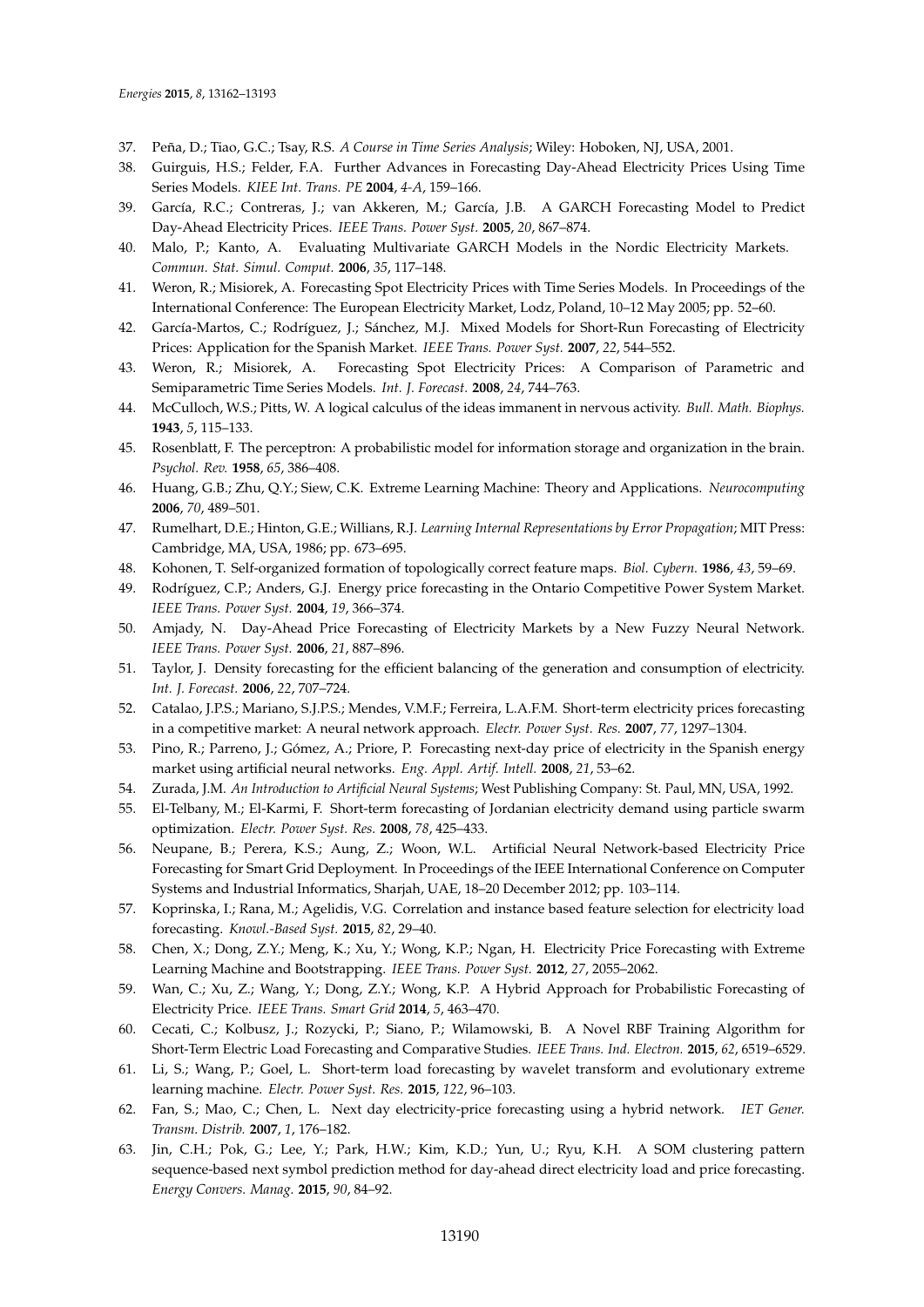- <span id="page-29-0"></span>64. López, M.; Valero, S.; Senabre, C.; Aparicio, J.; Gabaldon, A. Application of SOM neural networks to short-term load forecasting: The Spanish electricity market case study. *Electr. Power Syst. Res.* **2012**, *91*, 18–27.
- <span id="page-29-1"></span>65. Goldberg, D.E. *Genetic Algorithms in Search, Optimization and Machine Learning*; Addison-Wesley: Cambridge, MA, USA, 1989.
- <span id="page-29-2"></span>66. Koza, J.R. *Genetic Programming: On the Programming of Computers by Means of Natural Selection*; MIT Press: Cambridge, MA, USA, 1992.
- <span id="page-29-3"></span>67. Bhattacharya, M.; Abraham, A.; Nath, B. A Linear Genetic Programming Approach for modelling Electricity Demand Prediction in Victoria. In Proceedings of the International Workshop on Hybrid Intelligent Systems, Adelaide, Australia, 11–12 December 2001; pp. 379–394.
- <span id="page-29-4"></span>68. Troncoso, A.; Riquelme, J.M.; Riquelme, J.C.; Gómez, A.; Martínez, J.L. Time-Series Prediction: Application to the Short Term Electric Energy Demand. *Lect. Notes Artif. Intell.* **2004**, *3040*, 577–586.
- <span id="page-29-5"></span>69. Amjady, N.; Keynia, F. Day-Ahead Price Forecasting of Electricity Markets by Mutual Information and Cascaded Neuro-Evolutionary Algorithm. *IEEE Trans. Power Syst.* **2009**, *24*, 306–318.
- <span id="page-29-6"></span>70. Cunkas, M.; Taskiran, U. Turkey's Electricity Consumption Forecasting Using Genetic Programming. *Energy Sources Part B Econ. Plan. Policy* **2011**, *6*, 406–416.
- <span id="page-29-7"></span>71. Ghareeb, W.T.; El-Saadany, E.F. Multi-Gene Genetic Programming for Short Term Load Forecasting. In Proceedings of the International Conference on Electric Power and Energy Conversion Systems, Istanbul, Turkey, 2–4 October 2013; pp. 1–5.
- <span id="page-29-8"></span>72. Castelli, M.; Vanneschi, L.; Felice, M.D. Forecasting short-term electricity consumption using a semantics-based genetic programming framework: The South Italy case. *Energy Econ.* **2015**, *47*, 37–41.
- <span id="page-29-9"></span>73. Cortes, C.; Vapnik, V. Support-Vector Networks. *Mach. Learn.* **1995**, *20*, 273–297.
- <span id="page-29-10"></span>74. Vapnik, V. *Statistical Learning Theory*; Wiley: Hoboken, NJ, USA, 1998.
- <span id="page-29-11"></span>75. Vapnik, V. An Overview of Statistical Learning Theory. *IEEE Trans. Neural Netw.* **1999**, *10*, 988–999.
- <span id="page-29-12"></span>76. Hong, W.C. Electricity Load Forecasting by using SVM with Simulated Annealing Algorithm. In Proceedings of the World Congress of Scientific Computation, Applied Mathematics and Simulation, Paris, France, 11–15 July 2005; pp. 113–120.
- <span id="page-29-13"></span>77. Guo, Y.; Niu, D.; Chen, Y. Support-Vector Machine Model in Electricity Load Forecasting. In Proceedings of the International Conference on Machine Learning and Cybernetics, Dalian, China, 13–16 August 2006; pp. 2892–2896.
- <span id="page-29-14"></span>78. Zhao, J.H.; Dong, Z.Y.; Li, X.; Wong, K.P. A Framework for Electricity Price Spike Analysis with Advanced Data Mining Methods. *IEEE Trans. Power Syst.* **2007**, *22*, 376–385.
- <span id="page-29-15"></span>79. Wang, J.; Wang, L. A new method for short-term electricity load forecasting. *Trans. Inst. Meas. Control* **2008**, *30*, 331–344.
- <span id="page-29-16"></span>80. Qiu, Z. Electricity Consumption Prediction based on Data Mining Techniques with Particle Swarm Optimization. *Int. J. Database Theory Appl.* **2013**, *6*, 153–164.
- <span id="page-29-17"></span>81. Yan, X.; Chowdhury, N.A. Midterm Electricity Market Clearing Price Forecasting Using Two-Stage Multiple Support Vector Machine. *J. Energy* **2015**, *2015*, doi:10.1155/2015/384528.
- <span id="page-29-18"></span>82. Cover, T.M.; Hart, P.E. Nearest neighbor pattern classification. *IEEE Trans. Inf. Theory* **1967**, *13*, 21–27.
- <span id="page-29-19"></span>83. Wang, J.; Neskovic, P.; Cooper, L.N. Improving nearest neighbor rule with a simple adaptive distance measure. *Pattern Recognit. Lett.* **2007**, *28*, 207–213.
- <span id="page-29-20"></span>84. Wang, J.; Neskovic, P.; Cooper, L.N. Neighborhood selection in the k-nearest neighbor rule using statistical confidence. *Pattern Recognit.* **2006**, *39*, 417–423.
- <span id="page-29-21"></span>85. Troncoso, A.; Riquelme, J.C.; Riquelme, J.M.; Martínez, J.L.; Gómez, A. Electricity Market Price Forecasting: Neural Networks *versus* Weighted-Distance k Nearest Neighbours. *Lect. Notes Comput. Sci.* **2002**, *2453*, 321–330.
- <span id="page-29-22"></span>86. Troncoso, A.; Riquelme, J.M.; Riquelme, J.C.; Gómez, A.; Martínez, J.L. A Comparison of Two Techniques for Next-Day Electricity Price Forecasting. *Lect. Notes Comput. Sci.* **2002**, *2412*, 384–390.
- <span id="page-29-23"></span>87. Troncoso, A.; Riquelme, J.C.; Riquelme, J.M.; Martínez, J.L.; Gómez, A. Electricity Market Price Forecasting Based on Weighted Nearest Neighbours Techniques. *IEEE Trans. Power Syst.* **2007**, *22*, 1294–1301.
- <span id="page-29-24"></span>88. Bhanu, C.V.K.; Sudheer, G.; Radhakrishn, C.; Phanikanth, V. Day-Ahead Electricity Price forecasting using Wavelets and Weighted Nearest Neighborhood. In Proceedings of the International Conference on Power System Technology, New Delhi, India, 12–15 October 2008; pp. 422–425.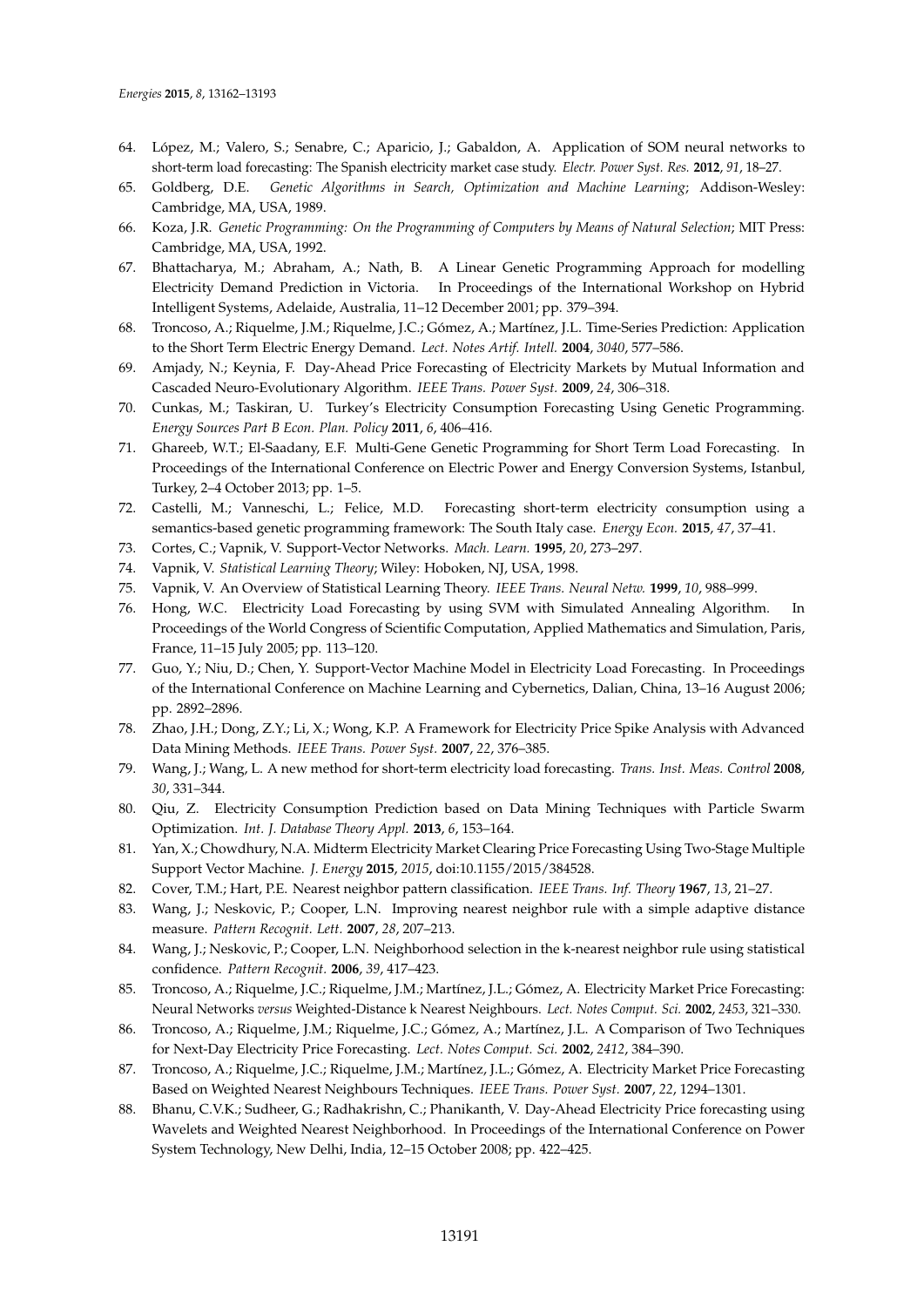- <span id="page-30-0"></span>89. Al-Qahtani, F.H.; Crone, S.F. Multivariate k-Nearest Neighbour Regression for Time Series data—A novel Algorithm for Forecasting UK Electricity Demand. In Proceedings of the International Joint Conference on Neural Networks, Dallas, TX, USA, 4–9 August 2013; pp. 1–8.
- <span id="page-30-1"></span>90. Shelke, M.; Thakare, P.D. Short Term Load Forecasting by Using Data Mining Techniques. *Int. J. Sci. Res.* **2014**, *3*, 1363–1367.
- <span id="page-30-2"></span>91. Martínez-Álvarez, F.; Troncoso, A.; Riquelme, J.C. Improving time series forecasting by discovering frequent episodes in sequences. *Lect. Notes Comput. Sci.* **2009**, *5772*, 357–368.
- <span id="page-30-3"></span>92. Collopy, F.; Armstrong, J.S. Rule-based forecasting: Development and validation of an expert systems approach to combining time series extrapolations. *Manag. Sci.* **1992**, *38*, 1392–1414.
- <span id="page-30-4"></span>93. Agrawal, R.; Imielinski, T.; Swami, A. Mining association rules between sets of items in large databases. In Proceedings of the 1993 ACM SIGMOD International Conference on Management of Data, Washington, DC, USA, 25–28 May 1993; pp. 207–216.
- <span id="page-30-5"></span>94. Ismail, Z.; Yahya, A.; Mahpol, K. Forecasting Peak Load Electricity Demand Using Statistics and Rule Based Approach. *Am. J. Appl. Sci.* **2009**, *6*, 1618–1625.
- <span id="page-30-6"></span>95. Motamedi, A.; Zareipour, H.; Rosehart, W.D. Short-Term Forecasting of Anomalous Load Using Rule-Based Triple Seasonal Methods. *Electr. Price Demand Forecast. Smart Grids* **2012**, *3*, 664–674.
- <span id="page-30-7"></span>96. Arora, S.; Taylor, J.W. Short-Term Forecasting of Anomalous Load Using Rule-Based Triple Seasonal Methods. *IEEE Trans. Power Syst.* **2013**, *28*, 3235–3242.
- <span id="page-30-8"></span>97. Aggarwal, S.K.; Kumar, M.; Saini, L.M.; Kumar, A. Short-Term Load Forecasting in Deregulated Electricity Markets using Fuzzy Approach. *J. Eng. Technol.* **2011**, *1*, 24–30.
- <span id="page-30-9"></span>98. Manoj, P.P.; Shah, A.P. Fuzzy logic methodology for short term load forecasting. *Int. J. Res. Eng. Technol.* **2010**, *3*, 322–328.
- <span id="page-30-10"></span>99. Faustino, C.P.; Novaes, C.P.; Pinheiro, C.A.M.; Carpinteiro, O.A. Improving the performance of fuzzy rules-based forecasters through application of FCM algorithm. *Artif. Intell. Rev.* **2014**, *41*, 287–300.
- <span id="page-30-11"></span>100. Daubechies, I. *Ten Lectures on Wavelets*; Society of Industrial in Applied Mathematics: Philadelphia, PA, USA, 1992.
- <span id="page-30-12"></span>101. Proakis, J.G.; Manolakis, D.G. *Digital Signal Processing*; Prentice Hall: New York, NY, USA, 1998.
- <span id="page-30-13"></span>102. Conejo, A.J.; Plazas, M.A.; Espínola, R.; Molina, B. Day-Ahead Electricity Price Forecasting Using the Wavelet Transform and ARIMA Models. *IEEE Trans. Power Syst.* **2005**, *20*, 1035–1042.
- <span id="page-30-14"></span>103. Jiménez, N.; Conejo, A.J. Short-Term Hydro-Thermal Coordination by Lagrangian Relaxation: Solution of the Dual Problem. *IEEE Trans. Power Syst.* **1999**, *14*, 89–95.
- 104. Nogales, F.J.; Contreras, J.; Conejo, A.J.; Espínola, R. Forecasting Next-Day Electricity Prices by Time Series Models. *IEEE Trans. Power Syst.* **2002**, *17*, 342–348.
- <span id="page-30-15"></span>105. Contreras, J.; Espínola, R.; Nogales, F.J.; Conejo, A.J. ARIMA Models to Predict Next-Day Electricity Prices. *IEEE Trans. Power Syst.* **2003**, *18*, 1014–1020.
- <span id="page-30-16"></span>106. Aggarwal, S.K.; Saini, L.M.; Kumar, A. Price forecasting using wavelet transform and LSE based mixed model in Australian Electricity Market. *Int. J. Energy Sect. Manag.* **2008**, *2*, 521–546.
- <span id="page-30-17"></span>107. Pindoriya, N.M.; Singh, S.N.; Singh, S.K. An Adaptative Wavelet Neural Network-Based Energy Price Forecasting in Electricity Markets. *IEEE Trans. Power Syst.* **2008**, *23*, 1423–1432.
- <span id="page-30-18"></span>108. Rana, M.; Koprinska, I. Electricity Load Forecasting Using Non-Decimated Wavelet Prediction Methods with Two-Stage Feature Selection. In Proceedings of the International Joint Conference on Neural Networks, Brisbane, Australia, 10–15 June 2012; pp. 10–15.
- <span id="page-30-19"></span>109. Voronin, S.; Partanen, J. Price Forecasting in the Day-Ahead Energy Market by an Iterative Method with Separate Normal Price and Price Spike Frameworks. *Energies* **2013**, *6*, 5897–5920.
- <span id="page-30-20"></span>110. Kintsakis, A.M.; Chrysopoulos, A.; Mitkas, P.A. Agent-Based Short-Term Load and Price Forecasting Using a Parallel Implementation of an Adaptive PSO Trained Local Linear Wavelet Neural Network. In Proceedings of the International Conference on the European Energy Market, Lisbon, Portugal, 19–22 May 2015; pp. 1–5.
- <span id="page-30-21"></span>111. Nogales, F.J.; Conejo, A.J. Electricity Price Forecasting Through Transfer Function Models. *J. Oper. Res. Soc.* **2006**, *57*, 350–356.
- <span id="page-30-22"></span>112. Pezzulli, S.; Frederic, P.; Majithia, S.; Sabbagh, S.; Black, E.; Sutton, R.; Stephenson, D. The seasonal forecast of electricity demand: A hierchical Bayesian model with climatological weather generator. *Appl. Stoch. Models Bus. Ind.* **2006**, *22*, 113–125.